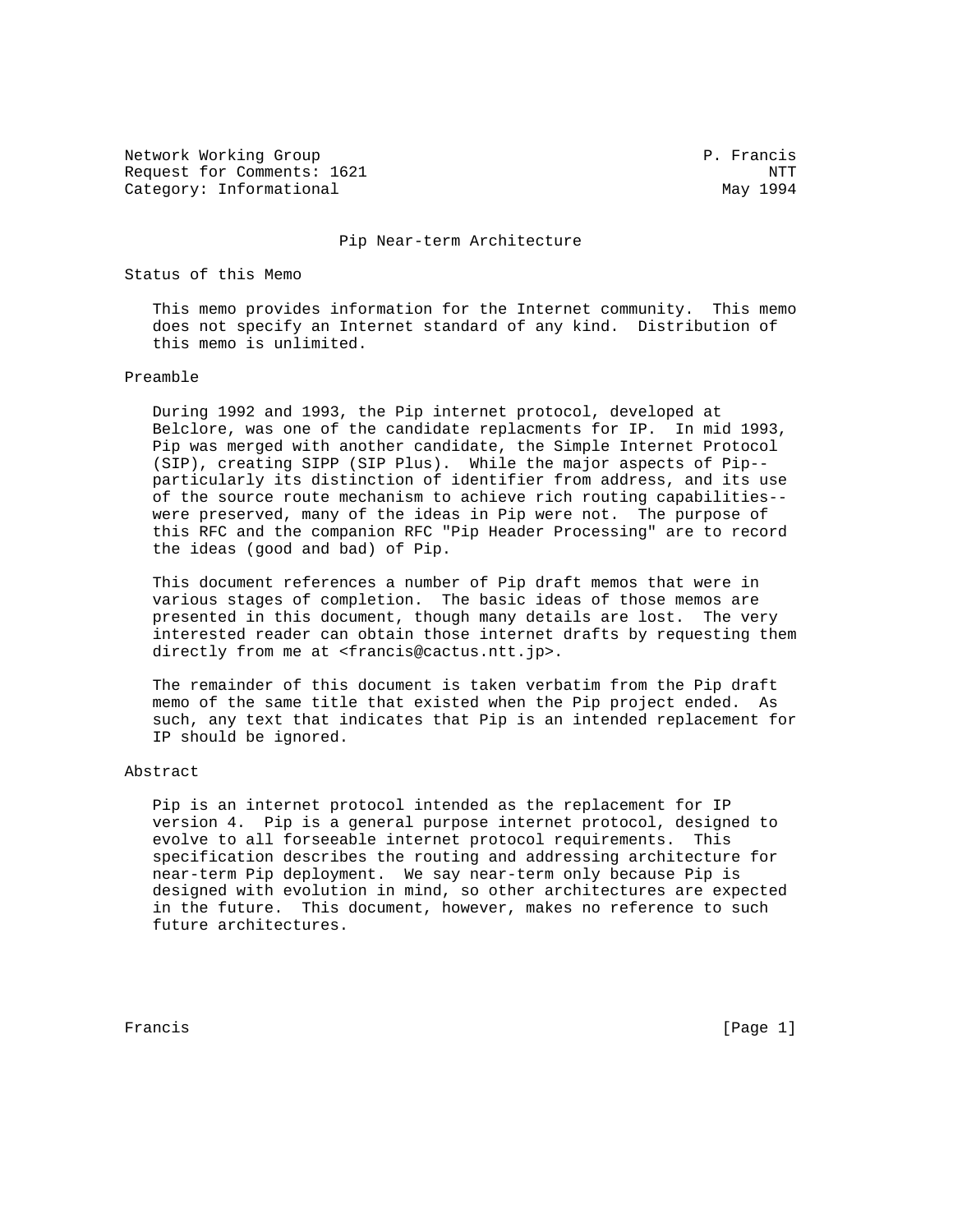Table of Contents

 1. Pip Architecture Overview ................................... 4 1.1 Pip Architecture Characteristics ........................... 4 1.2 Components of the Pip Architecture ......................... 5 2. A Simple Example ............................................ 6 3. Pip Overview ................................................ 7 4. Pip Addressing .............................................. 9 4.1 Hierarchical Pip Addressing ................................ 9 4.1.1 Assignment of (Hierarchical) Pip Addresses ............... 12 4.1.2 Host Addressing .......................................... 14 4.2 CBT Style Multicast Addresses .............................. 15 4.3 Class D Style Multicast Addresses .......................... 16 4.4 Anycast Addressing ......................................... 16 5. Pip IDs ..................................................... 17 6. Use of DNS .................................................. 18 6.1 Information Held by DNS .................................... 19 6.2 Authoritative Queries in DNS ............................... 20 7. Type-of-Service (TOS) (or lack thereof) ..................... 21 8. Routing on (Hierarchical) Pip Addresses ..................... 22 8.1 Exiting a Private Domain ................................... 23 8.2 Intra-domain Networking .................................... 24 9. Pip Header Server ........................................... 25 9.1 Forming Pip Headers ........................................ 25 9.2 Pip Header Protocol (PHP) .................................. 27 9.3 Application Interface ...................................... 27 10. Routing Algorithms in Pip .................................. 28 10.1 Routing Information Filtering ............................. 29 11. Transition ................................................. 30 11.1 Justification for Pip Transition Scheme ................... 31 11.2 Architecture for Pip Transition Scheme .................... 31 11.3 Translation between Pip and IP packets .................... 33 11.4 Translating between PCMP and ICMP ......................... 34 11.5 Translating between IP and Pip Routing Information ........ 34 11.6 Old TCP and Application Binaries in Pip Hosts ............. 34 11.7 Translating between Pip Capable and non-Pip Capable DNS Servers ................................................... 35

Francis [Page 2]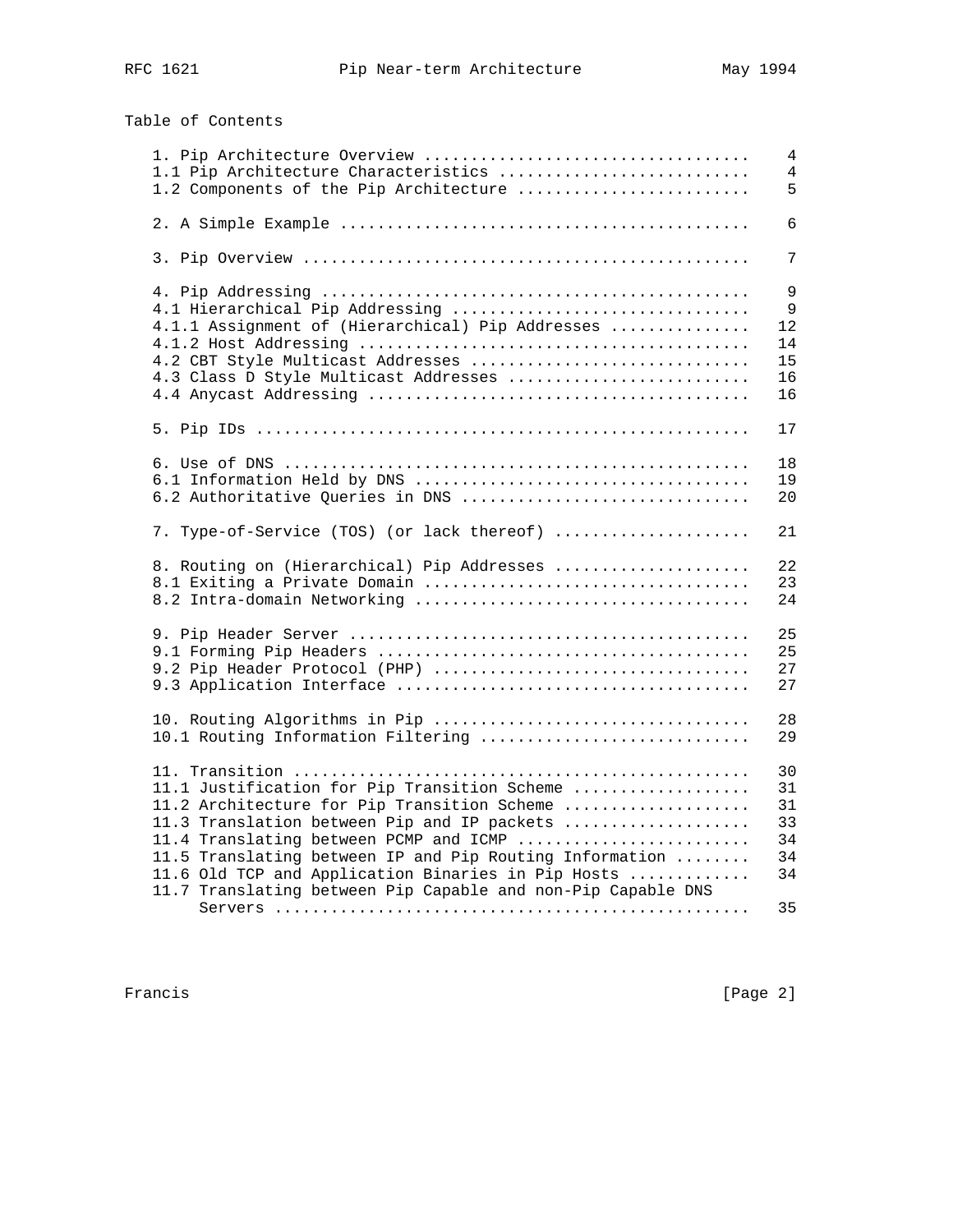| 12. Pip Address and ID Auto-configuration<br>12.1 Pip Address Prefix Administration<br>12.2.1 Host Initial Pip ID Creation<br>12.2.2 Host Pip Address Assignment<br>12.2.3 Pip ID and Domain Name Assignment | 37<br>37<br>38<br>38<br>39<br>39 |
|--------------------------------------------------------------------------------------------------------------------------------------------------------------------------------------------------------------|----------------------------------|
| 13. Pip Control Message Protocol (PCMP)                                                                                                                                                                      | 40                               |
| 14.1 PCMP Mobile Host message                                                                                                                                                                                | 42<br>43<br>44                   |
| 15. Public Data Network (PDN) Address Discovery<br>15.1 Notes on Carrying PDN Addresses in NSAPs                                                                                                             | 44<br>46                         |
| 16.1 Handling Directive (HD) and Routing Context (RC) Evolution.                                                                                                                                             | 46<br>49<br>50<br>51<br>51<br>51 |

Francis [Page 3]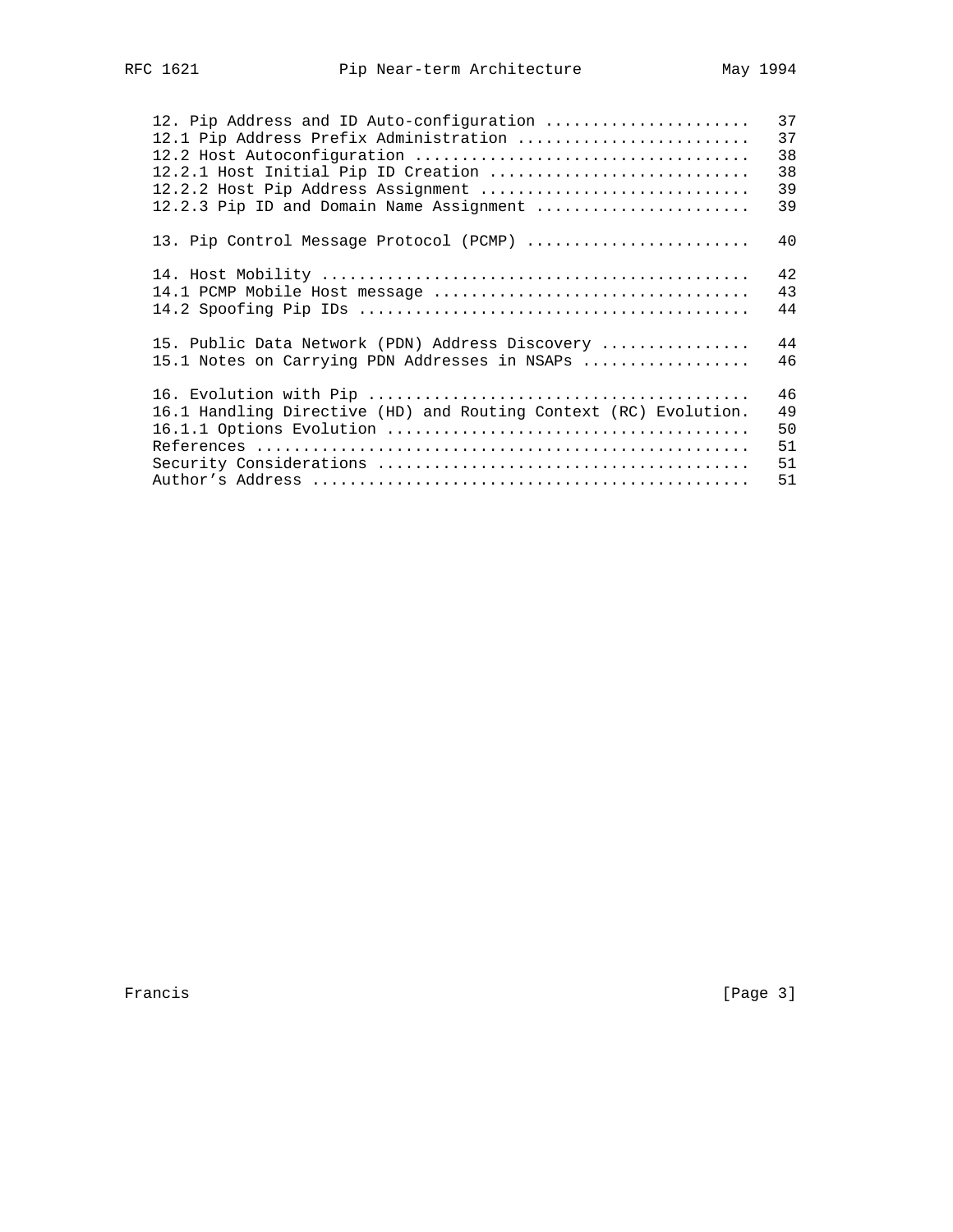Introduction

 Pip is an internet protocol intended as the replacement for IP version 4. Pip is a general purpose internet protocol, designed to handle all forseeable internet protocol requirements. This specification describes the routing and addressing architecture for near-term Pip deployment. We say near-term only because Pip is designed with evolution in mind, so other architectures are expected in the future. This document, however, makes no reference to such future architectures (except in that it discusses Pip evolution in general).

 This document gives an overall picture of how Pip operates. It is provided primarily as a framework within which to understand the total set of documents that comprise Pip.

1. Pip Architecture Overview

 The Pip near-term architecture is an incremental step from IP. Like IP, near-term Pip is datagram. Pip runs under TCP and UDP. DNS is used in the same fashion it is now used to distribute name to Pip Address (and ID) mappings. Routing in the near-term Pip architecture is hop-by-hop, though it is possible for a host to create a domain level source route (for policy reasons).

 Pip Addresses have more hierarchy than IP, thus improving scaling on one hand, but introducing additional addressing complexities, such as multiple addresses, on the other. Pip, however, uses hierarchical addresses to advantage by making them provider-based, and using them to make policy routing (in this case, provider selection) choices. Pip also provides mechanisms for automatically assigning provider prefixes to hosts and routers in domains. This is the main difference between the Pip near-term architecture and the IP architecture. (Note that in the remainder of this paper, unless otherwise stated, the phrase "Pip architecture" refers to the near term Pip architecture described herein.)

2. Pip Architecture Characteristics

 The proposed architecture for near-term Pip has the following characteristics:

- 1. Provider-rooted hierarchical addresses.
- 2. Automatic domain-wide address prefix assignment.
- 3. Automatic host address and ID assignment.

Francis [Page 4]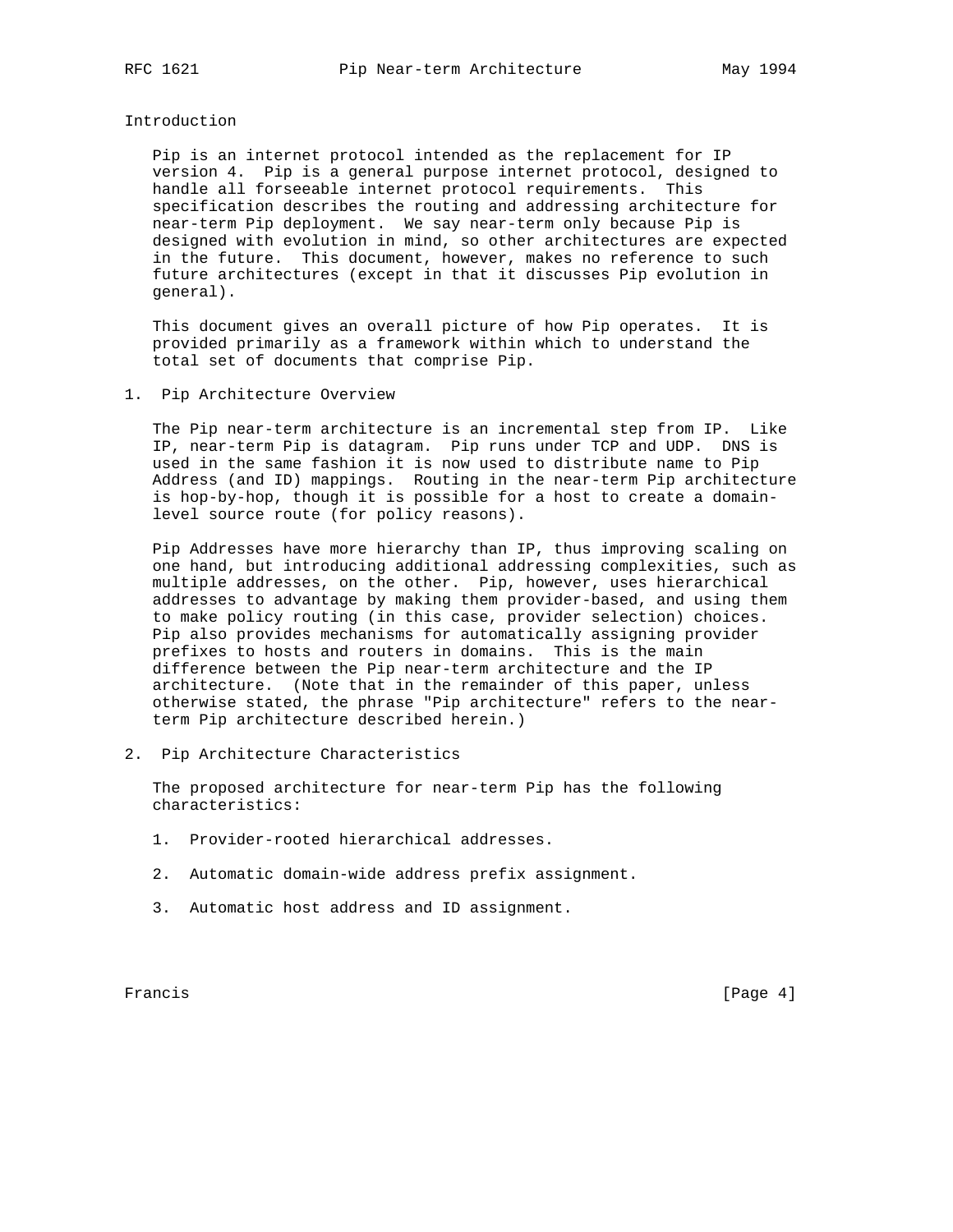- 4. Exit provider selection.
- 5. Multiple defaults routing (default routing, but to multiple exit points).
- 6. Equivalent of IP Class D style addressing for multicast.
- 7. CBT style multicast.
- 8. "Anycast" addressing (route to one of a group, usually the nearest).
- 9. Providers support forwarding on policy routes (but initially will not provide the support for sources to calculate policy routes).
- 10. Mobile hosts.
- 11. Support for routing across large Public Data Networks (PDN).
- 12. Inter-operation with IP hosts (but, only within an IP-address domain where IP addresses are unique). In particular, an IP address can be explicitly carried in a Pip header.
- 13. Operation with existing transport and application binaries (though if the application contains IP context, like FTP, it may only work within a domain where IP addresses are unique).
- 14. Mechanisms for evolving Pip beyond the near-term architecture.
- 1.2 Components of the Pip Architecture

The Pip Architecture consists of the following five systems:

- 1. Host (source and sink of Pip packets)
- 2. Router (forwards Pip packets)
- 3. DNS
- 4. Pip/IP Translator
- 5. Pip Header Server (formats Pip headers)

 The first three systems exist in the IP architecture, and require no explanation here. The fourth system, the Pip/IP Translator, is required solely for the purpose of inter-operating with current IP systems. All Pip routers are also Pip/IP translators.

Francis [Page 5]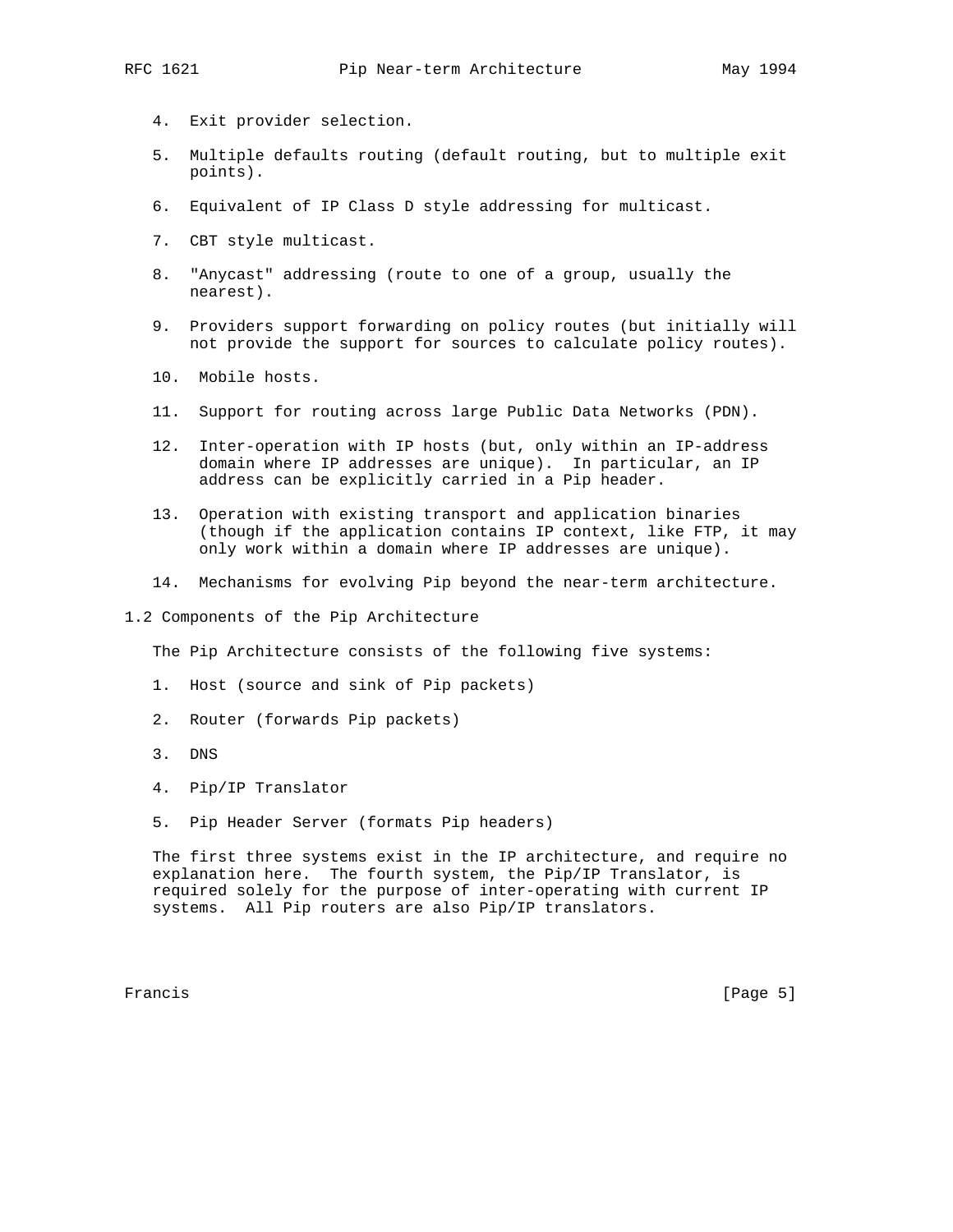The fifth system, the Pip Header Server, is new. Its function is to format Pip headers on behalf of the source host (though initially hosts will be able to do this themselves). This use of the Pip Header Server will increase as policy routing becomes more sophisticated (moves beyond near-term Pip Architecture capabilities).

 To handle future evolution, a Pip Header Server can be used to "spoon-feed" Pip headers to old hosts that have not been updated to understand new uses of Pip. This way, the probability that the internet can evolve without changing all hosts is increased.

# 2. A Simple Example

 A typical Pip "exchange" is as follows: An application initiates an exchange with another host as identified by a domain name. A request for one or more Pip Headers, containing the domain name of the destination host, goes to the Pip Header Server. The Pip Header Server generates a DNS request, and receive back a Pip ID, multiple Pip Addresses, and possibly other information such as a mobile host server or a PDN address. Given this information, plus information about the source host (its Pip Addresses, for instance), plus optionally policy information, plus optionally topology information, the Pip Header Server formats an ordered list of valid Pip headers and give these to the host. (Note that if the Pip Header Server is co-resident with the host, as will be common initially, the host behavior is similar to that of an IP host in that a DNS request comes from the host, and the host forms a Pip header based on the answer from DNS.)

 The source host then begins to transmit Pip packets to the destination host. If the destination host is an IP host, then the Pip packet is translated into an IP packet along the way. Assuming that the destination host is a Pip host, however, the destination host uses the destination Pip ID alone to determine if the packet is destined for it. The destination host generates a return Pip header based either on information in the received Pip header, or the destination host uses the Pip ID of the source host to query the Pip Header Server/DNS itself. The latter case involves more overhead, but allows a more informed decision about how to return packets to the originating host.

 If either host is mobile, and moves to a new location, thus getting a new Pip Address, it informs the other host of its new address directly. Since host identification is based on the Pip ID and not the Pip Address, this doesn't cause transport level to fail. If both hosts are mobile and receive new Pip Addresses at the same time (and thus cannot exchange packets at all), then they can query each other's respective mobile host servers (learned from DNS). Note that

Francis [Page 6]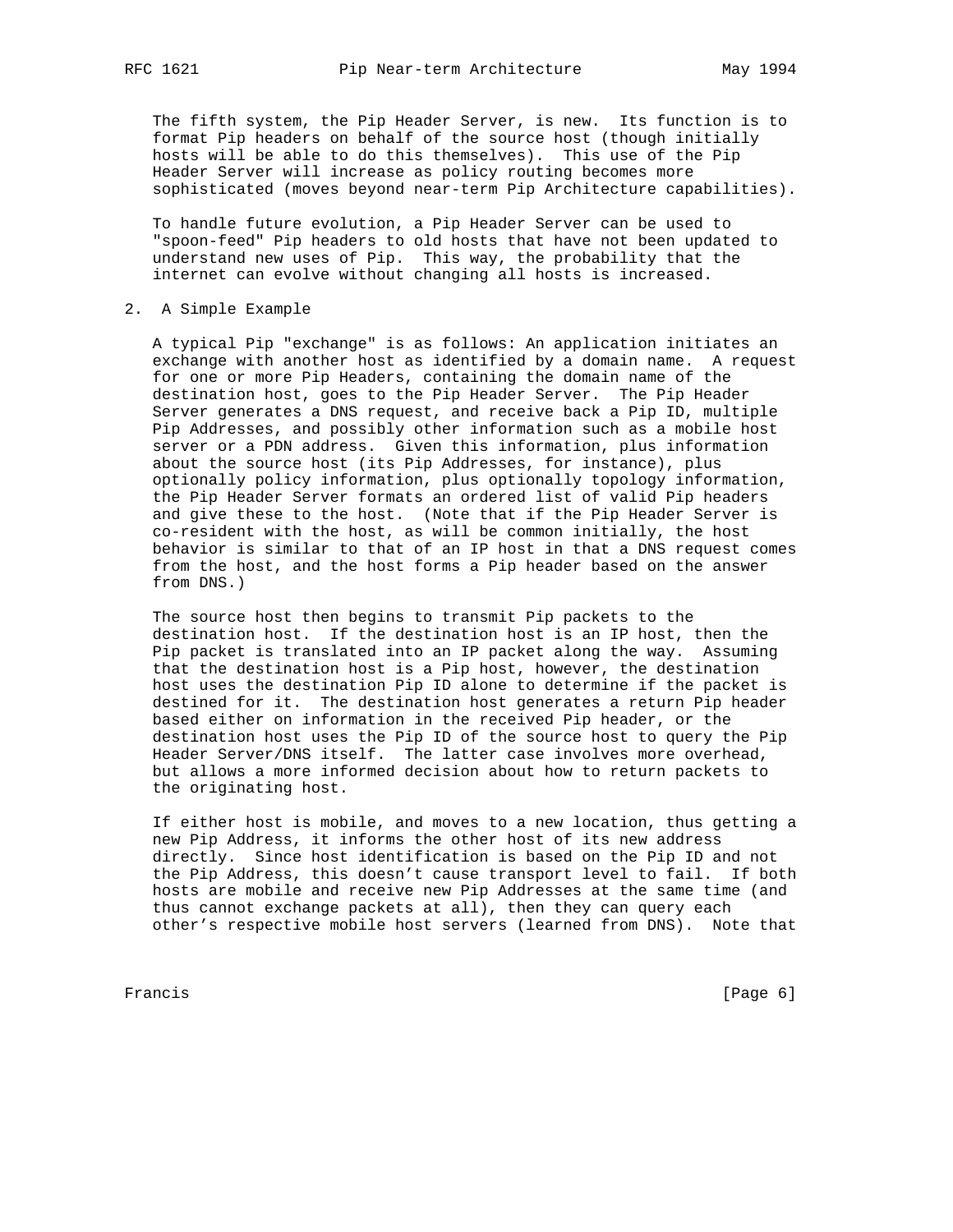keeping track of host mobility is completely confined to hosts. Routers never get involved in tracking mobile hosts (though naturally they are involved in host discovery and automatic host address assignment).

3. Pip Overview

 Here, a brief overview of the Pip protocol is given. The reader is encouraged to read [2] for a complete description.

The Pip header is divided into three parts:

 Initial Part Transit Part Options Part

The Initial Part contains the following fields:

 Version Number Options Offset, OP Contents, Options Present (OP) Packet SubID Protocol Dest ID Source ID Payload Length Host Version Payload Offset Hop Count

 All of the fields in the Initial Part are of fixed length. The Initial Part is 8 32-bit words in length.

 The Version Number places Pip as a subsequent version of IP. The Options Offset, OP Contents, and Options Present (OP) fields tell how to process the options. The Options Offset tells where the options are The OP tells which of up to 8 options are in the options part, so that the Pip system can efficiently ignore options that don't pertain to it. The OP Contents is like a version number for the OP field. It allows for different sets of the (up to 8) options.

 The Packet SubID is used to relate a received PCMP message to a previously sent Pip packet. This is necessary because, since routers in Pip can tag packets, the packet returned to a host in a PCMP message may not be the same as the packet sent. The Payload Length and Protocol take the place of IP's Total Length and Protocol fields respectively. The Dest ID identifies the destination host, and is not used for routing, except for where the final router on a LAN uses ARP to find the physical address of the host identified by the dest

Francis [Page 7]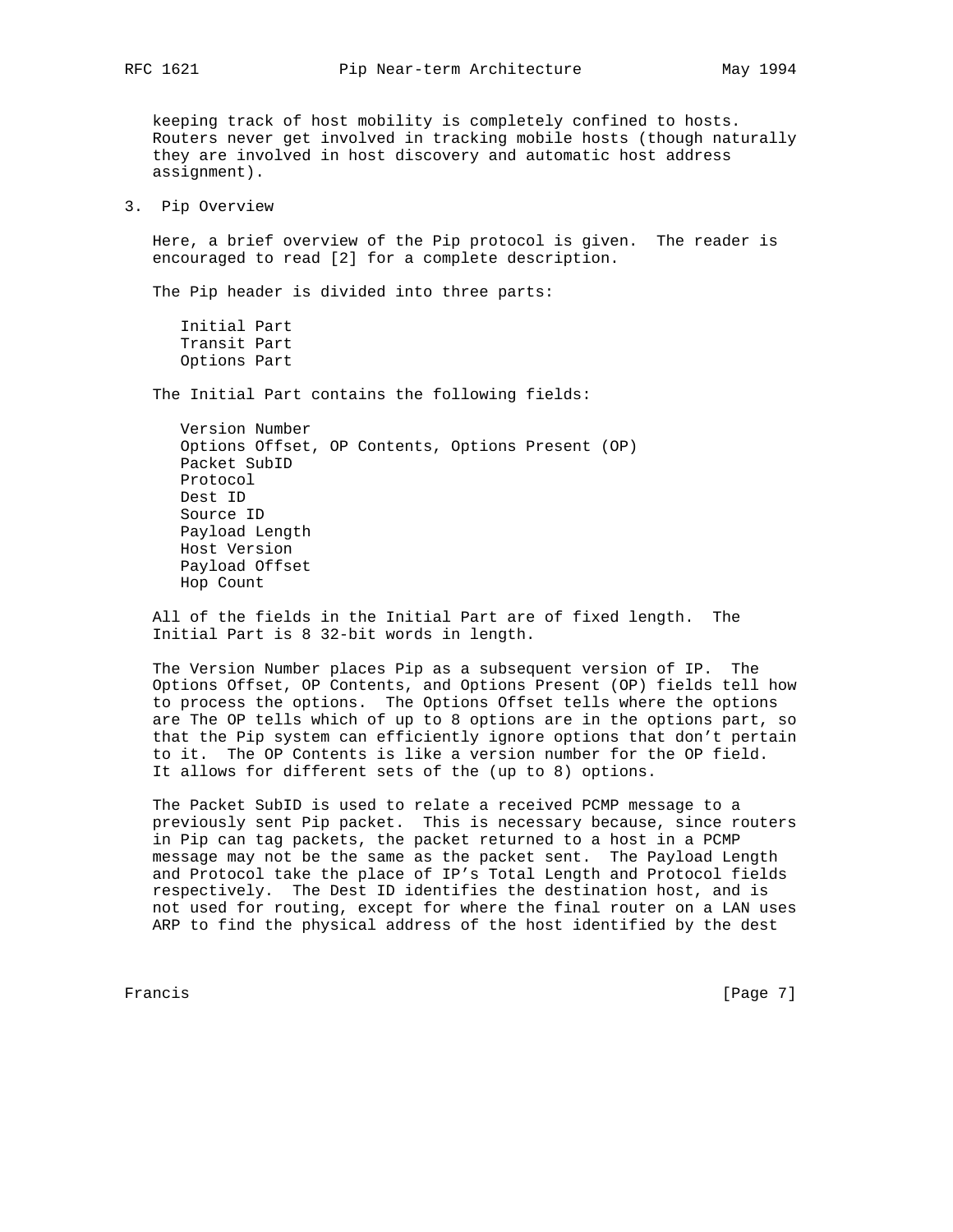ID. The Source ID identifies the source of the packet. The Host Version tells what control algorithms the host has implemented, so that routers can respond to hosts appropriately. This is an evolution mechanism. The Hop Count is similar to IP's Time-to-Live.

The Transit Part contains the following fields:

 Transit Part Offset HD Contents Handling Directive (HD) Active FTIF RC Contents Routing Context (RC) FTIF Chain (FTIF = Forwarding Table Index Field)

 Except for the FTIF Chain, which can have a variable number of 16-bit FTIF fields, the fields in the Transit Part are of fixed length, and are three 32-bit words in length.

 The Transit Part Offset gives the length of the Transit Part. This is used to determine the location of the subsequent Transit Part (in the case of Transit Part encapsulation).

 The Handling Directive (HD) is a set of subfields, each of which indicates a specific handling action that must be executed on the packet. Handling directives have no influence on routing. The HD Contents field indicates what subfields are in the Handling Directive. This allows the definition of the set of handling directives to evolve over time. Example handling directives are queueing priority, congestion experienced bit, drop priority, and so on.

 The remaining fields comprise the Routing Directive. This is where the routing decision gets made. The basic algorithm is that the router uses the Routing Context to choose one of multiple forwarding tables. The Active FTIF indicates which of the FTIFs to retrieve, which is then used as an index into the forwarding table, which either instructs the router to look at the next FTIF, or returns the forwarding information.

 Examples of Routing Context uses are; to distinguish address families (multicast vs. unicast), to indicate which level of the hierarchy a packet is being routed at, and to indicate a Type of Service. In the near-term architecture, the FTIF Chain is used to carry source and destination hierarchical unicast addresses, policy route fragments, multicast addresses (all-of-group), and anycast (one-of-group) addresses. Like the OP Contents and HD Contents fields, the RC Contents field indicates what subfields are in the Routing Context.

Francis [Page 8]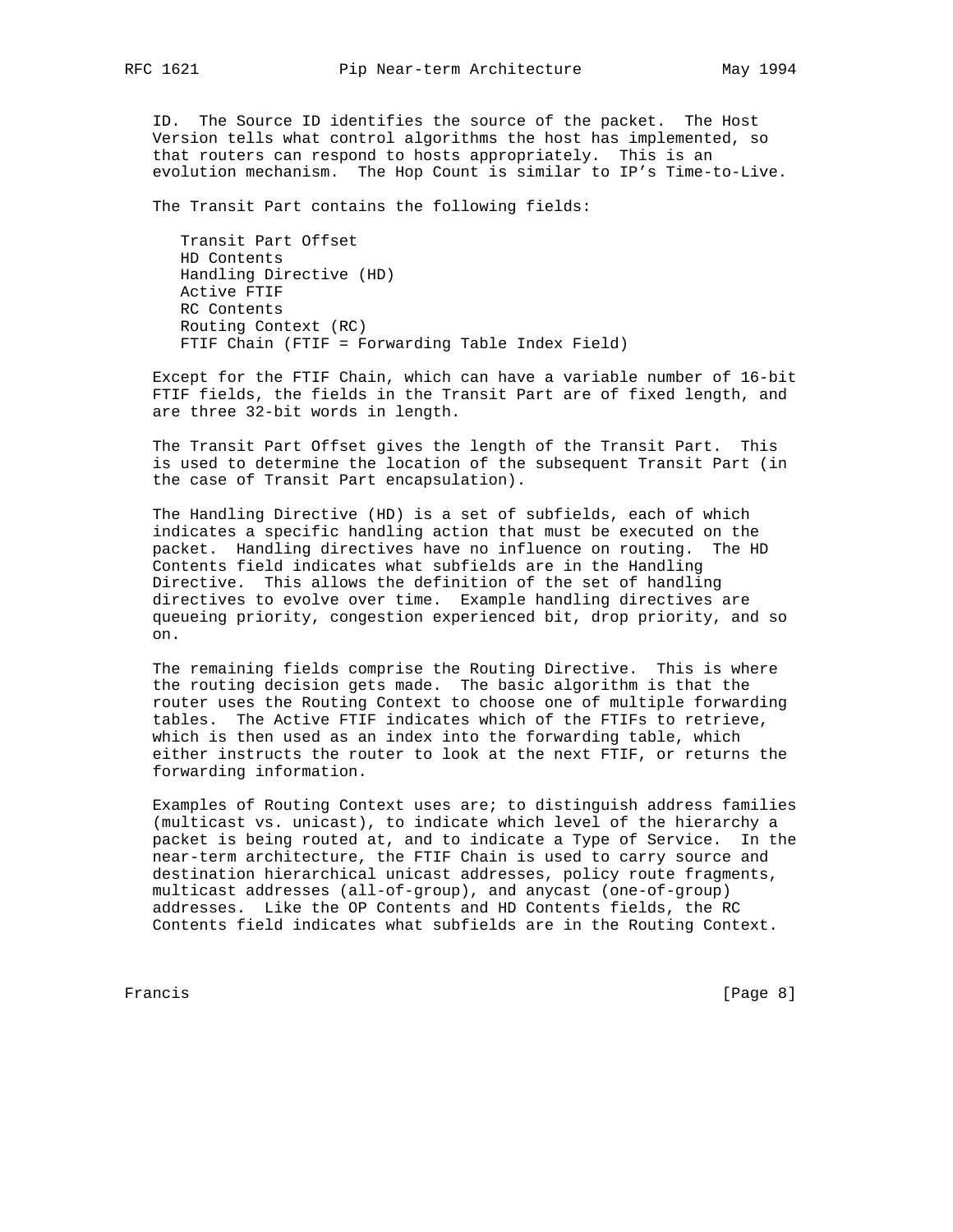This allows the definition of the Routing Context to evolve over time.

 The Options Part contains the options. The options are preceded by an array of 8 fields that gives the offset of each of up to 8 options. Thus, a particular option can be found without a serial search of the list of options.

4. Pip Addressing

 Addressing is the core of any internet architecture. Pip Addresses are carried in the Routing Directive (RD) of the Pip header (except for the Pip ID, which in certain circumstances functions as part of the Pip Address). Pip Addresses are used only for routing packets. They do not identify the source and destination of a Pip packet. The Pip ID does this. Here we describe and justify the Pip Addressing types.

 There are four Pip Address types [11]. The hierarchical Pip Address (referred to simply as the Pip Address) is used for scalable unicast and for the unicast part of a CBT-style multicast and anycast. The multicast part of a CBT-style multicast is the second Pip address type. The third Pip address type is class-D style multicast. The fourth type of Pip address is the so-called "anycast" address. This address causes the packet to be forwarded to one of a class of destinations (such as, to the nearest DNS server).

 Bits 0 and 1 of the RC defined by RC Contents value of 1 (that is, for the near-term Pip architecture) indicate which of four address families the FTIFs and Dest ID apply to. The values are:

| Value | Address Family                   |
|-------|----------------------------------|
|       |                                  |
| 00    | Hierarchical Unicast Pip Address |
| 01    | Class D Style Multicast Address  |
| 10    | CBT Style Multicast Address      |
| 11    | Anycast Pip Address              |
|       |                                  |

 The remaining bits are defined differently for different address families, and are defined in the following sections.

4.1 Hierarchical Pip Addressing

 The primary purpose of a hierarchical address is to allow better scaling of routing information, though Pip also uses the "path" information latent in hierarchical addresses for making provider selection (policy routing) decisions.

Francis [Page 9]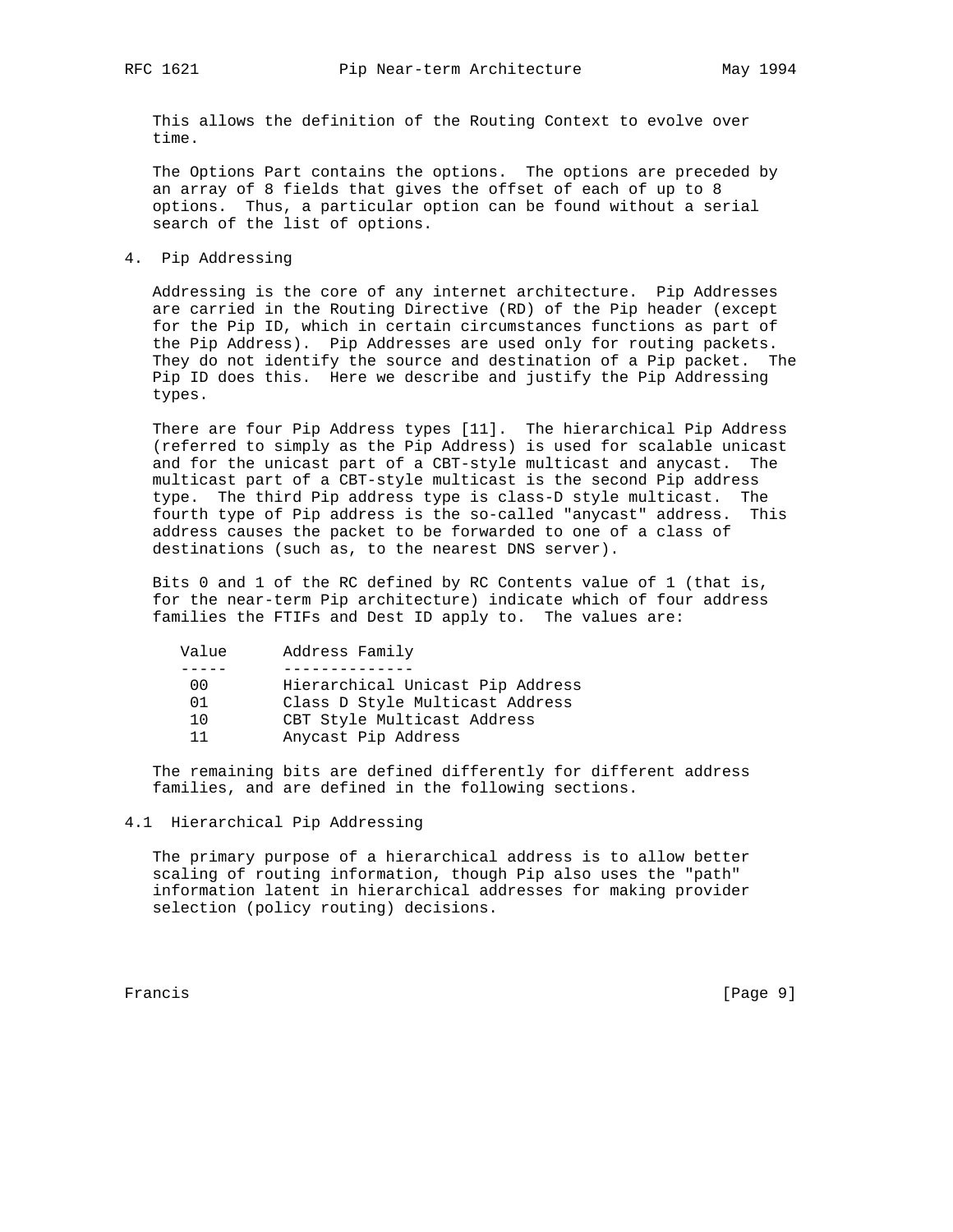The Pip Header encodes addresses as a series of separate numbers, one number for each level of hierarchy. This can be contrasted to traditional packet encodings of addresses, which places the entire address into one field. Because of Pip's encoding, it is not necessary to specify a format for a Pip Address as it is with traditional addresses (for instance, the SIP address is formatted such that the first so-many bits are the country/metro code, the next so-many bits are the site/subscriber, and so on). Pip's encoding also eliminates the "cornering in" effect of running out of space in one part of the hierarchy even though there is plenty of room in another. No "field sizing" decisions need be made at all with Pip Addresses. This makes address assignment easier and more flexible than with traditional addresses.

 Pip Addresses are carried in DNS as a series of numbers, usually with each number representing a layer of the hierarchy [1], but optionally with the initial number(s) representing a "route fragment" (the tail end of a policy route--a source route whose elements are providers). The route fragments would be used, for instance, when the destination network's directly attached (local access) provider is only giving access to other (long distance) providers, but the important provider-selection policy decision has to do the long distance providers.

The RC for (hierarchical) Pip Addresses is defined as:

| bits | meaning              |
|------|----------------------|
|      |                      |
| 0.1  | Pip Address $(= 00)$ |
| 2,3  | level                |
| 4,5  | metalevel            |
|      | exit routing type    |

 The level and metalevel subfields are used to indicate what level of the hierarchy the packet is currently at (see section 8). The exit routing type subfield is used to indicate whether host-driven (hosts decide exit provider) or router-driven (routers decide exit provider) exit routing is in effect (see section 8.1).

 Each FTIF in the FTIF Chain is 16 bits in length. The low-order part of each FTIF in a (hierarchical unicast) Pip Address indicates the relationship of the FTIF with the next FTIF. The three relators are Vertical, Horizontal, and Extension. The Vertical and Horizontal relators indicate if the subsequent FTIF is hierarchically above or below (Vertical) or hierarchically unrelated (Horizontal). The Extension relator is used to encode FTIF values longer than 16 bits.

Francis [Page 10]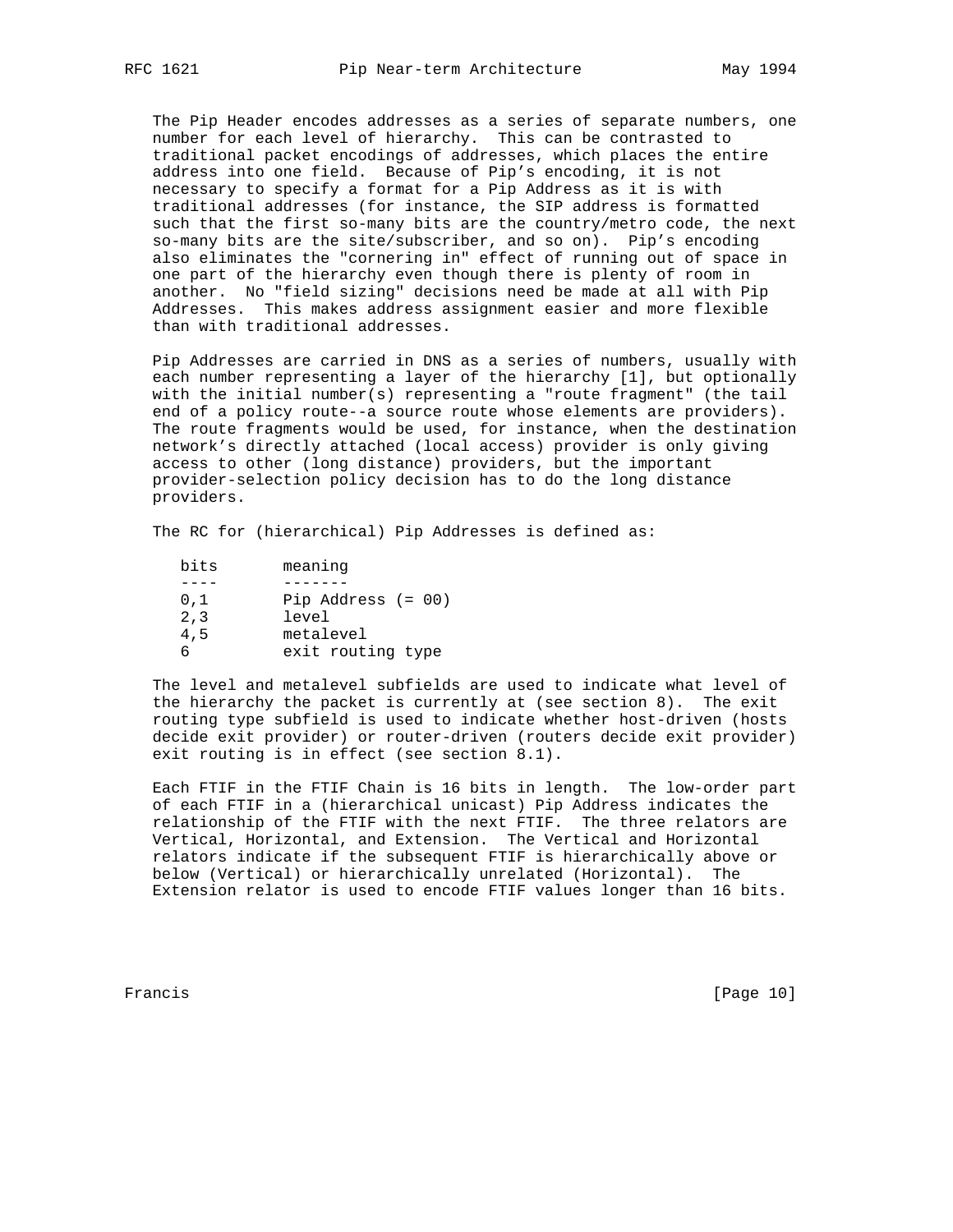FTIF values  $0$  - 31 are reserved for special purposes. That is, they cannot be assigned to normal hierarchical elements. FTIF value 1 is defined as a flag to indicate a switch from the unicast phase of packet forwarding to the anycast phase of packet forwarding.

 Note that Pip Addresses do not need to be seen by protocol layers above Pip (though layers above Pip can provide a Pip Address if desired). Transport and above use the Pip ID to identify the source and destination of a Pip packet. The Pip layer is able to map the Pip IDs (and other information received from the layer above, such as QOS) into Pip Addresses.

 The Pip ID can serve as the lowest level of a Pip Address. While this "bends the principal" of separating Pip Addressing from Pip Identification, it greatly simplifies dynamic host address assignment. The Pip ID also serves as a multicast ID. Unless otherwise stated, the term "Pip Address" refers to just the part in the Routing Directive (that is, excludes the Pip ID).

 Pip Addresses are provider-rooted (as opposed to geographical). That is, the top-level of a Pip Address indicates a network service provider (even when the service provided is not Pip). (A justification of using provider-rooted rather than geographical addresses is given in [12].)

Thus, the basic form of a Pip address is:

providerPart,subscriberPart

 where both the providerPart and subscriberPart can have multiple layers of hierarchy internally.

 A subscriber may be attached to multiple providers. In this case, a host can end up with multiple Pip Addresses by virtue of having multiple providerParts:

 providerPart1,subscriberPart providerPart2,subscriberPart providerPart3,subscriberPart

 This applies to the case where the subscriber network spans many different provider areas, for instance, a global corporate network. In this case, some hosts in the global corporate network will have certain providerParts, and other hosts will have others. The subscriberPart should be assigned such that routing can successfully take place without a providerPart in the destination Pip Address of the Pip Routing Directive (see section 8.2).

Francis [Page 11]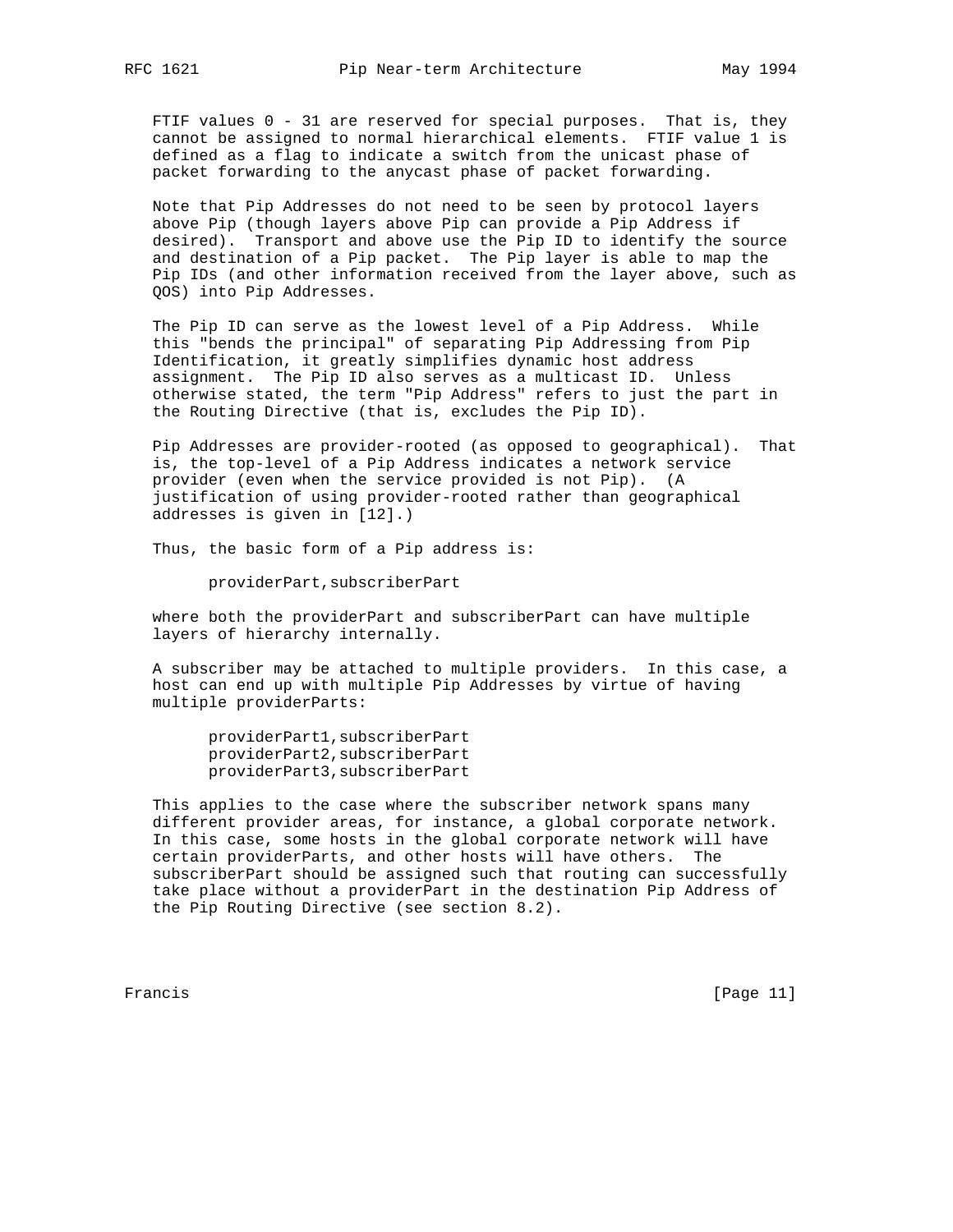Note that, while there are three providerParts shown, there is only one subscriberPart. Internal subscriber numbering should be independent of the providerPart. Indeed, with the Pip architecture, it is possible to address internal packets without including any of the providerPart of the address.

 Top-level Pip numbers can be assigned to subscriber networks as well as to providers.

privatePart,subscriberPart

 In this case, however, the top-level number (privatePart) would not be advertised globally. The purpose of such an assignment is to give a private network "ownership" of a globally unique Pip Address space. Note that the privatePart is assigned as an extended FTIF (that is, from numbers greater than 2^15). Because the privatePart is not advertised globally, and because internal packets do not need the prefix (above the subscriberPart), the privatePart actually never appears in a Pip packet header.

 Pip Addresses can be prepended with a route fragment. That is, one or more Pip numbers that are all at the top of the hierarchy.

 longDistanceProvider.localAccessProvider.subscriber (top-level) (top-level) (next level)

 This is useful, for instance, when the subscriber's directly attached provider is a "local access" provider, and is not advertised globally. In this case, the "long distance" provider is prepended to the address even though the local access provider number is enough to provide global uniqueness.

 Note that no coordination is required between the long distance and local access providers to form this address. The subscriber with a prefix assigned to it by the local access provider can autonomously form and use this address. It is only necessary that the long distance provider know how to route to the local access provider.

4.1.1 Assignment of (Hierarchical) Pip Addresses

 Administratively, Pip Addresses are assigned as follows [3]. There is a root Pip Address assignment authority. Likely choices for this are IANA or ISOC. The root authority assigns top-level Pip Address numbers. (A "Pip Address number" is the number at a single level of the Pip Address hierarchy. A Pip Address prefix is a series of contiguous Pip Address numbers, starting at the top level but not including the entire Pip Address. Thus, the top-level prefix is the same thing as the top-level number.)

Francis [Page 12]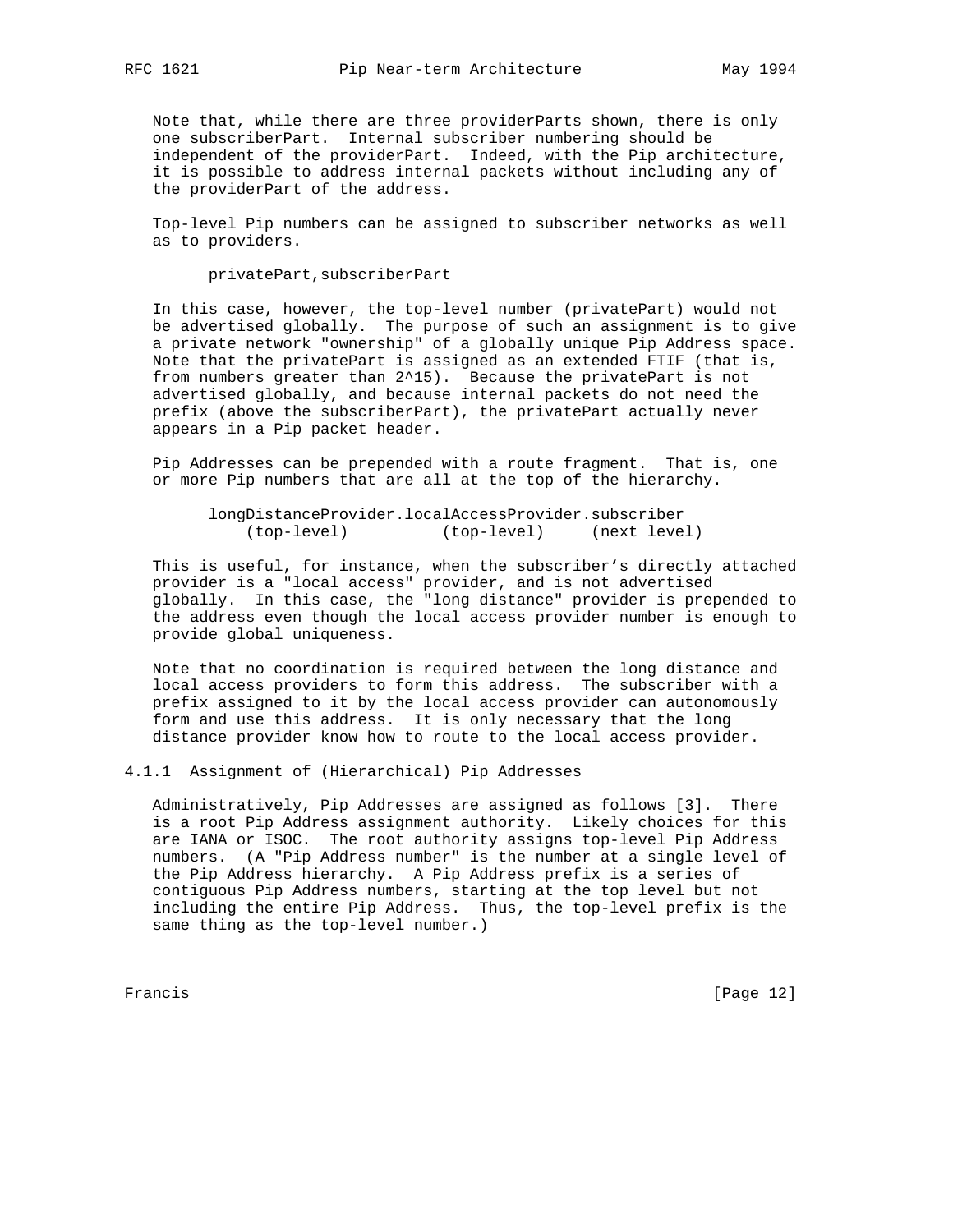Though by-and-large, and most importantly, top-level assignments are made to providers, each country is given an assignment, each existing address space (such as E.164, X.121, IP, etc.) is given an assignment, and private networks can be given assignments. Thus, existing addresses can be grandfathered in. Even if the top-level Pip address number is an administrative rather than topological assignment, the routing algorithm still advertises providers at the top (provider) level of routing. That is, routing will advertise enough levels of hierarchy that providers know how to route to each other.

 There must be some means of validating top-level number requests from providers (basically, those numbers less than 2^15). That is, top level assignments must be made only to true providers. While designing the best way to do this is outside the scope of this document, it seems off hand that a reasonable approach is to charge for the top-level prefixes. The charge should be enough to discourage non-serious requests for prefixes, but not so much that it becomes an inhibitor to entry in the market. The charge might include a yearly "rent", and top-level prefixes could be reclaimed when they are no longer used by the provider. Any profit made from this activity could be used to support the overall role of number assignment. Since roughly 32,000 top-level assignments can be made before having to increase the FTIF size in the Pip header from 16 bits to 32 bits, it is envisioned that top-level prefixes will not be viewed as a scarce resource.

 After a provider obtains a top-level prefix, it becomes an assignment authority with respect to that particular prefix. The provider has complete control over assignments at the next level down (the level below the top-level). The provider may either assign top-level minus one prefixes to subscribers, or preferably use that level to provide hierarchy within the provider's network (for instance, in the case where the provider has so many subscribers that keeping routing information on all of them creates a scaling problem). It is envisioned that the subscriber will have complete control over number assignments made at levels below that of the prefix assigned it by the provider.

 Assigning top level prefixes directly to providers leaves the number of top-level assignments open-ended, resulting in the possibility of scaling problems at the top level. While it is expected that the number of providers will remain relatively small (say less than 10000 globally), this can't be guaranteed. If there are more providers than top-level routing can handle, it is likely that many of these providers will be "local access" providers--providers whose role is to give a subscriber access to multiple "long-distance" providers. In this case, the local access providers need not appear at the top

Francis [Page 13]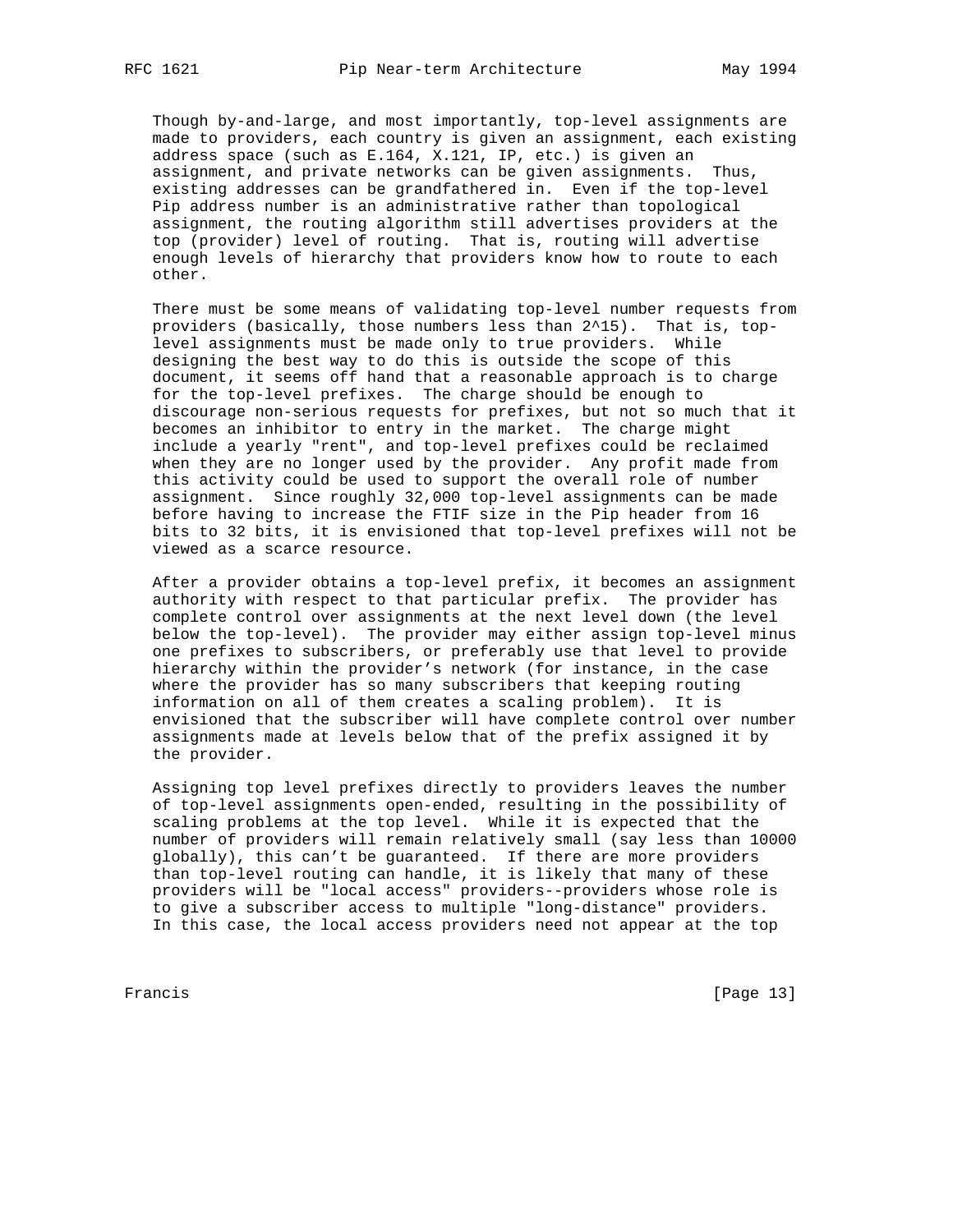level of routing, thus mitigating the scaling problem at that level.

 In the worst case, if there are too many top-level "long-distance" providers for top-level routing to handle, a layer of hierarchy above the top-level can be created. This layer should probably conform to some policy criteria (as opposed to a geographical criteria). For instance, backbones with similar access restrictions or type-of service can be hierarchically clustered. Clustering according to policy criteria rather than geographical allows the choice of address to remain an effective policy routing mechanism. Of course, adding a layer of hierarchy to the top requires that all systems, over time, obtain a new providerPart prefix. Since Pip has automatic prefix assignment, and since DNS hides addresses from users, this is not a debilitating problem.

# 4.1.2 Host Addressing

 Hosts can have multiple Pip Addresses. Since Pip Addresses are topologically significant, a host has multiple Pip Addresses because it exists in multiple places topologically. For instance, a host can have multiple Pip addresses because it can be reached via multiple providers, or because it has multiple physical interfaces. The address used to reach the host influences the path to the host.

 Locally, Pip Addressing is similar to IP Addressing. That is, Pip prefixes are assigned to subnetworks (where the term subnetwork here is meant in the OSI sense. That is, it denotes a network operating at a lower layer than the Pip layer, for instance, a LAN). Thus, it is not necessary to advertise individual hosts in routing updates- routers only need to advertise and store routes to subnetworks.

 Unlike IP, however, a single subnetwork can have multiple prefixes. (Strictly speaking, in IP a single subnetwork can have multiple prefixes, but a host may not be able to recognize that it can reach another host on the same subnetwork but with a different prefix without going through a router.)

 There are two styles of local Pip Addressing--one where the Pip Address denotes the host, and another where the Pip Address denotes only the destination subnetwork. The latter style is called ID tailed Pip Addressing. With ID-tailed Pip Addresses, the Pip ID is used by the last router to forward the packet to the host. It is expected that ID-tailed Pip Addressing is the most common, because it greatly eases address administration.

 (Note that the Pip Routing Directive can be used to route a Pip packet internal to a host. For instance, the RD can be used to direct a packet to a device in a host, or even a certain memory

Francis [Page 14]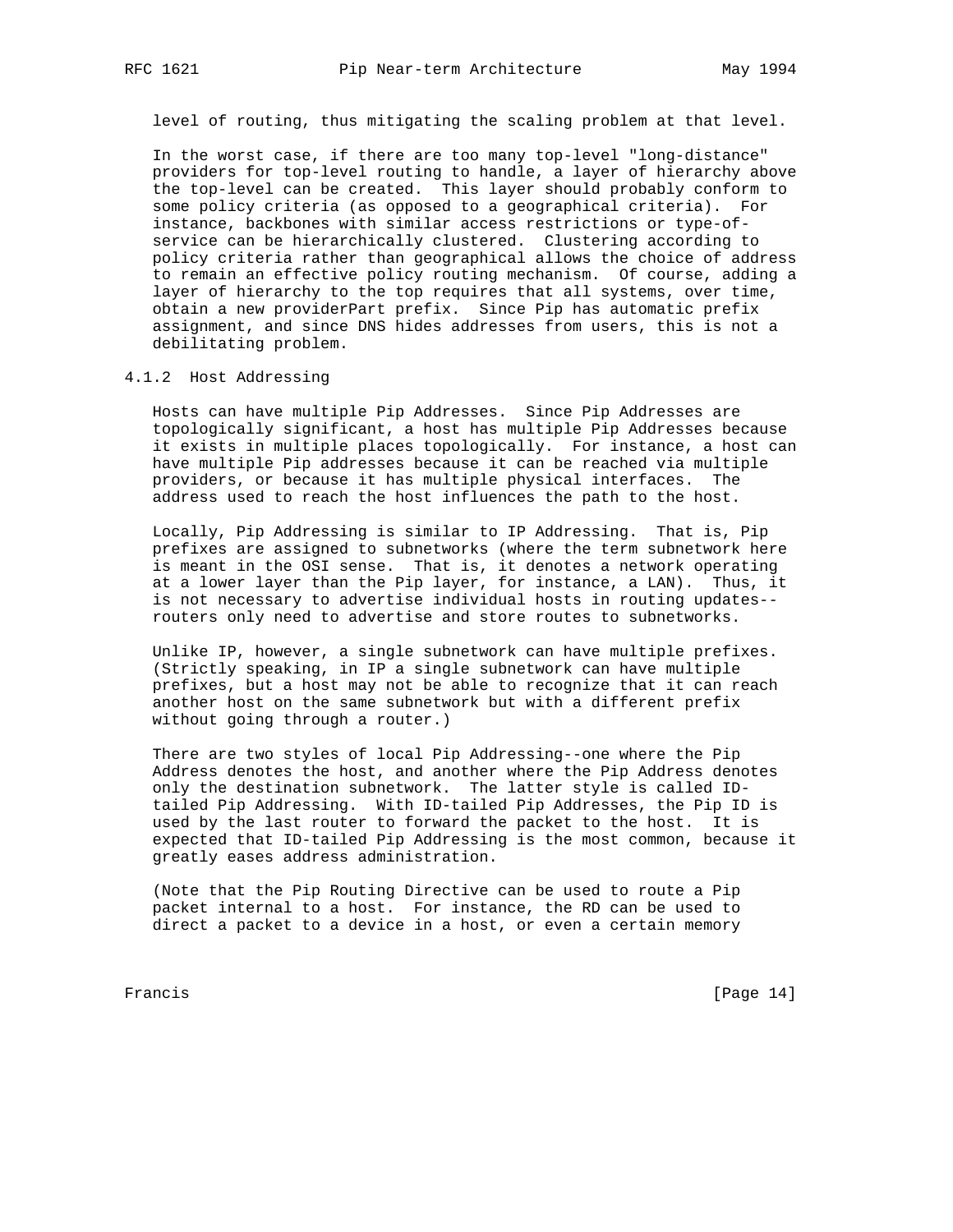location. The use of the RD for this purpose is not part of this near-term Pip architecture. We note, however, that this use of the RD could be locally done without effecting any other Pip systems.)

 When a router receives a Pip packet and determines that the packet is destined for a host on one of its' attached subnetworks (by examining the appropriate FTIF), it then examines the destination Pip ID (which is in a fixed position) and forwards based on that. If it does not know the subnetwork address of the host, then it ARPs, using the Pip ID as the "address" in the ARP query.

# 4.2 CBT Style Multicast Addresses

When bits  $1$  and  $0$  of the RC defined by RC Contents =  $1$  are set to  $10$ , the FTIF and Dest ID indicate CBT (Core Based Tree) style multicast. The remainder of the bits are defined as follows:

| bits | meaning                |
|------|------------------------|
|      |                        |
| 0,1  | CBT Multicast $(= 10)$ |
| 2, 3 | level                  |
| 4,5  | metalevel              |
| 6    | exit routing type      |
|      | on-tree bit            |
| 8.9  | scoping                |
|      |                        |

 With CBT (Core-based Tree) multicast, there is a single multicast tree connecting the members (recipients) of the multicast group (as opposed to Class-D style multicast, where there is a tree per source). The tree emanates from a single "core" router. To transmit to the group, a packet is routed to the core using unicast routing. Once the packet reaches a router on the tree, it is multicast using a group ID.

 Thus, the FTIF Chain for CBT multicast contains the (Unicast) Hierarchical Pip Address of the core router. The Dest ID field contains the group ID.

 A Pip CBT packet, then, has two phases of forwarding, a unicast phase and a multicast phase. The "on-tree" bit of the RC indicates which phase the packet is in. While in the unicast phase, the on-tree bit is set to 0, and the packet is forwarded similarly to Pip Addresses. During this phase, the scoping bits are ignored.

Francis [Page 15]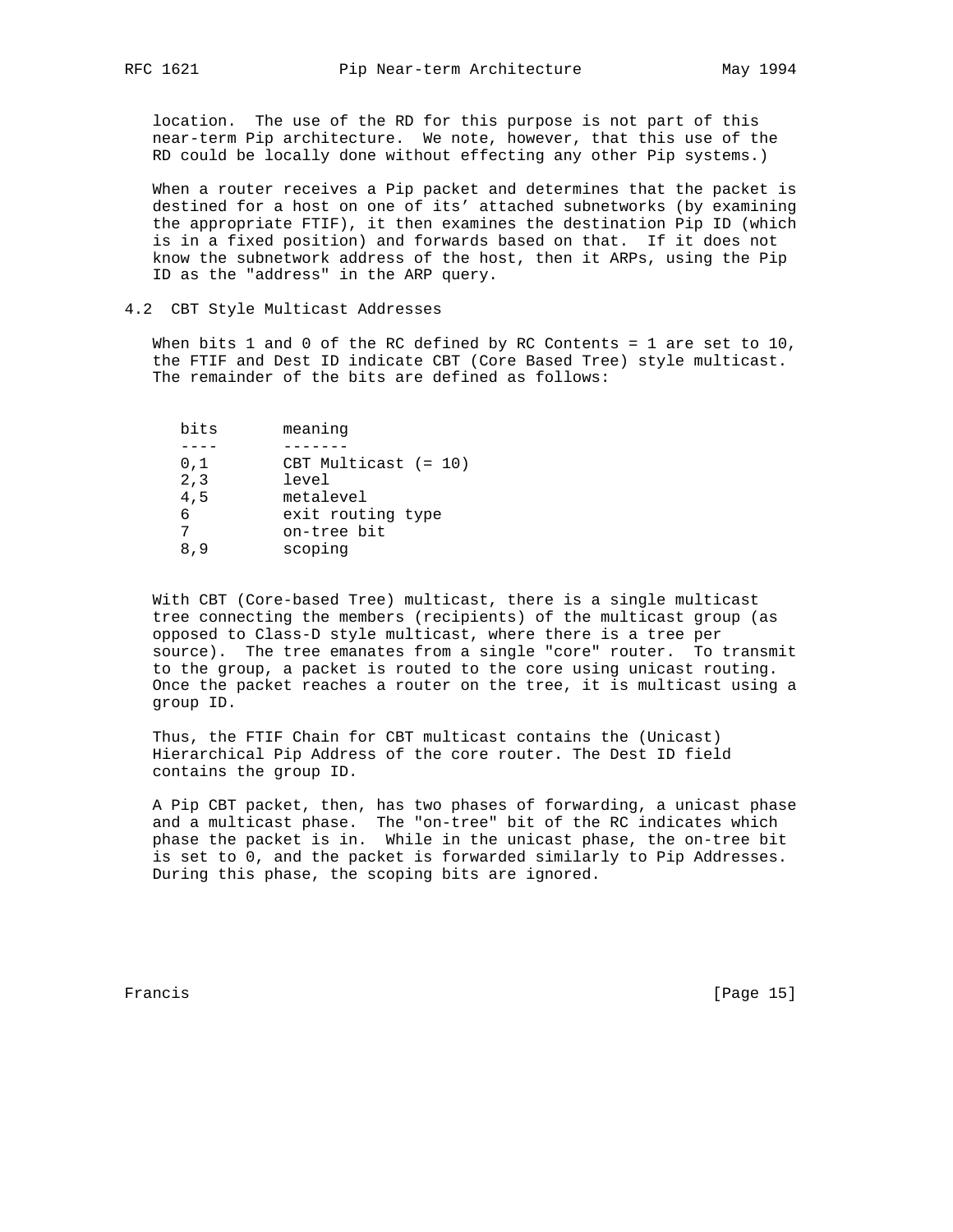Once the packet reaches the multicast tree, it switches to multicast routing by changing the on-tree bit to 1 and using the Dest ID group address for forwarding. During this phase, bits 2-6 are ignored.

4.3 Class D Style Multicast Addresses

 When bits 1 and 0 of the RC defined by RC Contents = 1 are set to 01, the FTIF and Dest ID indicate Class D style multicast. The remainder of the RC is defined as:

| bits    | meaning                          |
|---------|----------------------------------|
|         |                                  |
| 0.1     | Class D Style Multicast $(= 01)$ |
| $2 - 5$ | Scoping                          |

 By "class D" style multicast, we mean multicast using the algorithms developed for use with Class D addresses in IP (class D addresses are not used per se). This style of routing uses both source and destination information to route the packet (source host address and destination multicast group).

 For Pip, the FTIF Chain holds the source Pip Address, in order of most significant hierarchy level first. The reason for putting the source Pip Address rather than the Source ID in the FTIF Chain is that use of the source Pip Address allows the multicast routing to take advantage of the hierarchical source address, as is being done with IP. The Dest ID field holds the multicast group. The Routing Context indicates Class-D style multicast. All routers must first look at the FTIF Chain and Dest ID field to route the packet on the tree.

Bits 2 through 5 of the RC are the scoping bits.

4.4 Anycast Addressing

When bits 1 and 0 of the RC defined by RC Contents = 1 are set to  $11$ , the FTIF and Dest ID indicate Anycast addressing. The remainder of the RC is defined as:

Francis [Page 16]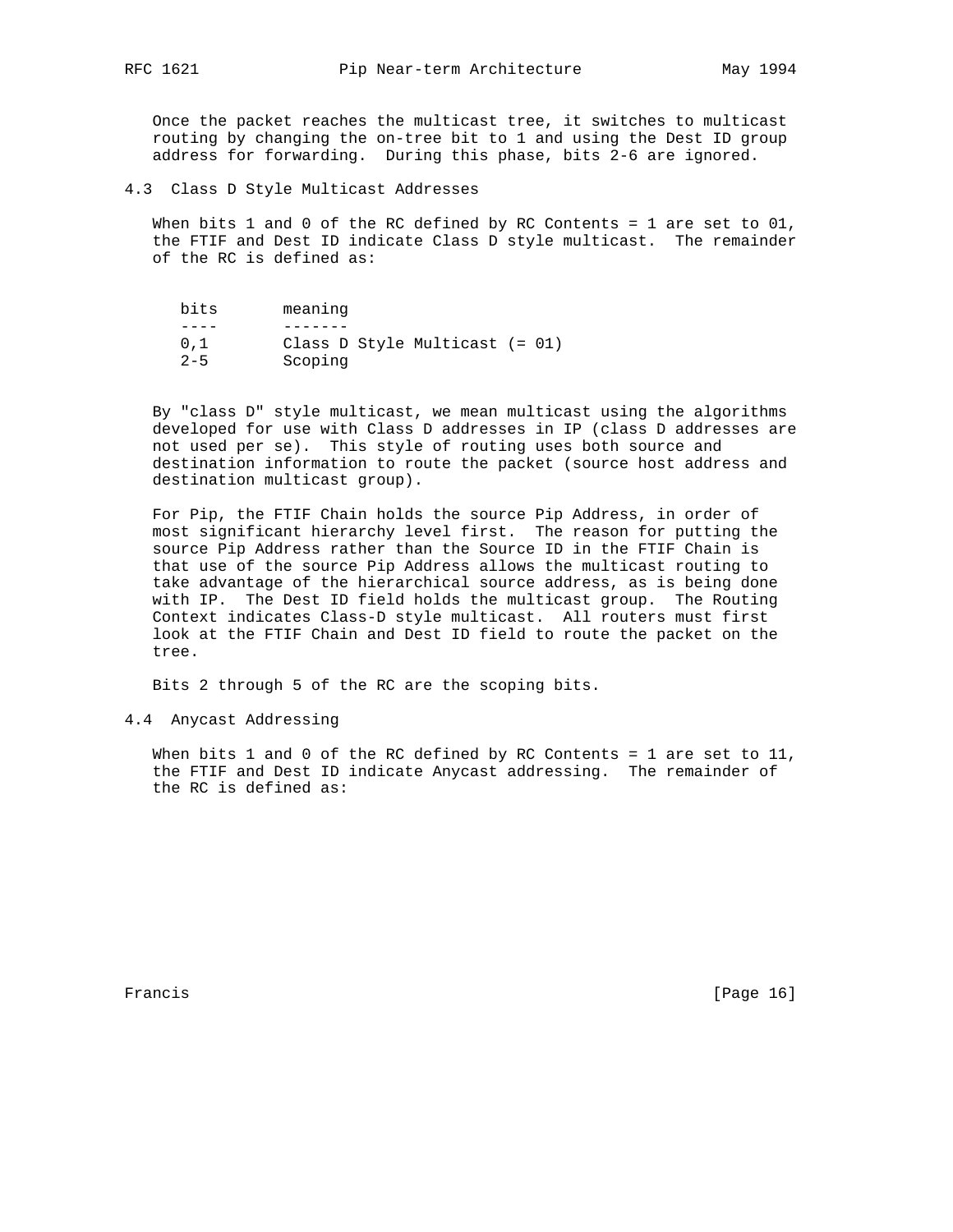| bits | meaning                |
|------|------------------------|
|      |                        |
| 0,1  | Anycast Address (= 11) |
| 2, 3 | level                  |
| 4,5  | metalevel              |
| 6    | exit routing type      |
|      | anycast active         |
| 89   | scoping                |

 With anycast routing, the packet is unicast, but to the nearest of a group of destinations. This type of routing is used by Pip for autoconfiguration. Other applications, such as discovery protocols, may also use anycast routing.

 Like CBT, Pip anycast has two phases of operation, in this case the unicast phase and the anycast phase. The unicast phase is for the purpose of getting the packet into a certain vicinity. The anycast phase is to forward the packet to the nearest of a group of destinations in that vicinity.

 Thus, the RC has both unicast and anycast information in it. During the unicast phase, the anycast active bit is set to 0, and the packet is forwarded according to the rules of Pip Addressing. The scoping bits are ignored.

 The switch from the unicast phase to the anycast phase is triggered by the presence of an FTIF of value 1 in the FTIF Chain. When this FTIF is reached, the anycast active bit is set to 1, the scoping bits take effect, and bits 2 through 6 are ignored. When in the anycast phase, forwarding is based on the Dest ID field.

5. Pip IDs

The Pip ID is 64-bits in length [4].

 The basic role of the Pip ID is to identify the source and destination host of a Pip Packet. (The other role of the Pip ID is for allowing a router to find the destination host on the destination subnetwork.)

 This having been said, it is possible for the Pip ID to ultimately identify something in addition to the host. For instance, the Pip ID could identify a user or a process. For this to work, however, the Pip ID has to be bound to the host, so that as far as the Pip layer is concerned, the ID is that of the host. Any additional use of the Pip ID is outside the scope of this Pip architecture.

Francis [Page 17]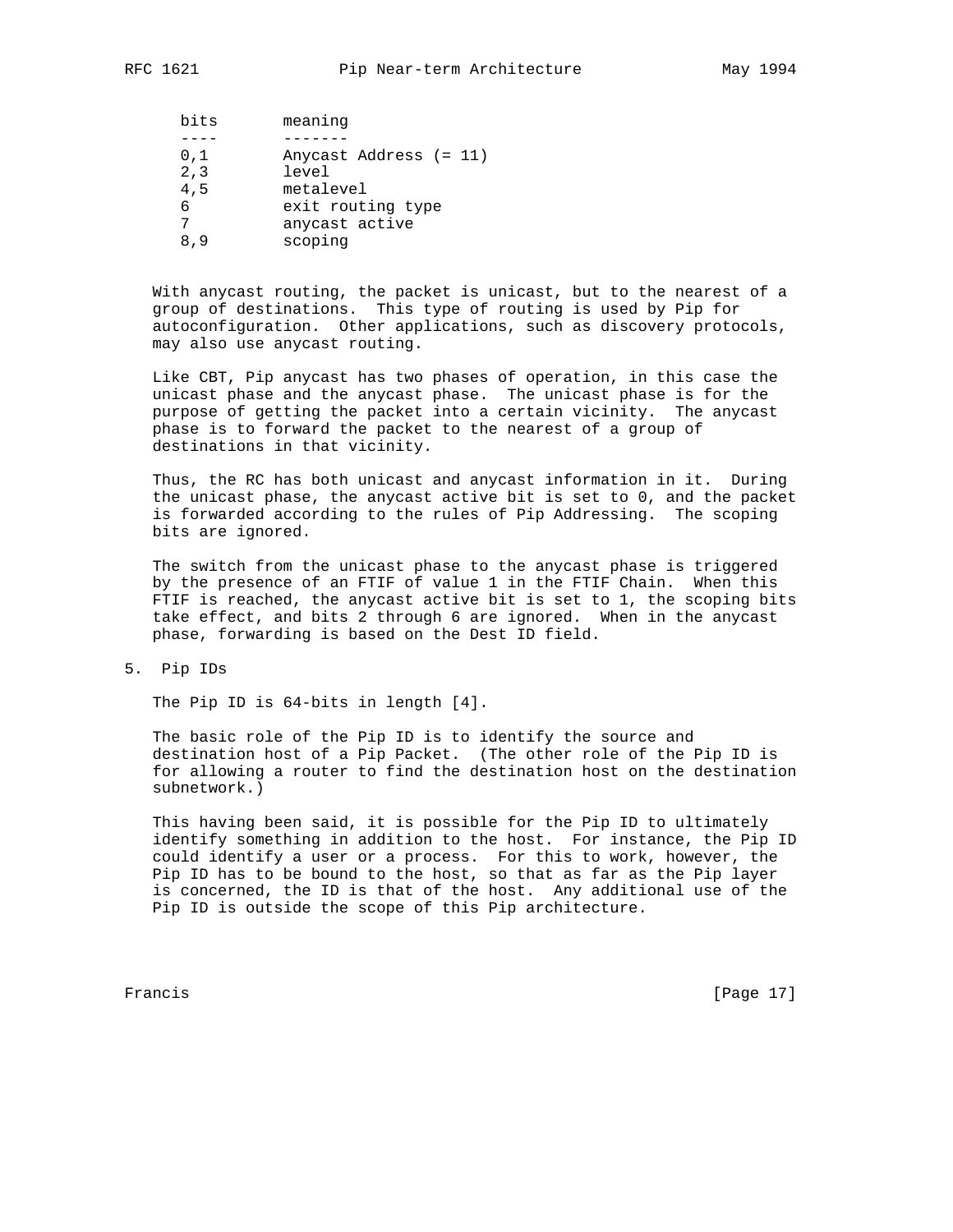The Pip ID is treated as flat. When a host receives a Pip packet, it compares the destination Pip ID in the Pip header with its' own. If there is a complete match, then the packet has reached the correct destination, and is sent to the higher layer protocol. If there is not a complete match, then the packet is discarded, and a PCMP Invalid Address packet is returned to the originator of the packet [7].

 It is something of an open issue as to whether or not Pip IDs should contain significant organizational hierarchy information. Such information could be used for inverse DNS lookups and allowing a Pip packet to be associated with an organization. (Note that the use of the Pip ID alone for this purpose can be easily spoofed. By cross checking the Pip ID with the Pip Address prefix, spoofing is harder- -as hard as it is with IP--but still easy. Section 14.2 discusses methods for making spoofing harder still, without requiring encryption.)

 However, relying on organizational information in the Pip header generally complicates ID assignment. This complication has several ramifications. It makes host autoconfiguration of hosts harder, because hosts then have to obtain an assignment from some database somewhere (versus creating one locally from an IEEE 802 address, for instance). It means that a host has to get a new assignment if it changes organizations. It is not clear what the ramifications of this might be in the case of a mobile host moving through different organizations.

 Because of these difficulties, the use of flat Pip IDs is currently favored.

 Blocks of Pip ID numbers have been reserved for existing numbering spaces, such as IP, IEEE 802, and E.164. Pip ID numbers have been assigned for such special purposes such as "any host", "any router", "all hosts on a subnetwork", "all routers on a subnetwork", and so on. Finally, 32-bit blocks of Pip ID numbers have been reserved for each country, according to ISO 3166 country code assignments.

6. Use of DNS

 The Pip near-term architecture uses DNS in roughly the same style that it is currently used. In particular, the Pip architecture maintains the two fundamental DNS characteristics of 1) information stored in DNS does not change often, and 2) the information returned by DNS is independent of who requested it.

While the fundamental use of DNS remains roughly the same, Pip's use of DNS differs from IP's use by degrees. First, Pip relies on DNS to

Francis [Page 18]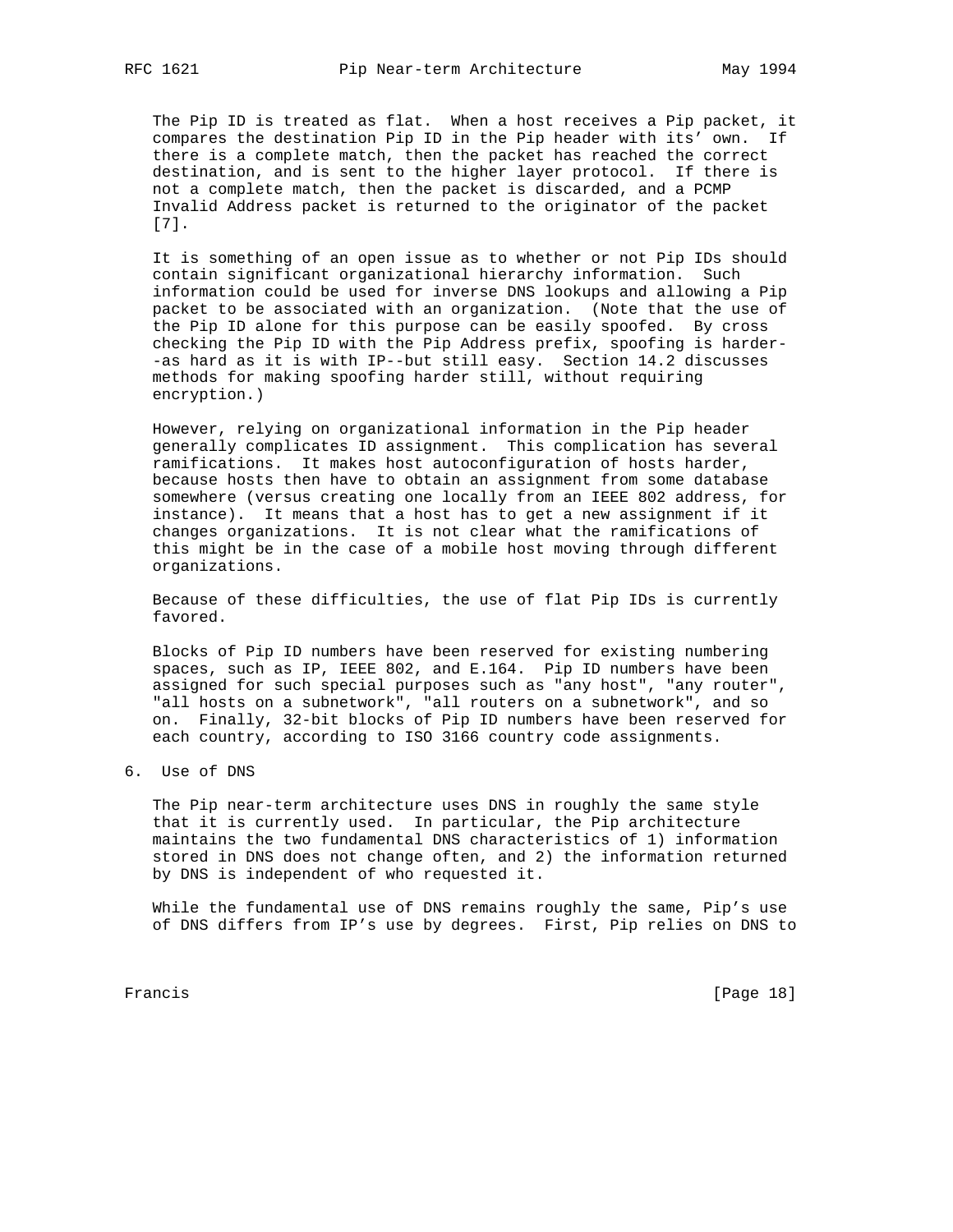hold more types of information than IP [1]. Second, Pip Addresses in DNS are expected to change more often than IP addresses, due to reassignment of Pip Address prefixes (the providerPart). To still allow aggressive caching of DNS records in the face of more quickly changing addressing, Pip has a mechanism of indicating to hosts when an address is no longer assigned. This triggers an authoritative query, which overrides DNS caches. The mechanism consists of PCMP Packet Not Delivered messages that indicate explicitly that the Pip Address is invalid.

 In what follows, we first discuss the information contained in DNS, and then discuss authoritative queries.

6.1 Information Held by DNS

The information contained in DNS for the Pip architecture is:

- 1. The Pip ID.
- 2. Multiple Pip Addresses
- 3. The destination's mobile host address servers.
- 4. The Public Data Network (PDN) addresses through which the destination can be reached.
- 5. The Pip/IP Translators through which the destination (if the destination is IP-only) can be reached.
- 6. Information about the providers represented by the destination's Pip addresses. This information includes provider name, the type of provider network (such as SMDS, ATM, or SIP), and access restrictions on the provider's network.

 The Pip ID and Addresses are the basic units of information required for carriage of a Pip packet.

 The mobile host address server tells where to send queries for the current address of a mobile Pip host. Note that usually the current address of the mobile host is conveyed by the mobile host itself, thus a mobile host server query is not usually required.

 The PDN address is used by the entry router of a PDN to learn the PDN address of the next hop router. The entry router obtains the PDN address via an option in the Pip packet. If there are multiple PDNs associated with a given Pip Address, then there can be multiple PDN addresses carried in the option. Note that the option is not sent on every packet, and that only the PDN entry router need examine the

Francis [Page 19]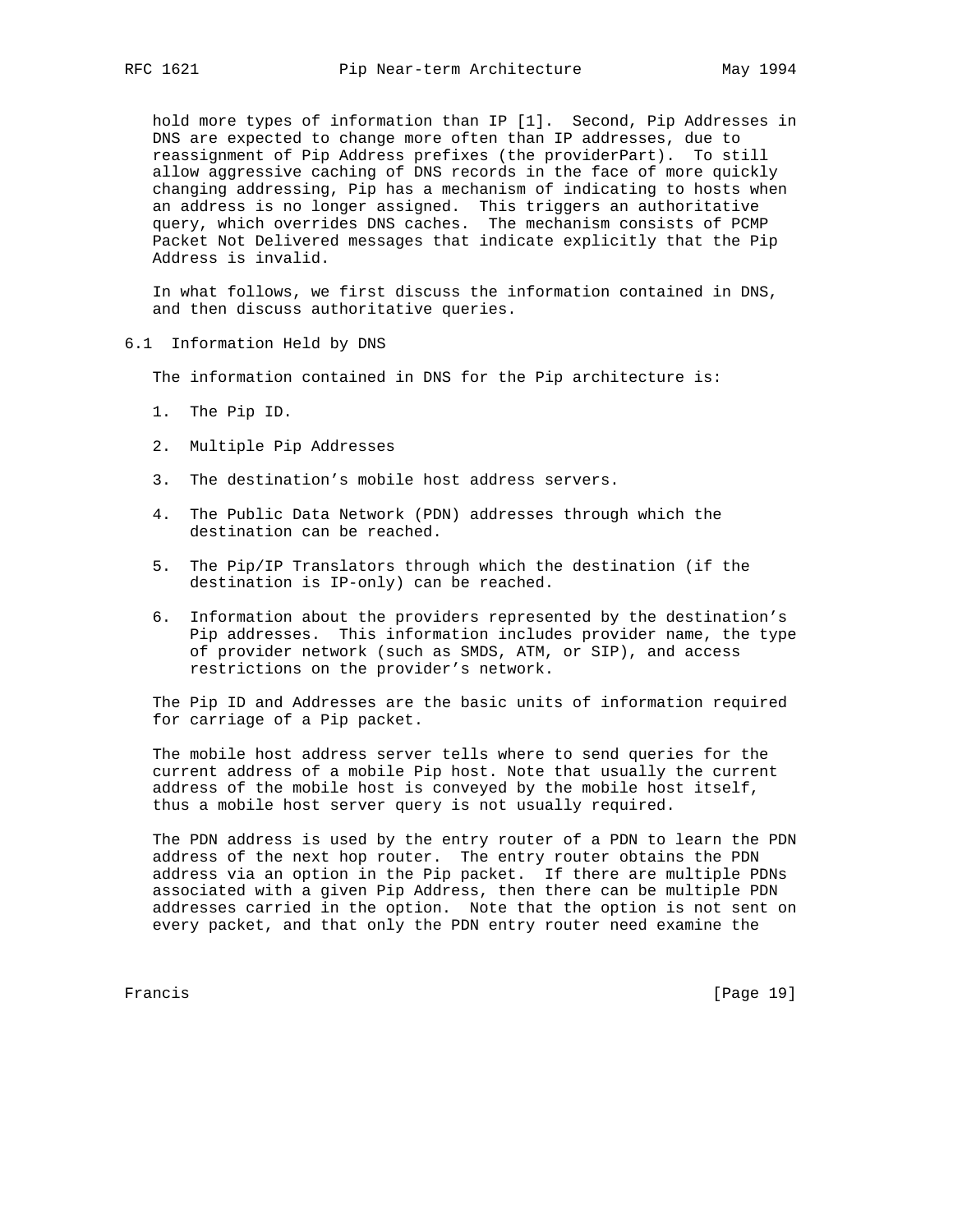option.

 The Pip/IP translator information is used to know how to translate an IP address into a Pip Address so that the packet can be carried across the Pip infrastructure. If the originating host is IP, then the first IP/Pip translator reached by the IP packet must query DNS for this information.

 The information about the destination's providers is used to help the "source" (either the source host or a Pip Header Server near the source host) format an appropriate Pip header with regards to choosing a Pip Address [14]. The choice of one of multiple Pip Addresses is essentially a policy routing choice.

 More detailed descriptions of the use of the information carried in DNS is contained in the relevant sections.

6.2 Authoritative Queries in DNS

 In general, Pip treats addresses as more dynamic entities than does IP. One example of this is how Pip Address prefixes change when a subscriber network attaches to a new provider. Pip also carries more information in DNS, any of which can change for various reasons. Thus, the information in DNS is more dynamic with Pip than with IP.

 Because of the increased reliance on DNS, there is a danger of increasing the load on DNS. This would be particularly true if the means of increasing DNS' dynamicity is by shortening the cache holding time by decreasing the DNS Time-to-Live (TTL). To counteract this trend, Pip provides explicit network layer (Pip layer) feedback on the correctness of address information. This allows Pip hosts to selectively over-ride cached DNS information by making an authoritative query. Through this mechanism, we actually hope to increase the cache holding time of DNS, thus improving DNS' scaling characteristics overall.

 The network layer feedback is in the form of a type of PCMP Packet Not Delivered (PDN) message that indicates that the address used is known to be out-of-date. Routers can be configured with this information, or it can be provided through the routing algorithm (when an address is decommissioned, the routing algorithm can indicate that this is the reason that it has become unreachable, as opposed to becoming "temporarily" unreachable through equipment failure).

Pip hosts consider destination addresses to be in one of four states:

Francis [Page 20]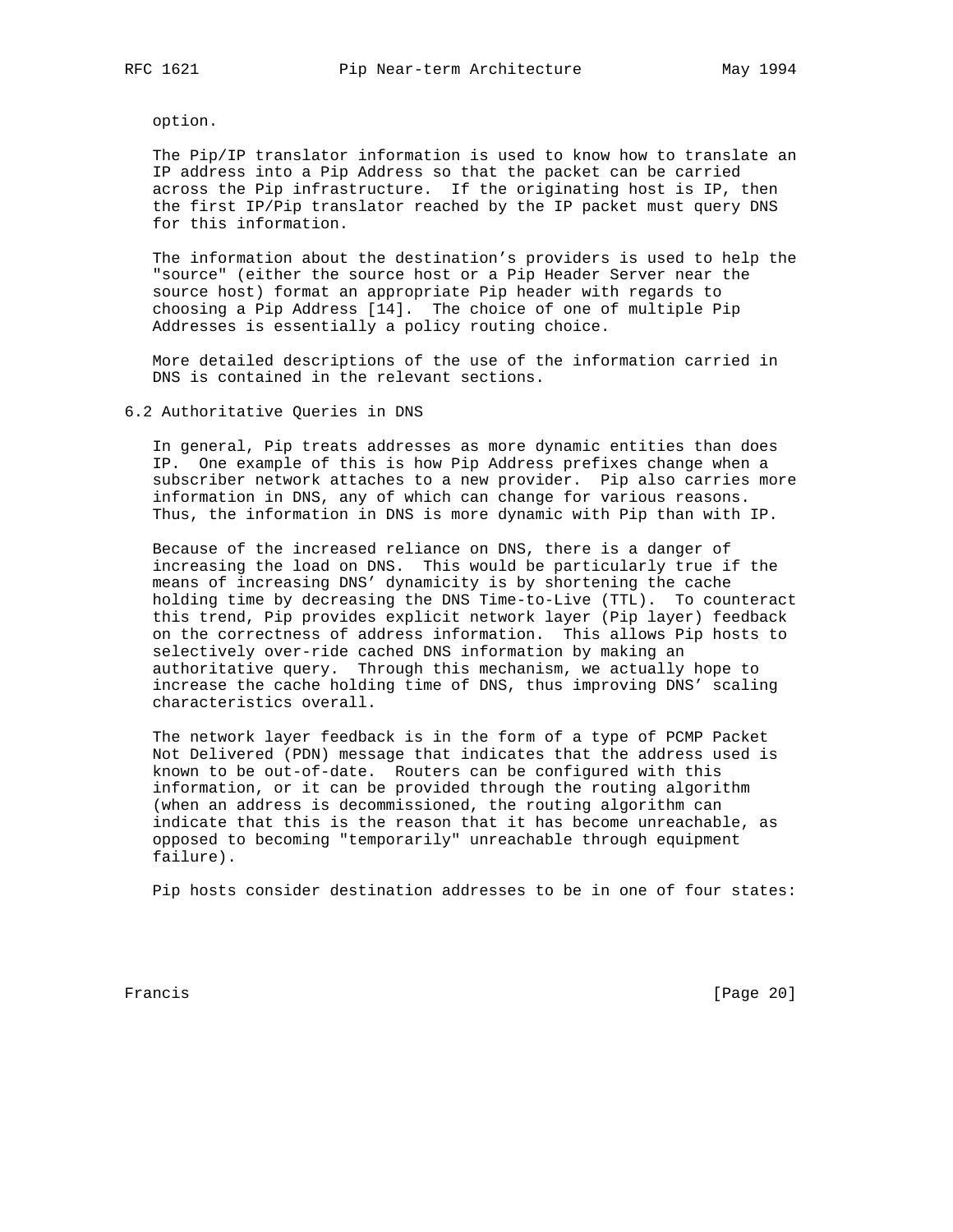- 1. Unknown, but assumed to be valid.
- 2. Reachable (and therefore valid).
- 3. Unreachable and known to be invalid.
- 4. Unreachable, but weakly assumed to be valid.

 The first state exists before a host has attempted communication with another host. In this state, the host queries DNS as normal (that is, does not make an authoritative query).

 The second state is reached when a host has successfully communicated with another host. Once a host has reached this state, it can stay in it for an arbitrarily long time, including after the DNS TTL has expired. When in this state, there is no need to query DNS.

 A host enters the third state after a failed attempt at communicating with another host where the PCMP PND message indicates explicitly that the address is known to be invalid. In this case, the host makes an authoritative query to DNS whether or not the TTL has expired. It is this case that allows lengthy caching of DNS information while still allowing addresses to be reassigned frequently.

 A host enters the fourth state after a failed attempt at communicating with another host, but where the address is not explicitly known to be invalid. In this state, the host weakly assumes that the address of the destination is still valid, and so can requery DNS with a normal (non-authoritative) query.

7. Type-of-Service (TOS) (or lack thereof)

 One year ago it probably would have been adequate to define a handful (4 or 5) of priority levels to drive a simple priority FIFO queue. With the advent of real-time services over the Internet, however, this is no longer sufficient. Real-time traffic cannot be handled on the same footing as non-real-time. In particular, real-time traffic must be subject to access control so that excess real-time traffic does not swamp a link (to the detriment of other real-time and non real-time traffic alike).

 Given that a consensus solution to real- and non-real-time traffic management in the internet does not exist, this version of the Pip near-term architecture does not specify any classes of service (and related queueing mechanisms). It is expected that Pip will define classes of service (primarily for use in the Handling Directive) as solutions become available.

Francis [Page 21]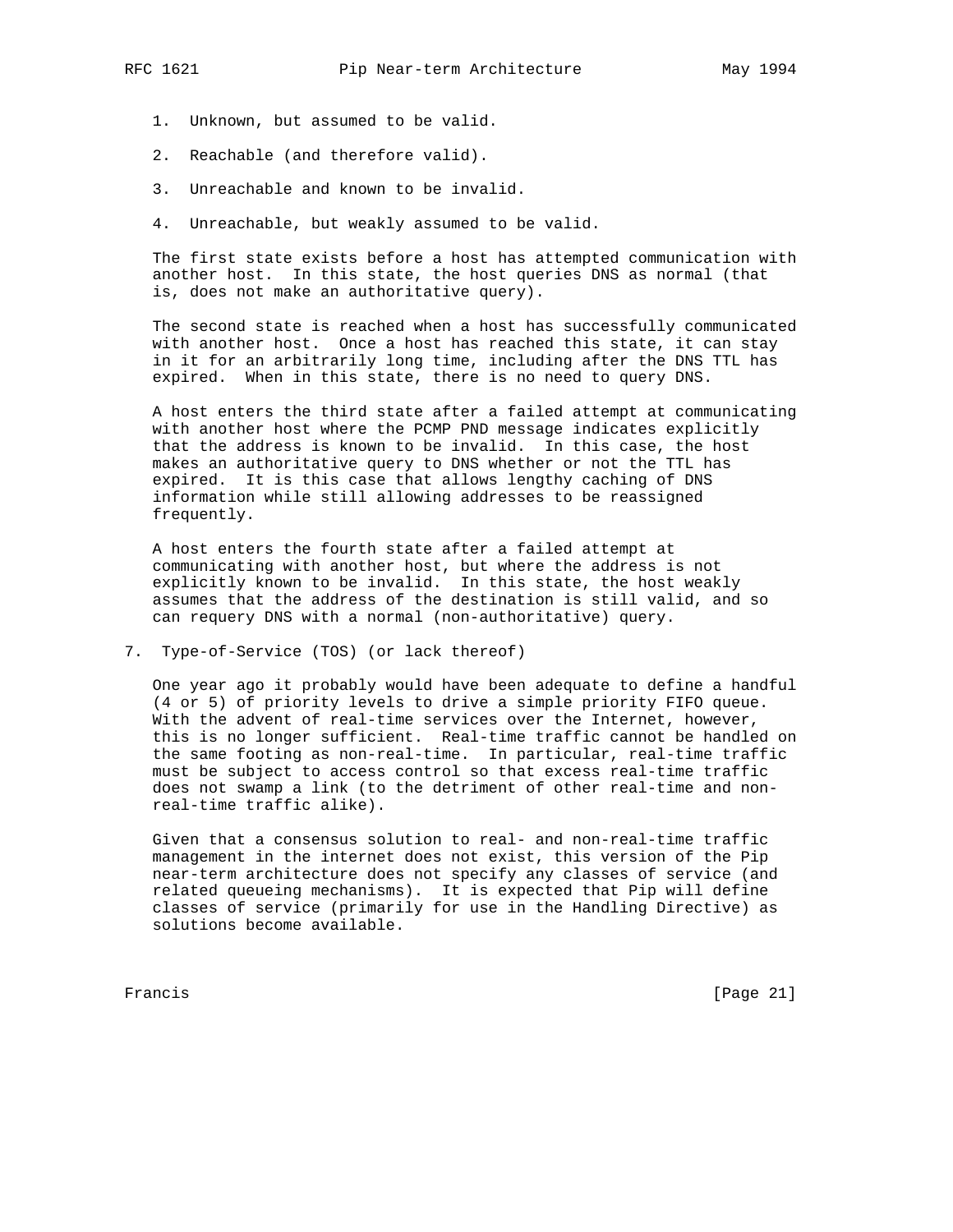# 8. Routing on (Hierarchical) Pip Addresses

 Pip forwarding in a single router is done based on one or a small number of FTIFs. What this means with respect to hierarchical Pip Addresses is that a Pip router is able to forward a packet based on examining only part of the Pip Address--often a single level.

 One advantage to encoding each level of the Pip Address separately is that it makes handling of addresses, for instance address assignment or managing multiple addresses, easier. Another advantage is address lookup speed--the entire address does not have to be examined to forward a packet (as is necessary, for instance, with traditional hierarchical address encoding). The cost of this, however, is additional complexity in keeping track of the active hierarchical level in the Pip header.

 Since Pip Addresses allow reuse of numbers at each level of the hierarchy, it is necessary for a Pip router to know which level of the hierarchy it is acting at when it retrieves an FTIF. This is done in part with a hierarchy level indicator in the Routing Context (RC) field. RC level is numbered from the top of the hierarchy down. Therefore, the top of the hierarchy is RC level = 0, the next level down is RC level = 1, and so on.

 The RC level alone, however, is not adequate to keep track of the appropriate level in all cases. This is because different parts of the hierarchy may have different numbers of levels, and elements of the hierarchy (such as a domain or an area) may exist in multiple parts of the hierarchy. Thus, a hierarchy element can be, say, level 3 under one of its parents and level 2 under another.

 To resolve this ambiguity, the topological hierarchy is superimposed with another set of levels--metalevels [11]. A metalevel boundary exists wherever a hierarchy element has multiple parents with different numbers of levels, or may with reasonable probability have multiple parents with different numbers of levels in the future.

 Thus, a metalevel boundary exists between a subscriber network and its provider. (Note that in general the metalevel represents a significant administrative boundary between two levels of the topological hierarchy. It is because of this administrative boundary that the child is likely to have multiple parents.) Lower metalevels may exist, but usually will not.

 The RC, then, contains a level and a metalevel indicator. The level indicates the number of levels from the top of the next higher metalevel. The top of the global hierarchy is metalevel 0, level 0. The next level down (for instance, the level that provides a level of

Francis [Page 22]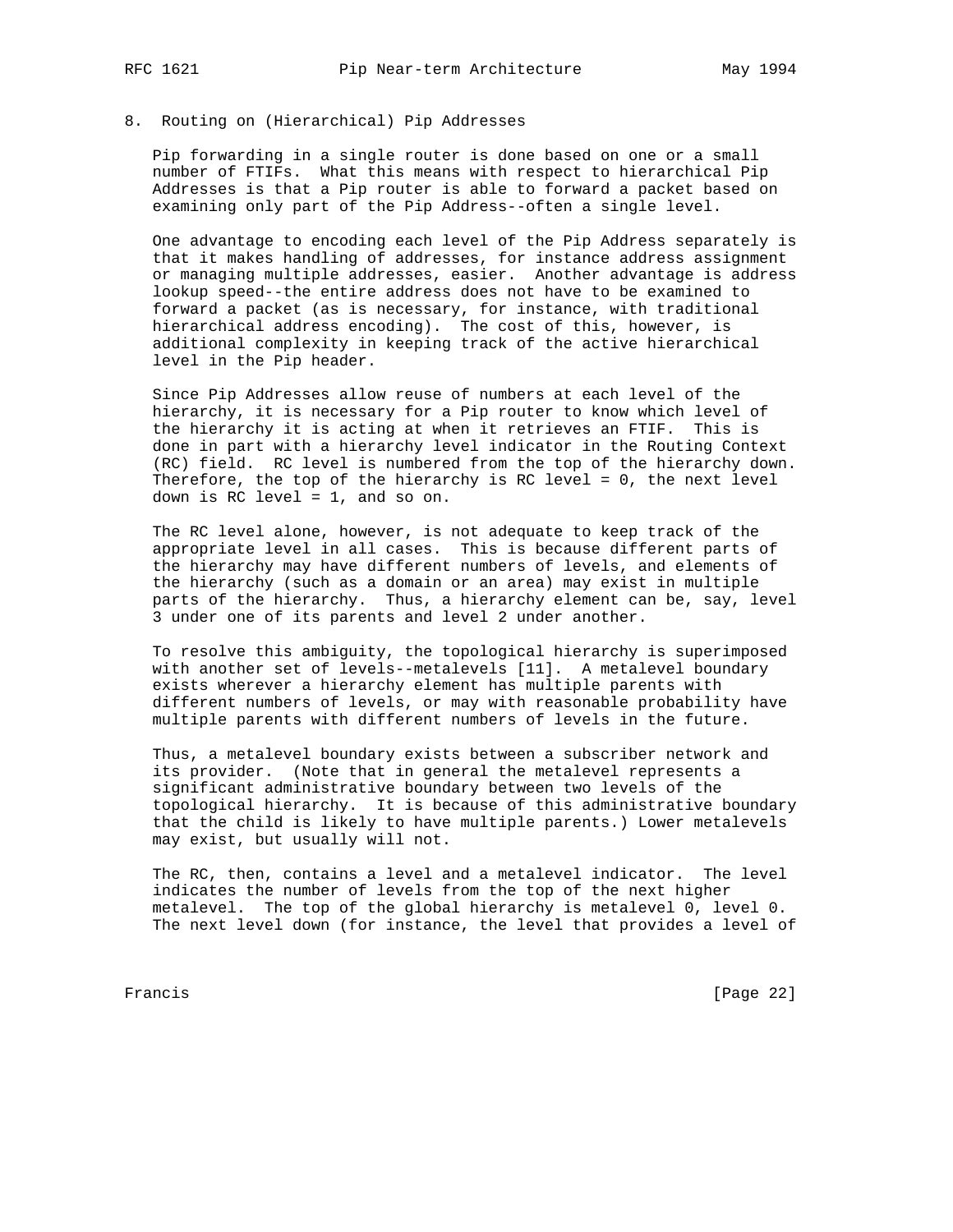hierarchy within a provider) is metalevel 0, level 1. The first level of hierarchy under a provider is metalevel 1, level 0, and so on.

 To determine the RC level and RC metalevel in a transmitted Pip packet, a host (or Pip Header Server) must know where the metalevels are in its own Pip Addresses.

 The host compares its source Pip Address with the destination Pip Address. The highest Pip Address component that is different between the two addresses determines the level and metalevel. (No levels higher than this level need be encoded in the Routing Directive.)

 Neighbor routers are configured to know if there is a level or metalevel boundary between them, so that they can modify the RC level and RC metalevel in a transmitted packet appropriately.

# 8.1 Exiting a Private Domain

 The near-term Pip Architecture provides two methods of exit routing, that is, routing inter-domain Pip packets from a source host to a network service provider of a private domain [12,15]. In the first method, called transit-driven exit routing, the source host leaves the choice of provider to the routers. In the second method, called host-driven exit routing, the source host explicitly chooses the provider. In either method, it is possible to prevent internal routers from having to carry external routing information. The exit routing bit of the RC indicates which type of exit routing is in effect.

 With host-driven exit routing, it is possible for the host to choose a provider through which the destination cannot be reached. In this case, the host receives the appropriate PCMP Packet Not Delivered message, and may either fallback on transit-driven exit routing or choose a different provider.

 When using transit-driven exit routing, there are two modes of operation. The first, called destination-oriented, is used when the routers internal to a domain have external routing information, and the host has only one provider prefix. The second, called provider oriented, is used when the routers internal to a domain do not have any external routing information or when the host has multiple provider prefixes. (With IP, this case is called default routing. In the case of IP, however, default routing does not allow an intelligent choice of multiple exit points.)

 With provider-oriented exit routing, the host arbitrarily chooses a source Pip Address (and therefore, a provider). (Note that if the

Francis [Page 23]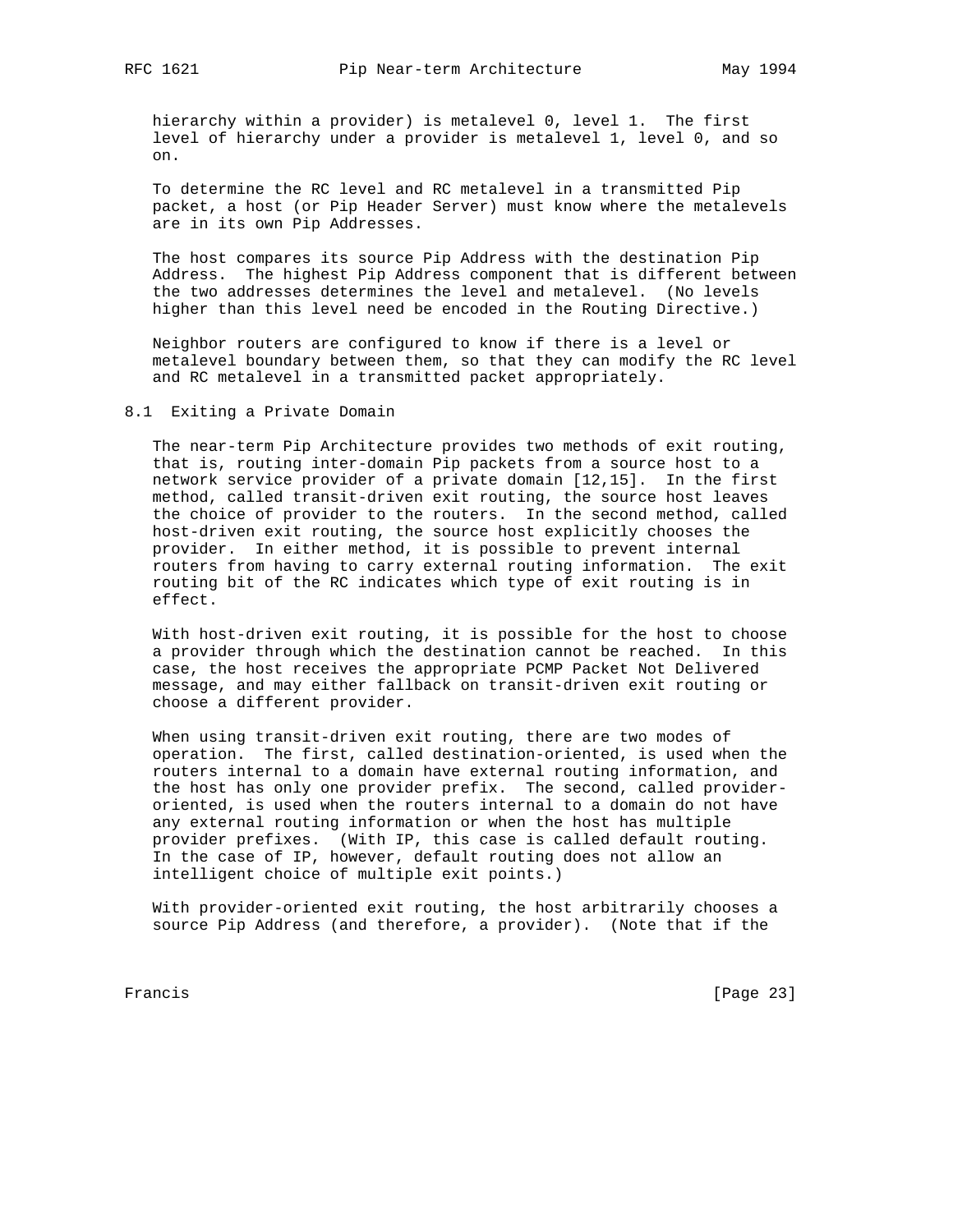Pip Header Server is tracking inter-domain routing, then it chooses the appropriate provider.) If the host chooses the wrong provider, then the border router will redirect the host to the correct provider with a PCMP Provider Redirect message.

# 8.2 Intra-domain Networking

 With intra-domain networking (where both source and destination are in the private network), there are two scenarios of concern. In the first, the destination address shares a providerPart with the source address, and so the destination is known to be intra-domain even before a packet is sent. In the second, the destination address does not share a providerPart with the source address, and so the source host doesn't know that the destination is reachable intra-domain. Note that the first case is the most common, because the private top-level number assignment acts as the common prefix even though it isn't advertised globally (see section 4.1).

 In the first case, the Pip Addresses in the Routing Directive need not contain the providerPart. Rather, it contains only the address part below the metalevel boundary. (A Pip Address in an FTIF Chain always starts at a metalevel boundary).

 For instance, if the source Pip Address is 1.2.3,4.5.6 and the destination Pip Address is 1.2.3,4.7.8, then only 4.7.8 need be included for the destination address in the Routing Directive. (The comma "," in the address indicates the metalevel boundary between providerPart and subscriberPart.) The metalevel and level are set accordingly.

 In the second case, it is desirable to use the Pip Header Server to determine if the destination is intra-domain or inter-domain. The Pip Header Server can do this by monitoring intra-domain routing. (This is done by having the Pip Header Server run the intra-domain routing algorithm, but not advertise any destinations.) Thus, the Pip Header Server can determine if the providerPart can be eliminated from the address, as described in the last paragraph, or cannot and must conform to the rules of exit routing as described in the previous section.

 If the Pip Header Server does not monitor intra-domain routing, however, then the following actions occur. In the case of host driven exit routing, the packet will be routed to the stated provider, and an external path will be used to reach an internal destination. (The moral here is to not use host-driven exit routing unless the Pip Header Server is privy to routing information, both internal and external.)

Francis [Page 24]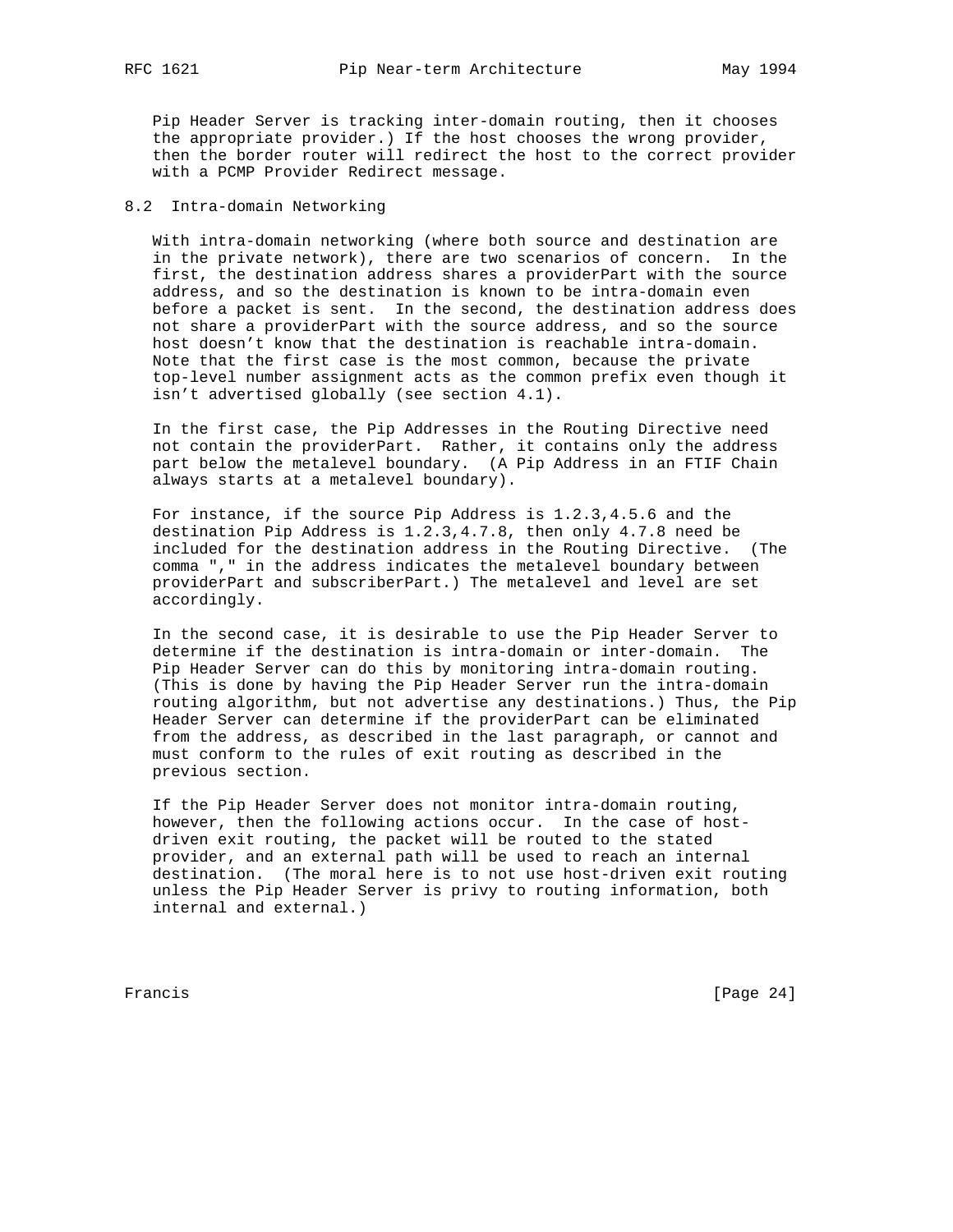In the case of transit-driven exit routing, the packet sent by the host will eventually reach a router that knows that the destination is intra-domain. This router will forward the packet towards the destination, and at the same time send a PCMP Reformat Transit Part message to the host. This message tells the host how much of the Pip Address is needed to route the packet.

9. Pip Header Server

 Two new components of the Pip Architecture are the Pip/IP Translator and the Pip Header Server. The Pip/IP Translator is only used for transition from IP to Pip, and otherwise would not be necessary. The Pip Header Server, however, is a new architectural component.

 The purpose of the Pip Header Server is to form a Pip Header. It is useful to form the Pip header in a separate box because 1) in the future (as policy routing matures, for instance), significant amounts of information may be needed to form the Pip header--too much information to distribute to all hosts, and 2) it won't be possible to evolve all hosts at the same time, so the existence of a separate box that can spoon-feed Pip headers to old hosts is necessary. (It is impossible to guarantee that no modification of Pip hosts is necessary for any potential evolution, but being able to form the header in a server, and hand it to an outdated host, is a large step in the right direction.)

 (Note that policy routing architectures commonly if not universally require the use of some kind of "route server" for calculating policy routes. The Pip Header Server is, among other things, just this server. Thus, the Pip Header Server does not so much result from the fact that Pip itself is more complex than IP or other "IPv7" proposals. Rather, the Pip Header Server reflects the fact that the Pip Architecture has more functionality than ROAD architectures supported by the simpler proposals.)

 We note that for the near-term architecture hosts themselves will by-and-large have the capability of forming Pip headers. The exception to this will be the case where the Pip Header Server wishes to monitor inter-domain routing to enhance provider selection. Thus, the Pip Header Server role will be largely limited to evolution (see section 16).

# 9.1 Forming Pip Headers

 Forming a Pip header is more complex than forming an IP header because there are many more choices to make. At a minimum, one of multiple Pip Addresses (both source and destination) must be chosen [14]. In the near future, it will also be necessary to choose a TOS.

Francis [Page 25]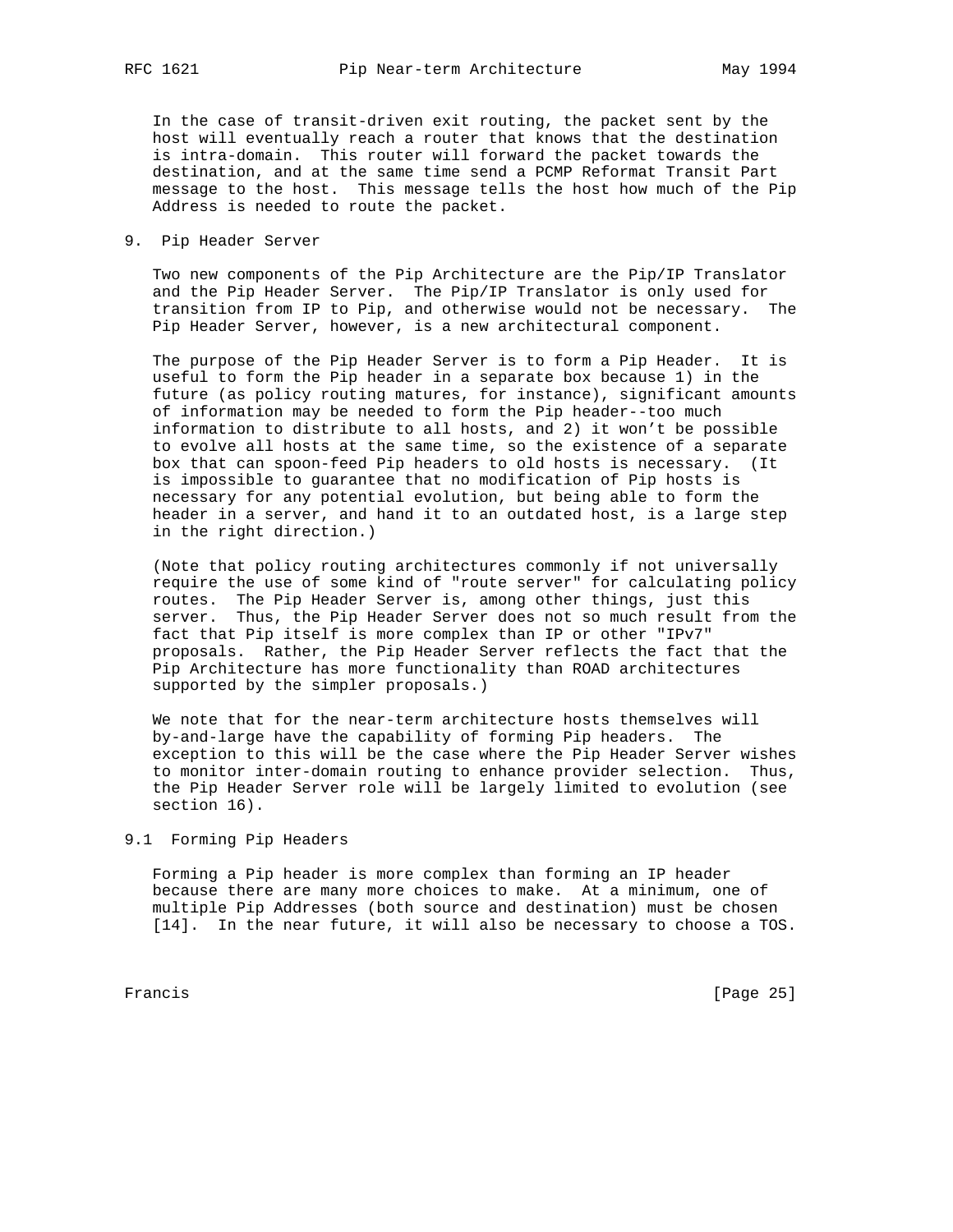After DNS information about the destination has been received, the the following information is available to the Pip header formation function.

- 1. From DNS: The destination's providers (either directly connected or nearby enough to justify making a policy decision about), and the names, types, and access restrictions of those providers.
- 2. From the source host: The application type (and thus, the desired service), and the user access restriction classes.
- 3. From local configuration: The source's providers, and the names, types, and access restrictions of those providers.
- 4. Optionally from inter-domain routing: The routes chosen by inter-domain to all top level providers. (Note that inter-domain routing in the Pip near-term architecture is path-vector. Because of this, the Pip Header Server does not obtain enough information from inter-domain routing to form a policy route. When the technology to do this matures, it can be installed into Pip Header Servers.)

 The inter-domain routing information is optional. If it is used, then probably a Pip Header Server is necessary, to limit this information to a small number of systems.

 There may also be arbitrary policy information available to the Pip header formation function. This architecture does not specify any such information.

 The Pip header formation function then goes through a process of forming an ordered list of source/destination Pip Addresses to use. The ordering is based on knowledge of the application service requirements, the service provided by the source providers, guesses or learned information about the service provided by the destination providers or by source/destination provider pairs, and the cost of using source providers to reach destination providers. It is assumed that the sophistication of forming the ordered list will grow as experienced is gained with internet commercialization and real-time services.

 The Pip Header formation function then returns the ordered pairs of source and destination addresses to the source host in the PHP response message, along with an indication of what kind of exit routing to use with each pair. Any additional information, such as PDN Address, is also returned. With this information, the source host can now establish communications and properly respond to PCMP messages. Based on information received from PCMP messages,

Francis [Page 26]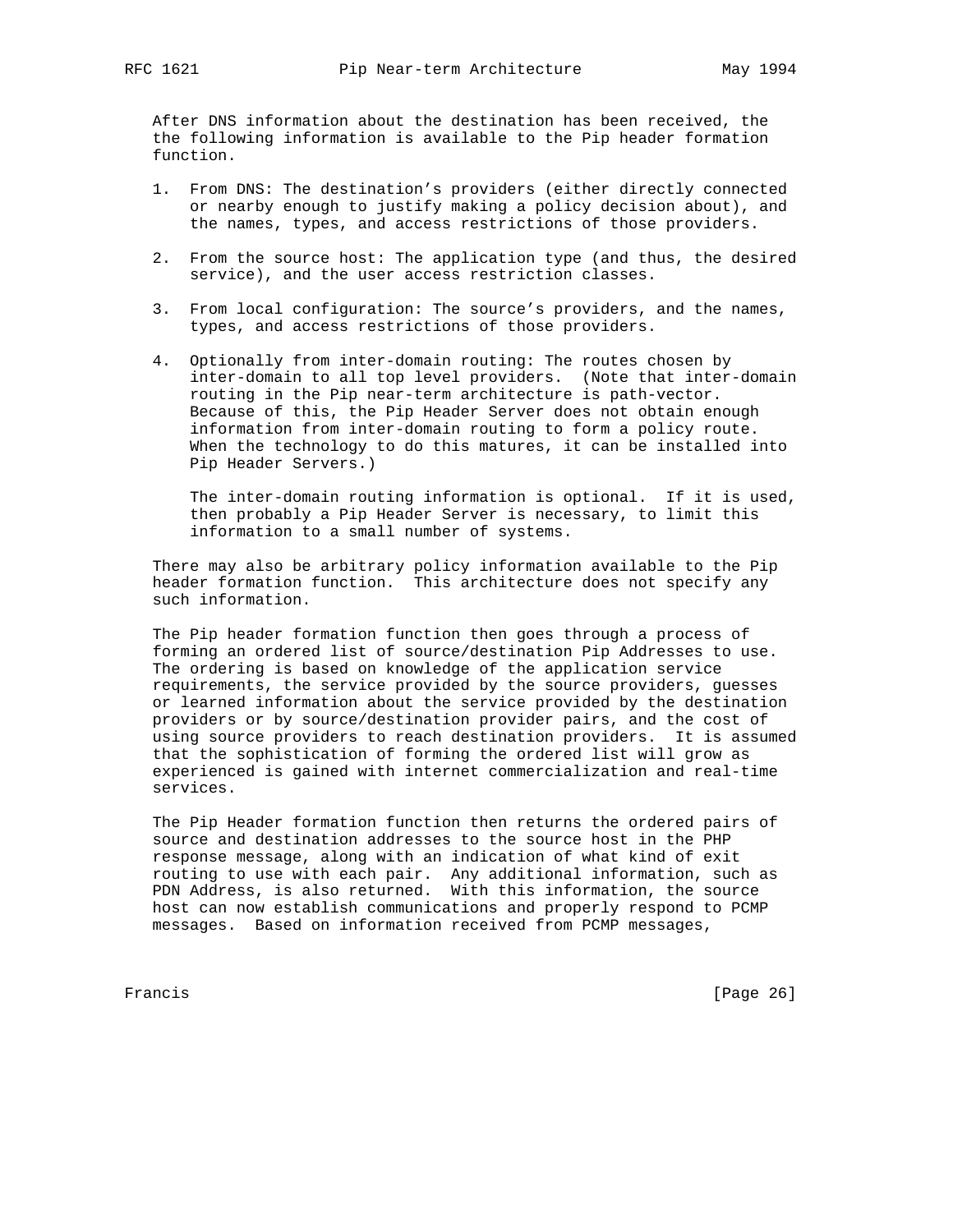particularly PCMP Packet Not Delivered messages but also Mobile Host messages, the host is able to choose appropriately from the ordered list.

 Note that if Pip evolves to the point where the Transit Part of the Pip header is no longer compatible with the current Transit Part, and the querying host has not been updated to understand the new Transit Part, then the PHP response message contains a bit map of the Transit Part. The host puts this bit map into the Transit Part of the transmitted Pip header even though it does not understand the semantics of the Transit Part. The Host Version field indicates to the Pip Header Server what kinds of transit parts the host can understand.

# 9.2 Pip Header Protocol (PHP)

 The Pip Header Protocol (PHP) is a simple query/response protocol used to exchange information between the Pip host and the Pip Header Server [6]. In the query, the Pip host includes (among other things) the domain name of the destination it wishes to send Pip packets to. (Thus, the PHP query serves as a substitute for the DNS query.)

 The PHP query also contains 1) User Access Restriction Classes, 2) Application Types, and 3) host version. The host version tells the Pip Header Server what features are installed in the host. Thus, the Pip Header Server is able to determine if the host can format its own Pip header based on DNS information, or whether the Pip Header Server needs to do it on behalf of the host. In the future, the PHP query will also contain desired TOS (possibly in lieu of Application Type). (Note that this information could come from the application. Thus, the application interface to PHP (the equivalent of gethostbyname()) must pass this information.)

# 9.3 Application Interface

 In order for a Pip host to generate the information required in the PHP query, there must be a way for the application to convey the information to the PHP software. The host architecture for doing this is as follows.

 A local "Pip Header Client" (the source host analog to the Pip Header Server) is called by the application (instead of the current gethostbyname()). The application provides the Pip Header Client with either the destination host domain name or the destination host Pip ID, and other pertinent information such as user access restriction class and TOS. The Pip Header Client, if it doesn't have the information cached locally, queries the Pip Header Server and receives an answer. (Remember that the Pip Header Server can be co-

Francis [Page 27]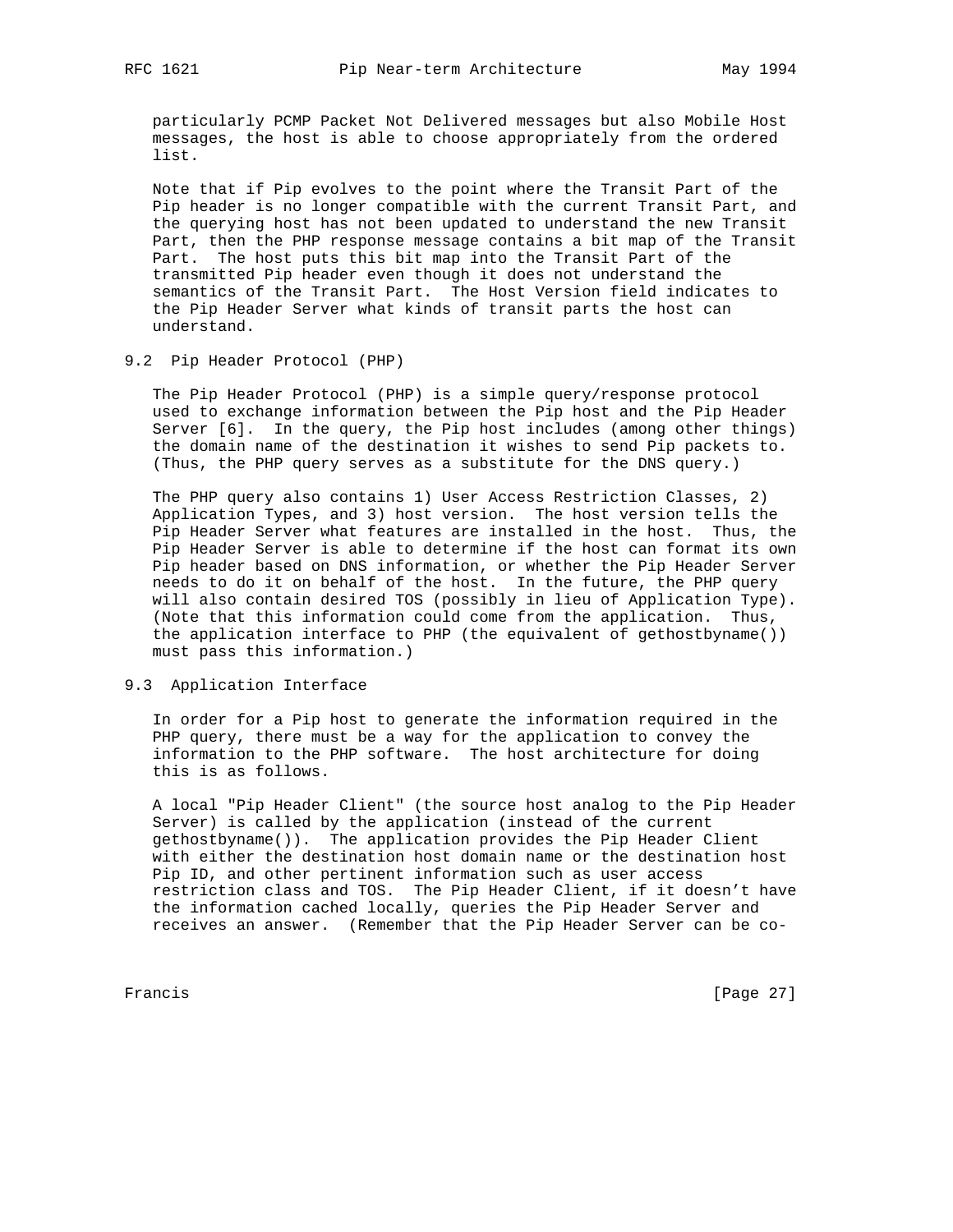resident with the host.)

 Once the Pip Header Client has determined what the Pip header(s) are, it assigns a local handle to the headers, returns the handle to the application, and configures the Pip packet processing engine with the handle and related Pip Headers. The application then issues packets to the Pip layer (via intervening layers such as transport) using the local handle.

10. Routing Algorithms in Pip

 This section discusses the routing algorithm for use with (hierarchical) Pip Addresses.

 The architecture for operating routing algorithms in Pip reflects the clean partitioning of routing contexts in the Pip header. Thus, routing in the Pip architecture is nicely modularized.

 Within the Hierarchical Pip Address, there are multiple hierarchical levels. Wherever two routers connect, or two levels interface (either in a single router or between routers), two decisions must be made: 1) what information should be exchanged (that is, what of one side's routing table should be propagated to the other side), and 2) what routing algorithm should be used to exchange the information? The first decision is discussed in section 10.1 below (Routing Information Filtering). The latter decision is discussed here.

 Conceptually, and to a large extent in practice, the routing algorithms at each level are cleanly partitioned. This partition is much like the partition between "egp" and "igp" level routing in IP, but with Pip it exists at each level of the hierarchy.

 At the top-level of the Pip Address hierarchy, a path-vector routing algorithm is used. Path-vector is more appropriate at the top level than link-state because path-vector does not require agreement between top-level entities (providers) on metrics in order to be loop-free. (Agreement between the providers is likely to result in better paths, but the Pip Architecture does not assume such agreement.)

 The top-level path-vector routing algorithm is based on IDRP, but enhanced to handle Pip addresses and Pip idiosyncrasies such as the Routing Context. At any level below the top level, it is a local decision as to what routing algorithm technology to run. However, the path-vector routing algorithm is generalized so that it can run at multiple levels of the Pip Address hierarchy. Thus, a lower level domain can choose to take advantage of the path-vector algorithm, or run another, such as a link-state algorithm. The modified version of

Francis [Page 28]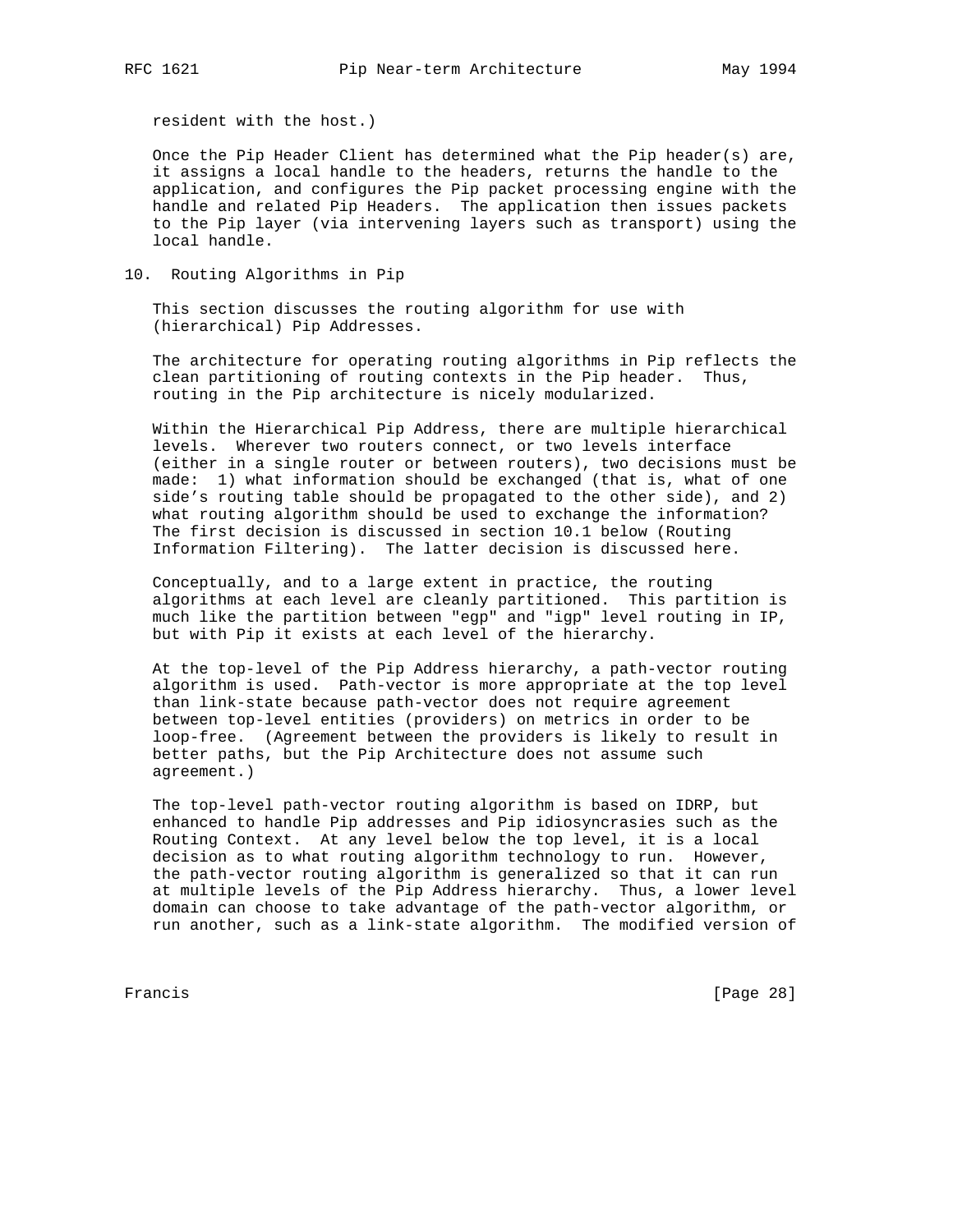IDRP is called MLPV [10], for Multi-Level Path-Vector (pronounced "milpiv").

 Normally, information is exchanged between two separate routing algorithms by virtue of the two algorithms co-existing in the same router. For instance, a border router is likely to participate in an exchange of routing information with provider routers, and still run the routing algorithm of the internal routers. If the two algorithms are different routing technologies (for instance, link-state versus distance-vector) then internal conversion translates information from one routing algorithm to the form of the other.

 In some cases, however, two routing algorithms that exchange information will exist in different routers, and will have to exchange information over a link. If these two algorithms are different technologies, then they need a common means of exchanging routing information. While strictly speaking this is a local matter, MLPV can also serve as the interface between two disparate routing algorithms. Thus, all routers should be able to run MLPV, if for no other reason than to exchange information with other, perhaps proprietary, routing protocols.

 MLPV is designed to be extendible with regards to the type of routes that it calculates. It uses the Pip Object parameter identification number space to identify what type of route is being advertised and calculated [9]. Thus, to add new types of routes (for instance, new types of service), it is only necessary to configure the routers to accept the new route type, define metrics for that type, and criteria for preferring one route of that type over another.

# 10.1 Routing Information Filtering

 Of course, the main point behind having hierarchical routing is so that information from one part of the hierarchy can be reduced when passed to another. In general, reduction (in the form of aggregation) takes place when passing information from the bottom of the hierarchy up. However, Pip uses tunneling and exit routing to, if desired, allow information from the top to be reduced when it goes down.

 When two routers become neighbors, they can determine what hierarchical levels they have in common by comparing Pip Addresses. For instance, if two neighbor routers have Pip Addresses 1.2.3,4 and 1.2.8,9.14 respectively, then they share levels 0 and 1, and are different at levels below that. (0 is the highest level, 1 is the next highest, and so on.) As a general rule, these two routers exchange level 0, level 1, and level 2 routing information, but not level 3 or lower routing information. In other words, both routers

Francis [Page 29]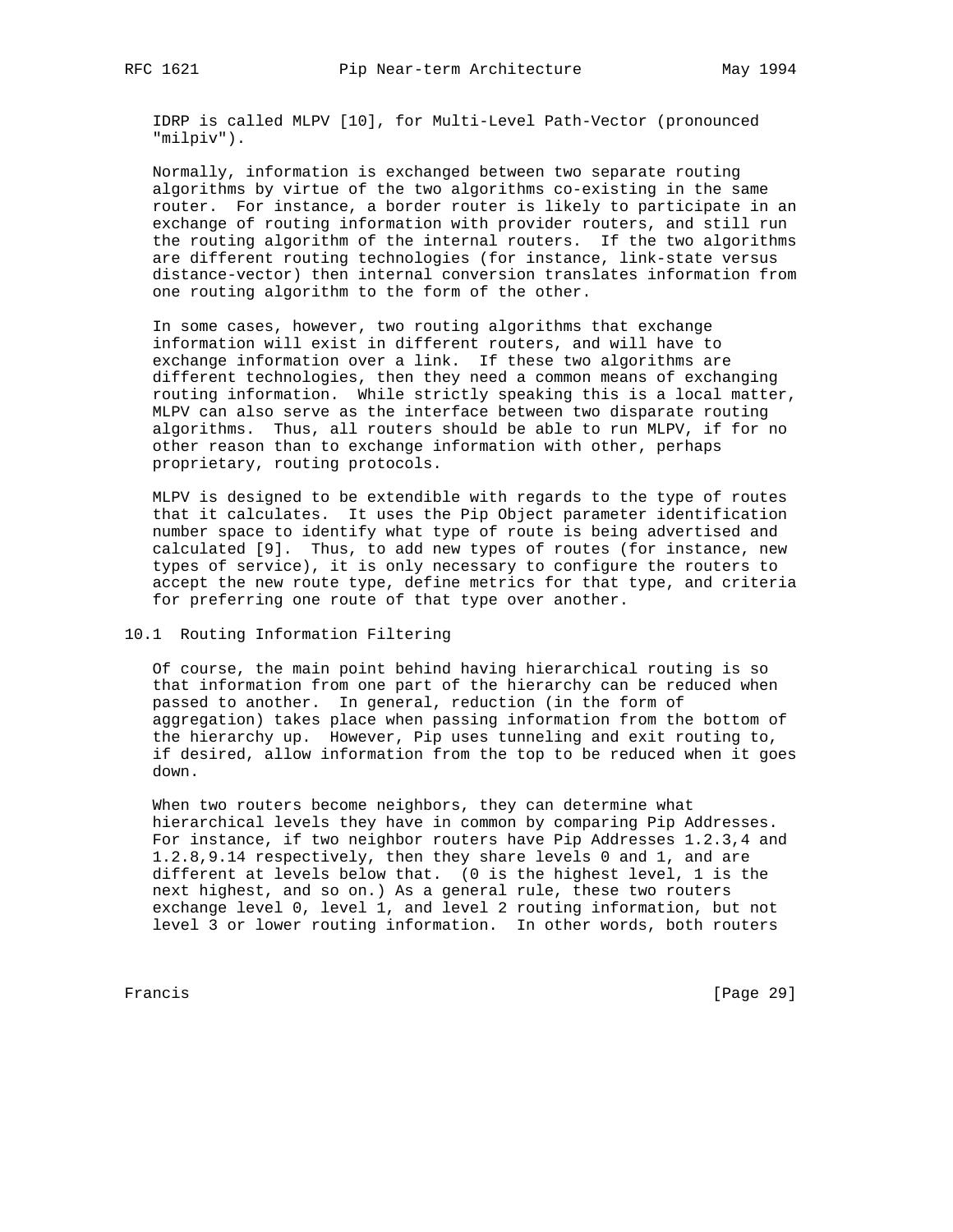know how to route to all things at the top level (level 0), how to route to all level 1 things with "1" as the level 0 prefix, and how to route to all level 2 things with "1.2" as the level 1 prefix.

 In the absence of other instructions, two routers will by default exchange information about all levels from the top down to the first level at which they have differing Pip Addresses. In practice, however, this default exchange is as likely to be followed as not. For instance, assume that 1.2.3,4 is a provider router, and 1.2.8,9.14 is a subscriber router. (Note that 1.2.8 is the prefix given the subscriber by the provider, thus the metalevel boundary indicated by the comma.) Assume also that the subscriber network is using destination-oriented transit-driven exit routing (see section 8.1). Finally, assume that router 1.2.8,9.14 is the subscriber's only entry point into provider 1 (other routers provide entry points to other providers).

 In this case, 1.2.8,9.14 does not need to know about level 2 or level 1 areas in the provider (that is, it does not need to know about 1.2.4..., 1.2.5..., or 1.3..., 1.4..., and so on). Thus, 1.2.8,9.14 should be configured to inform 1.2.3,4 that it does not need level 1 or 2 information.

 As another example, assume still that 1.2.3,4 is a provider and 1.2.8,9.14 is a subscriber. However, assume now that the subscriber network is using host-driven exit routing. In this case, the subscriber does not even need to know about level 0 information, because all exit routing is directed to the provider of choice, and having level 0 information therefore does not influence that choice.

## 11. Transition

 The transition scheme for Pip has two major components, 1) translation, and 2) encapsulation. Translation is required to map the Pip Address into the IP address and vice versa. Encapsulation is used for one Pip router (or host) to exchange packets with another Pip router (or host) by tunneling through intermediate IP routers.

 The Pip transition scheme is basically a set of techniques that allows existing IP "stuff" and Pip to coexist, but within the limitations of IP address depletion (though not within the limitations of IP scaling problems). By this I mean that an IP-only host can only exchange packets with other hosts in a domain where IP numbers are unique. Initially this domain includes all IP hosts, but eventually will include only hosts within a private domain. The IP "stuff" that can exist includes 1) whole IP domains, 2) individual IP hosts, 3) IP-oriented TCPs, and 4) IP-oriented applications.

Francis [Page 30]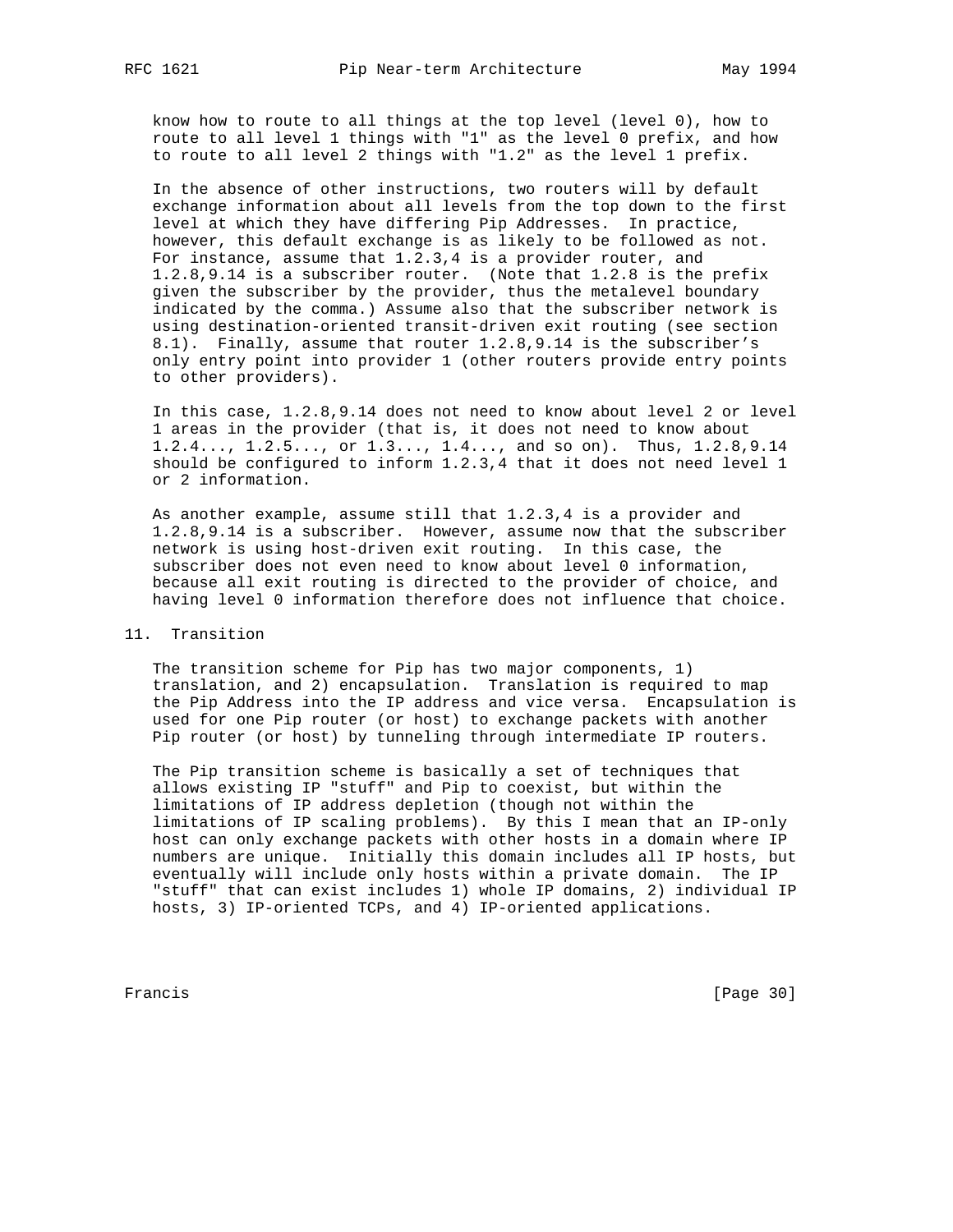### 11.1 Justification for Pip Transition Scheme

 Note that all transition to a bigger address require translation. It cannot be avoided. The major choices one must make when deciding on a translation scheme are:

- 1. Will we require a contiguous infrastructure consisting of the new protocol, or will we allow tunneling through whatever remains of the existing IP infrastructure at any point in time?
- 2. Will we allow global connectivity between IP machines after IP addresses are no longer globally unique, or not? (In other words, will we use a NAT scheme or not? [15])

 Concerning question number 1; while it is desirable to move as quickly as possible to a contiguous Pip (or SIP or whatever) infrastructure, especially for purposes of improved scaling, it is fantasy to think that the whole infrastructure will cut over to Pip quickly. Furthermore, during the testing stages of Pip, it is highly desirable to be able to install Pip in any box anywhere, and by tunneling through IP, create a virtual Pip internet. Thus, it seems that the only reasonable answer to question number 1 is to allow tunneling.

 Concerning question number 2; it is highly desirable to avoid using a NAT scheme. A NAT (Network Address Translation) scheme is one whereby any two IP hosts can communicate, even though IP addresses are not globally unique. This is done by dynamically mapping non unique IP addresses into unique ones in order to cross the infrastructure. NAT schemes have the problems of increased complexity to maintain the mappings, and of translating IP addresses that reside within application data structures (such as the PORT command in FTP).

 This having been said, it is conceivable that the new protocol will not be far enough along when IP addresses are no longer unique, and therefore a NAT scheme becomes necessary. It is possible to employ a NAT scheme at any time in the future without making it part of the intended transition scheme now. Thus, we can plan for a NATless transition now without preventing the potential use of NAT if it becomes necessary.

# 11.2 Architecture for Pip Transition Scheme

 The architecture for Pip Transition is that of a Pip infrastructure surrounded by IP-only "systems". The IP-only "systems" surrounding Pip can be whole IP domains, individual IP hosts, an old TCP in an otherwise Pip host, or an old application running on top of a Pip-

Francis [Page 31]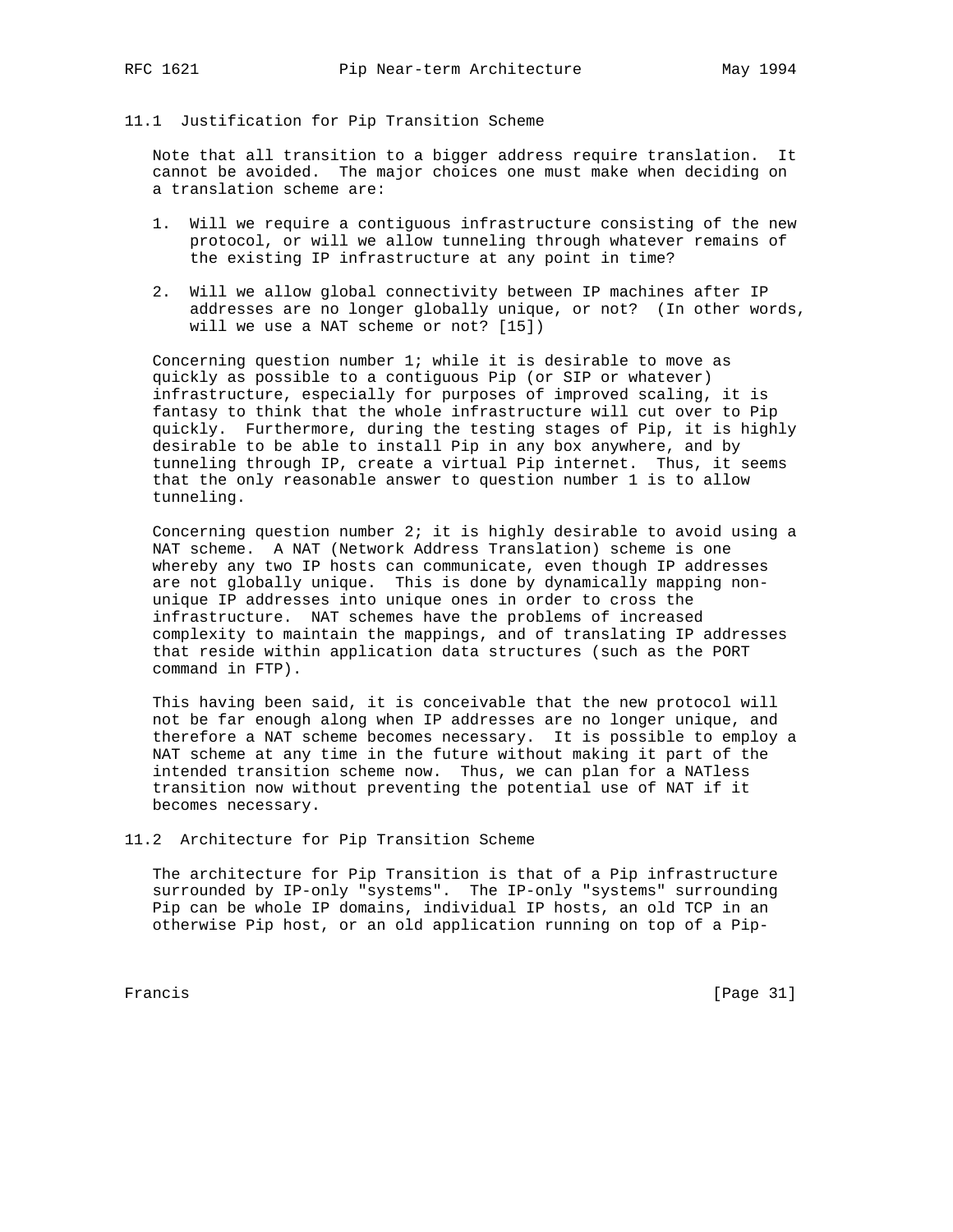smart TCP.

 The Pip infrastructure will initially get its internal connectivity by tunneling through IP. Thus, any Pip box can be installed anywhere, and become part of the Pip infrastructure by configuration over a "virtual" IP. Of course, it is desirable that Pip boxes be directly connected to other Pip boxes, but very early on this is the exception rather than the rule.

 Two neighbor Pip systems tunneling through IP simply view IP as a "link layer" protocol, and encapsulate Pip over IP just as they would encapsulate Pip over any other link layer protocol. In particular, the hop-count field of Pip is not copied into the Time-to-Live field of IP. There is no automatic configuration of neighbor Pip systems over IP. Manual configuration (and careful "virtual topology" engineering) is required. Note that ICMP messages from a IP router in a tunnel is not translated into a PCMP message and sent on. ICMP messages are sinked at the translating router at the head of the tunnel. The information learned from such ICMP messages, however, may be used to determine unreachability of the other end of the tunnel, and may there result in PCMP message on later packets.

 In the remainder of this section, we do not distinguish between a virtual Pip infrastructure on IP, and a pure Pip infrastructure.

 Given the model of a Pip infrastructure surrounded by IP, there are 5 possible packet paths:

- 1. IP IP
- 2. IP Pip IP
- 3. IP Pip
- 4. Pip IP
- 5. Pip Pip

 The first three paths involve packets that originate at IP-only hosts. In order for an IP host to talk to any other host (IP or not), the other host must be addressable within the context of the IP host's 32-bit IP address. Initially, this "IP-unique" domain will include all IP hosts. When IP addresses become no longer unique, the IP-unique domain will include a subset of all hosts. At a minimum, this subset will include those hosts in the IP-host's private domain. However, it makes sense also to arrange for the set of all "public" hosts, basically anonymous ftp servers and mail gateways, to be in this subset. In other words, a portion of IP address space should be

Francis [Page 32]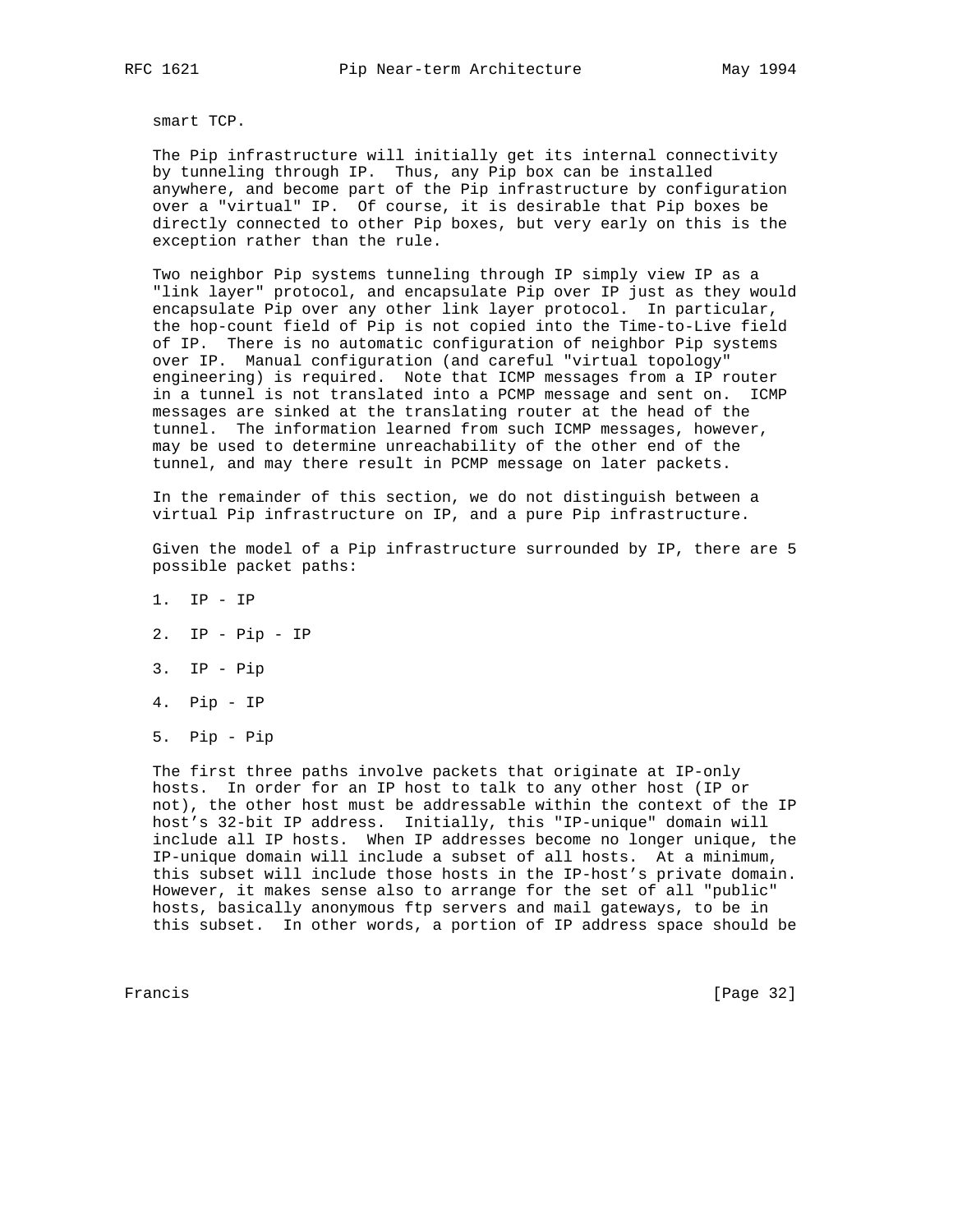set aside to remain globally unique, even though other parts of the address space are being reused.

# 11.3 Translation between Pip and IP packets

 Paths 2 and 4 involve translation from Pip to IP. This translation is straightforward, as all the information needed to create the IP addresses is in the Pip header. In particular, Pip IDs have an encoding that allows them to contain an IP address (again, one that is unique within an IP-unique domain). Whenever a packet path involves an IP host on either end, both hosts must have IP addresses. Thus, translating from Pip to IP is just a matter of extracting the IP addresses from the Pip IDs and forming an IP header.

 Translating from an IP header to a Pip header is more difficult, because the 32-bit IP address must be "translated" into a 64-bit Pip ID and a Pip Address. There is no algorithm for making this translation. A table mapping IP addresses (or, rather, network numbers) to Pip IDs and Pip Addresses is required. Since such a table must potentially map every IP address, we choose to use dynamic discovery and caching to maintain the table. We choose also to use DNS as the means of discovering the mappings.

 Thus, DNS contains records that map IP address to Pip ID and Pip Address. In the case where the host represented by the DNS record is a Pip host (packet path 3), the Pip ID and Pip Address are those of the host. In the case where the host represented by the DNS record is an IP-only host (packet paths 2 and 4), the Pip Address is that of the Pip/IP translating gateway that is used to reach the IP host. Thus, an IP-only domain must at least be able to return Pip information in its DNS records (or, the parent DNS domain must be able to do it on behalf of the child).

 With paths 2 and 3 (IP-Pip-IP and IP-Pip), the initial translating gateway (IP to Pip) makes the DNS query. It stores the IP packet while waiting for the answer. The query is an inverse address (in addr) using the destination IP address. The translating gateway can cache the record for an arbitrarily long period, because if the mapping ever becomes invalid, a PCMP Invalid Address message flushes the cache entry.

 In the case of path 4 (Pip-IP), however, the Pip Address of the translating gateway is returned directly to the source host- piggybacked on the DNS record that is normally returned. Thus this scheme incurs only a small incremental cost over the normal DNS query.

Francis [Page 33]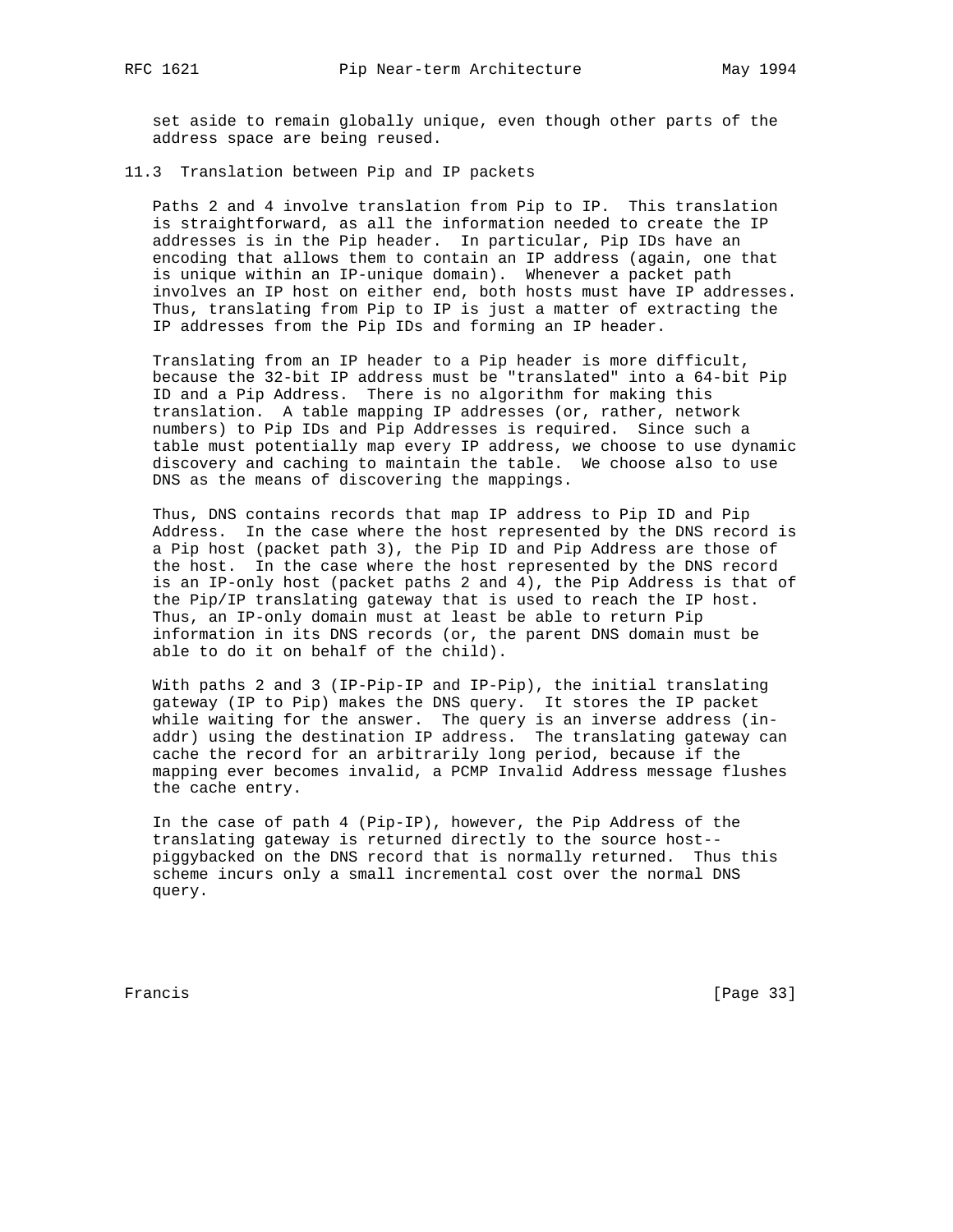- 
- 11.4 Translating between PCMP and ICMP

 The only ICMP/PCMP messages that are translated are the Destination Unreachable, Echo, and PTMU Exceeded messages. The portion of the offending IP/Pip header that is attached to the ICMP/PCMP message is not translated.

11.5 Translating between IP and Pip Routing Information

 It is not necessary to pass IP routing information into the Pip infrastructure. The mapping of IP address to Pip Address in DNS allows Pip to find the appropriate gateway to IP in the context of Pip addresses only.

 It is impossible to pass Pip routing information into IP routers, since IP routers cannot understand Pip addresses. IP domains must therefore use default routing to reach IP/Pip translators.

11.6 Old TCP and Application Binaries in Pip Hosts

 A Pip host can be expected to have an old TCP above it for a long time to come, and a new (Pip-smart) TCP can be expected to have old application binaries running over it for a long time to come. Thus, we must have some way of insuring that the TCP checksum is correctly calculated in the event that one or both ends is running Pip, and one or both ends has an old TCP binary. In addition, we must arrange to allow applications to interface with TCP using a 32-bit "address" only, even though those 32 bits get locally translated into Pip Addresses and IDs.

 As stated above, in all cases where a Pip host is talking to an IP only host, the Pip host has a 32-bit IP address. This address is embedded in the Pip ID such that it can be identified as an IP address from inspection of the Pip ID alone.

 The TCP pseudo-header is calculated using the Payload Length and Protocol fields, and some or all of the Source and Dest Pip IDs. In the case where both Source and Dest Pip IDs are IP-based, only the 32-bit IP address is included in the pseudo-header checksum calculation. Otherwise, the full 64 bits are used. (Note that using the full Payload Length and Protocol fields does not fail when old TCP binaries are being used, because the values for those fields must be within the 16-bit and 8-bit limits for TCP to correctly operate.)

 The reason for only using 32 bits of the Pip ID in the case of both ends using an IP address is that an old TCP will use only 32 bits of some number to form the pseudo-header. If the entire 64 bits of the Pip ID were used, then there would be cases where no 32-bit number

Francis [Page 34]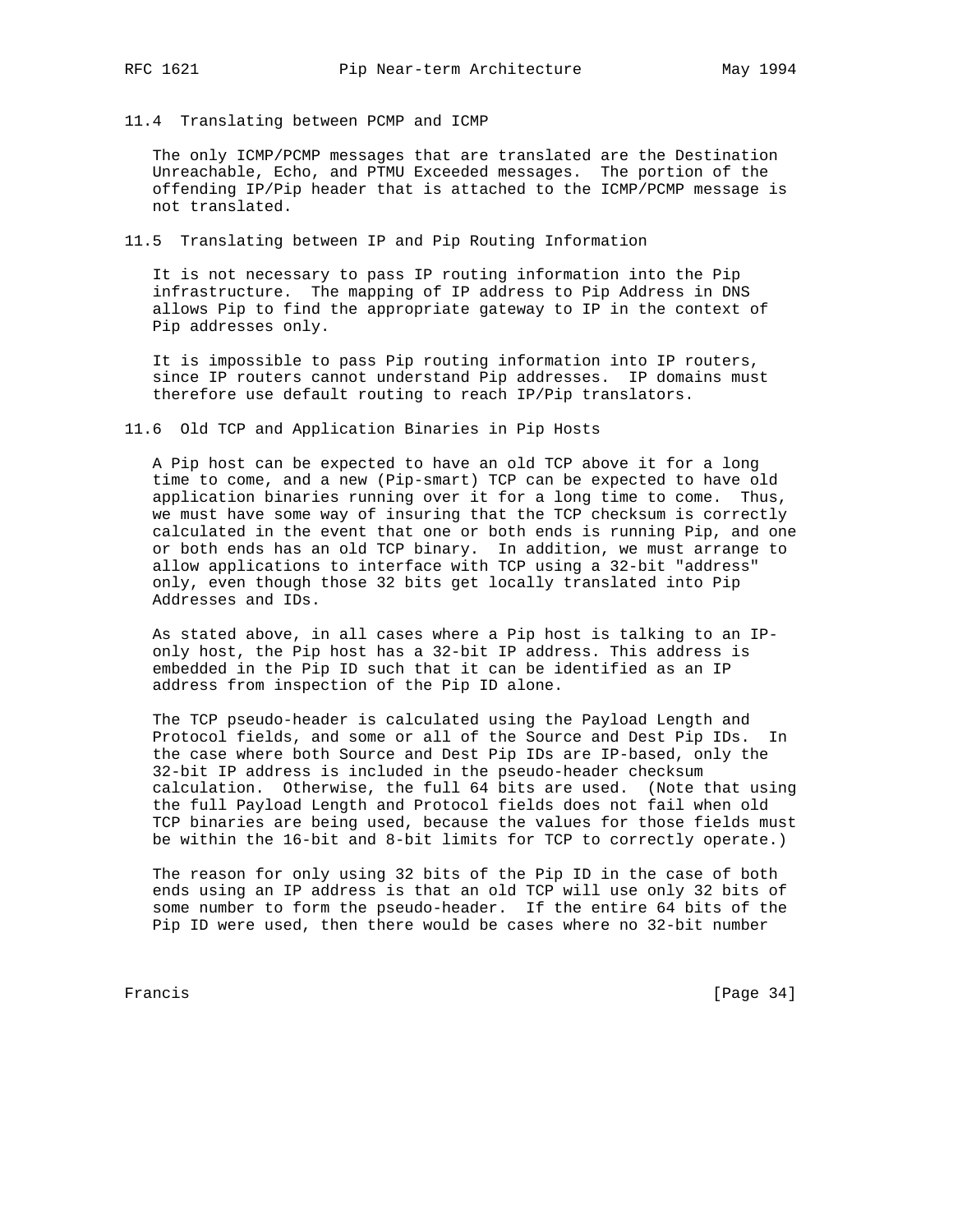could be used to insure that the correct checksum is calculated in all cases.

 Note that in the case of an old TCP on top of Pip, "Pip" (actually, a Pip daemon) must create a 32-bit number that can both be used to 1) allow the Pip layer to correctly associate a packet from the TCP layer with the right Pip header, and 2) cause the TCP layer to calculate the right checksum. (This number is created when the application initiates a DNS query. A Pip daemon intervenes in this request, calculates a 32 bit number that the application/TCP can use, and informs the Pip layer of the mapping between this 32 bit number and the full Pip header.)

 When the destination host is an IP only host, then this 32-bit number is nothing more than the IP address. When the destination host is a Pip host, then this 32-bit number is some number generated by Pip to "fool" the old TCP into generating the right checksum. This 32-bit number can normally be the same as the lower 32 bits of the Pip ID. However, it is possible that two or more active TCP connections is established to different hosts whose Pip IDs have the same lower 32 bits. In this case, the Pip layer must generate a different 32-bit number for each connection, but in such a way that the sum of the two 16-bit components of the 32-bit numbers are the same as the sum of the two 16-bit components of the lower 32 bits of the Pip IDs.

 In the case where an old Application wants to open a socket using an IP address handed to it (by the user or hard-coded), and not using a domain name, then it must be assumed that this IP address is valid within the IP-unique domain. To form a Pip ID out of this 32-bit number, the host appends the high-order 24 bits of its own Pip ID, plus the IP-address-identifier-byte value, to the 32-bit IP address.

# 11.7 Translating between Pip Capable and non-Pip Capable DNS Servers

 In addition to transitioning "Pip-layer" packets, it is necessary to transition DNS from non-Pip capable to Pip capable. During transition there will be name servers in DNS that only understand IP queries and those that understand both Pip and IP queries. This means there must be a mechanism for Pip resolvers to detect whether a name server is Pip capable, and vice versa. Also, a name server, if it provides recursive service, must be able to translate Pip requests to IP requests. (Pip-capable means a name server understands Pip and existing IP queries. It does not necessarily mean the name server uses the Pip protocol to communicate.)

 New resource records have been defined to hold Pip identifiers and addresses, and other information [1]. These resource records must be queried using a new opcode in the DNS query packet header. Existing

Francis [Page 35]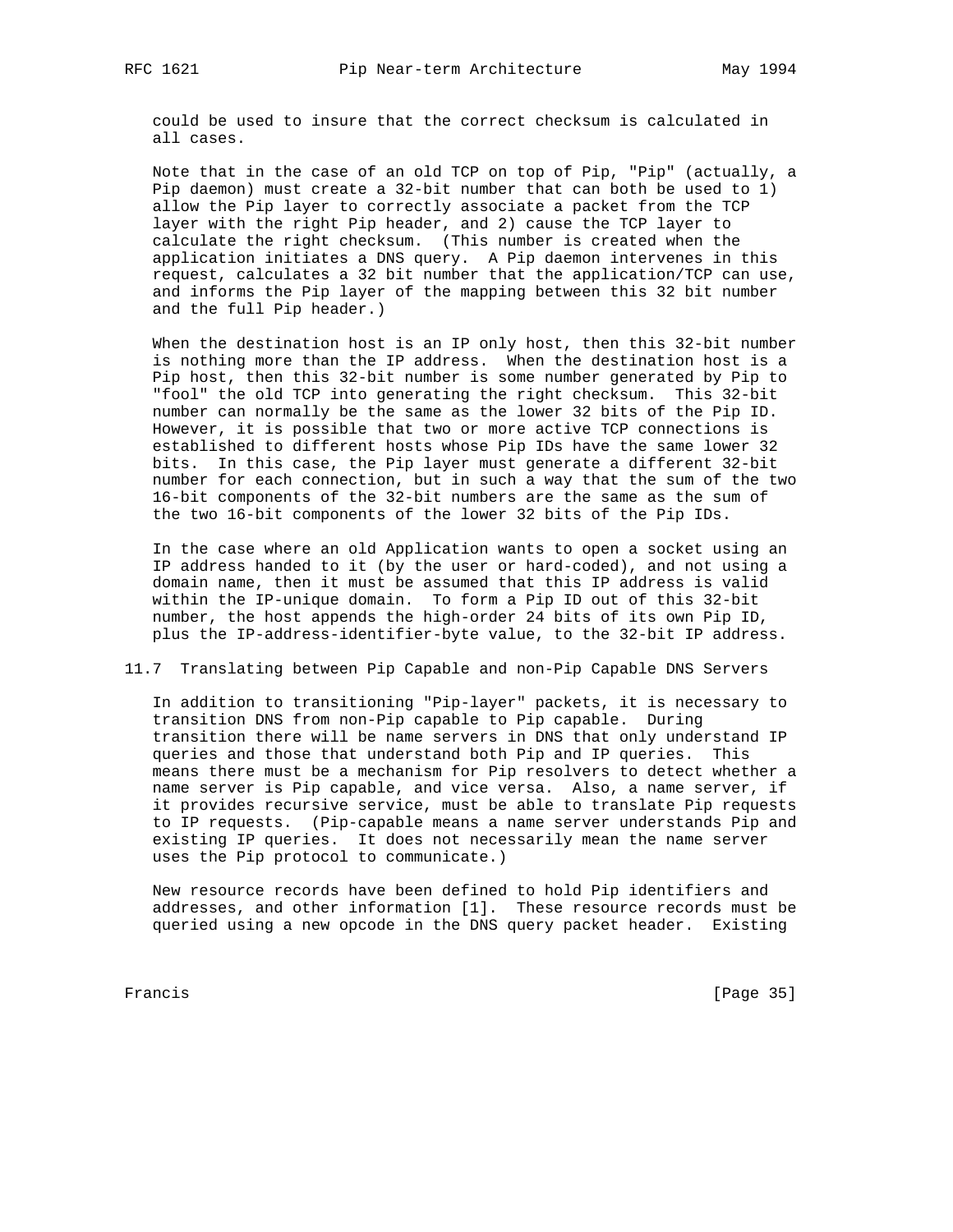resource records can be queried using both the old and new header formats. Name servers that are not Pip-capable will respond with a format error to queries with the new opcode. Thus, a resolver can determine dynamically whether a name server is Pip-capable, by sending it a Pip query and noting the response. This only need be done once, when querying a server for the "first" time, and the outcome can be cached along with the name server's address.

 Using a new opcode for making Pip queries also helps name servers determine whether a resolver is Pip-capable (it is not always not obvious from the type of query made since many queries are common to to IP and Pip). Determining whether a resolver is Pip-capable is necessary when responding with address information that is not explicitly requested by the query. An important example of this is when a name server makes a referral to another name server in a response: if the request comes from a Pip resolver, name server addresses will be returned as Pip identifier/address resource records, otherwise the addresses will be returned as IP A resource records.

 Those servers that are Pip-capable and provide recursive service must translate Pip requests to IP requests when querying an IP name server. For most queries, this will just mean modifying the opcode value in the query header to reflect an IP query, rather than a Pip query. (Most queries are identical in IP and Pip.) Other queries, notably the query for Pip identifier/address information, must be translated into its IP counterpart, namely, an IP A query. On receipt of an answer from an IP name server, a Pip name server must translate the query header and question section back to its original, and format the answer appropriately. Again, for most queries, this will be a trivial operation, but responses containing IP addresses, either as a result of an explicit query or as additional information, must be formatted to appear as a valid Pip response.

 Pip-capable name servers that provide recursive name service should also translate IP address requests into Pip identifier/address requests when querying a Pip-capable name server. (A host's IP address can be deduced from the host's Pip identifier.) This enables a Pip-capable name server to cache all relevant addressing information about a Pip host in the first address query concerning the host. Caching partial information is undesirable since the name server, using the current DNS caching strategy, would return only the cached information on a future Pip request, and IP, rather than Pip, would be used to communicate with the destination host.

Francis [Page 36]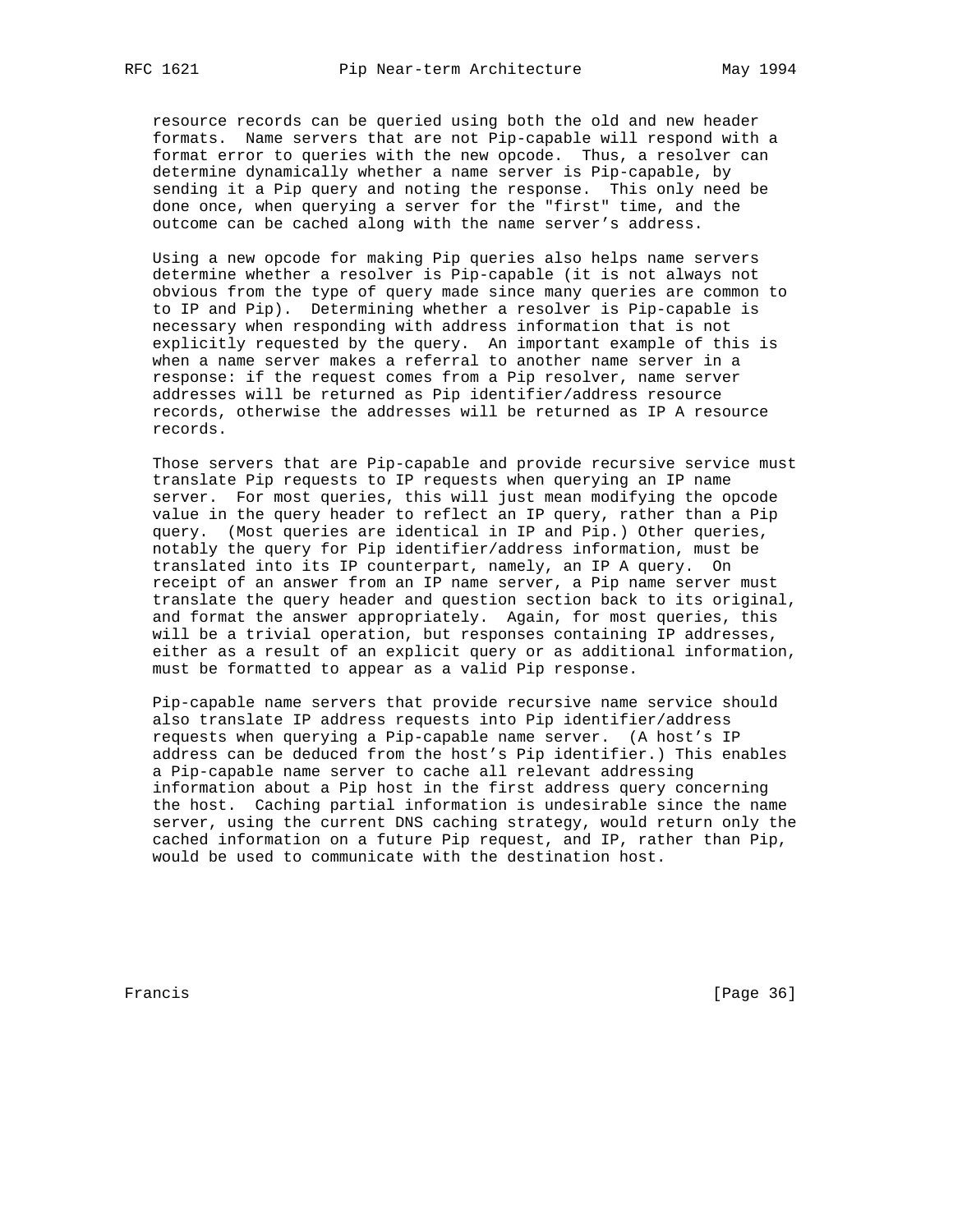# 12. Pip Address and ID Auto-configuration

 One goal of Pip is to make networks as easy to administer as possible, especially with regards to hosts. Certain aspects of the Pip architecture make administration easier. For instance, the ID field provides a network layer "anchor" around which address changes can be administered.

 This section discusses three aspects of autoconfiguration; 1) domain-wide Pip Address prefix assignment, 2) host Pip Address assignment, and 3) host Pip ID assignment.

# 12.1 Pip Address Prefix Administration

 A central premise behind the use of provider-rooted hierarchical addresses is that domain-wide address prefix assignment and re assignment is straight-forward. This section describes that process.

 Pip Address prefix administration limits required manual prefix configuration to DNS and border routers. This is the minimum required manual configuration possible, because both border routers and DNS must be configured with prefix information for other reasons. DNS must be configured with prefix information so that it can reply to address queries. DNS files are structured so that the prefix is administered in only one place (that is, every host record does not have to be changed to create a new prefix). Border routers must be configured with prefix information in order to advertise exit routes internally.

 Note in particular that no internal (non-border) routers or hosts need ever be manually configured with any externally derived addressing information. All internal routers that are expected to fall under a common provider-prefix must, however, be configured with a "group ID" taken from the Pip ID space. (This group ID is not a multicast ID per se. Rather, it is an identifier that allows prefix updates to be targetted to a specific set of routers.)

Each border router is configured with the following information.

- 1. The type of exit routing for the domain. This tells the border router whether or not it needs to advertise external routes internally.
- 2. The address prefix of the providers that the border is directly connected to. This prefix information includes any metalevel boundaries above the subscriber/provider metalevel boundary (called simply the subscriber metalevel).

Francis [Page 37]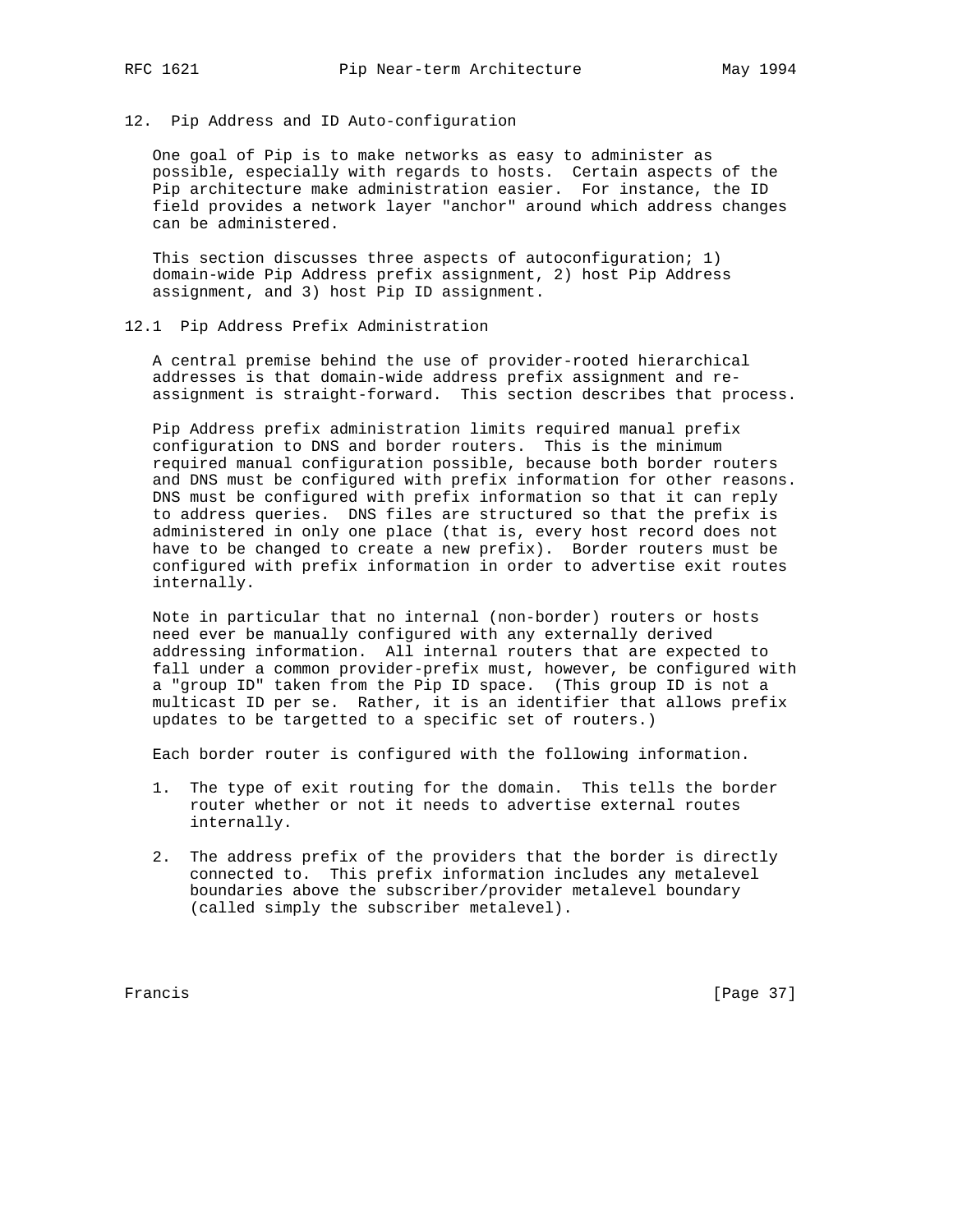- 3. Other information about the provider (provider name, type, user access restriction classes).
- 4. A list of common-provider-prefix group IDs that should receive the auto-configuration information. (The default is that only systems that share a group ID with the border router will receive the information.)

 This information is injected into the intra-domain routing algorithm. It is automatically spread to all routers indicated by the group ID list. This way, the default behavior is for the information to be automatically constrained to the border router's "area".

 When a non-border router receives this information, it 1) records the route to the providers in its forwarding table, and 2) advertises the information to hosts in the router discovery protocol [8]. Thus hosts learn not only their complete address, but also information on how to do exit routing and on how to choose source addresses.

12.2 Host Autoconfiguration

There are three phases of host autoconfiguration:

- 1. The host locally creates a flat unique Pip ID (probably globally unique but at least unique on the attached subnet).
- 2. The host learns its Pip Addresses.
- 3. The host optionally obtains a hierarchical, organizationally meaningful Pip ID and a domain name from a Pip ID/domain name assignment service. This service updates DNS.

 Item three is optional. If Pip ID and domain name assignment services are not installed, then the host must obtain its domain name and, if necessary, Pip ID, from static configuration. Each of the three phases are described below.

12.2.1 Host Initial Pip ID Creation

 When a host boots, it can form an ID based only on local information. If the host has an IEEE 802 number, either from an IEEE 802 interface or from an internal identifier, then it can create a globally unique Pip ID from the IEEE 802 Pip ID type [4]. Otherwise, the host can create an ID from the IEEE 802 space using its subnet (link layer) address. This latter ID is only guaranteed to be locally unique.

Francis [Page 38]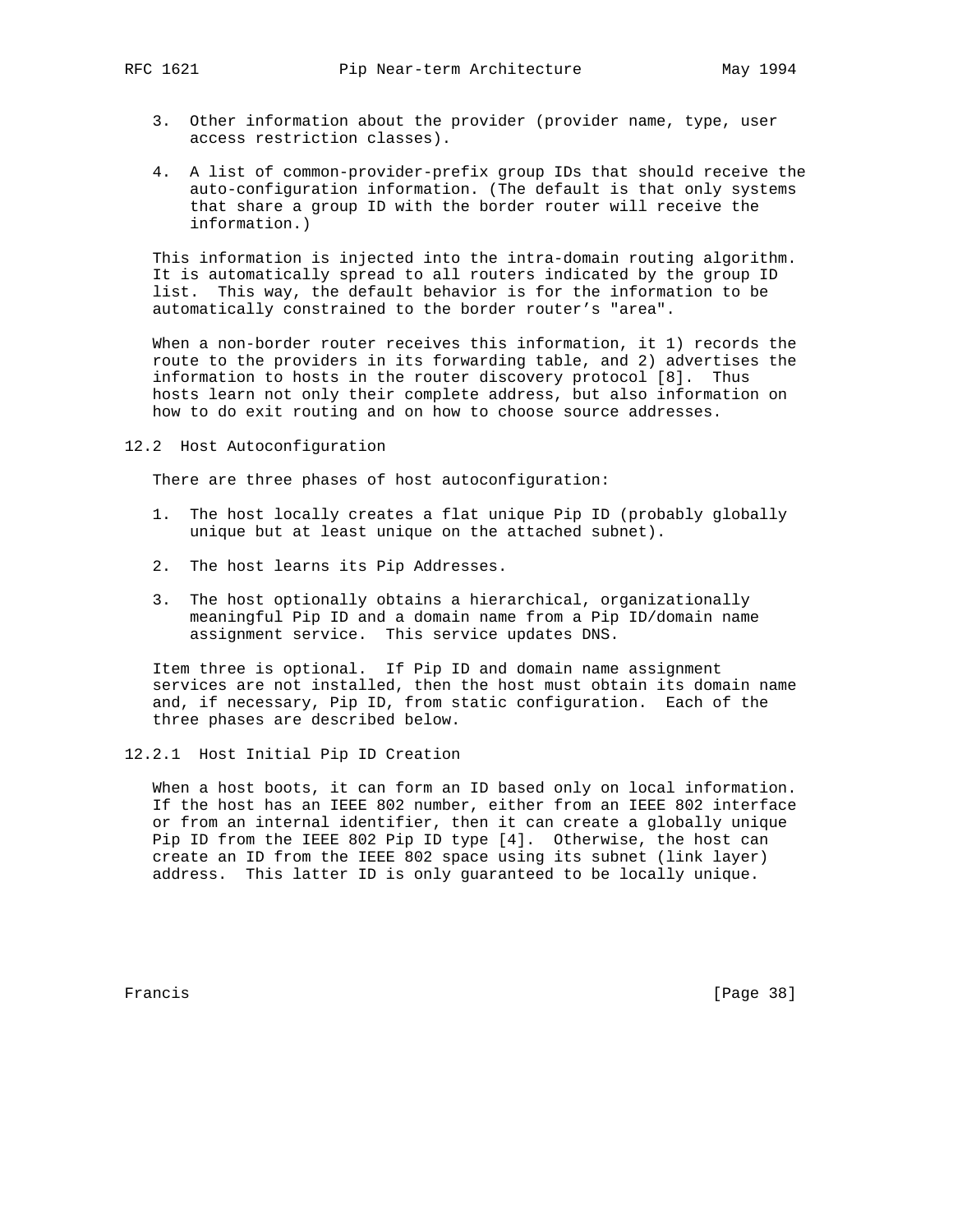# 12.2.2 Host Pip Address Assignment

 Unless a host does not wish to use ID-tailed Pip Addresses (see section 4.1.2), host Pip Address assignment is trivial. (The near term Pip Architecture doesn't specify a means for a host to obtain a non-ID-tailed Pip Address.) When a host attaches to a subnet, it learns the Pip Address of the attached routers through router discovery.

 The host simply adopts these Pip Addresses as its own. The Pip Address gets a packet to the host's subnet, and the host's Pip ID is used to route across the subnet. When the routers advertise new addresses (for instance, because of a new provider), the host adopts the new addresses.

# 12.2.3 Pip ID and Domain Name Assignment

 Once the host has obtained its Pip Addresses and an at-least locally-unique Pip ID, it can exchange packets with an ID/Domain Name (ID/DN) assignment service. If the host locally created a globally unique Pip ID (using an IEEE 802 number), and the organization it belongs to does not use organizationally structured Pip IDs (which should normally be the case) then it only needs to obtain a domain name. The ID/DN assignment service is reachable at a well-known anycast address [4]. Thus, the host is able to start exchanging packets with the ID/DN assignment service without any additional configuration.

 If there is no ID/DN assignment service available, then the host must obtain it's organizational ID or DNS name in a non-automatic way. If the ID/DN assignment service is down, the host must temporarily suffice with just a Pip ID and Address. The host can periodically try to reach the ID/DN assignment service.

 The ID/DN assignment service must coordinate with DNS. When the ID/DN assignment service creates a new ID or domain name to assign to a new host, it must know which IDs and domain names are available for assignment. It must also update DNS with the new information.

The design of this service is left for further study.

Francis [Page 39]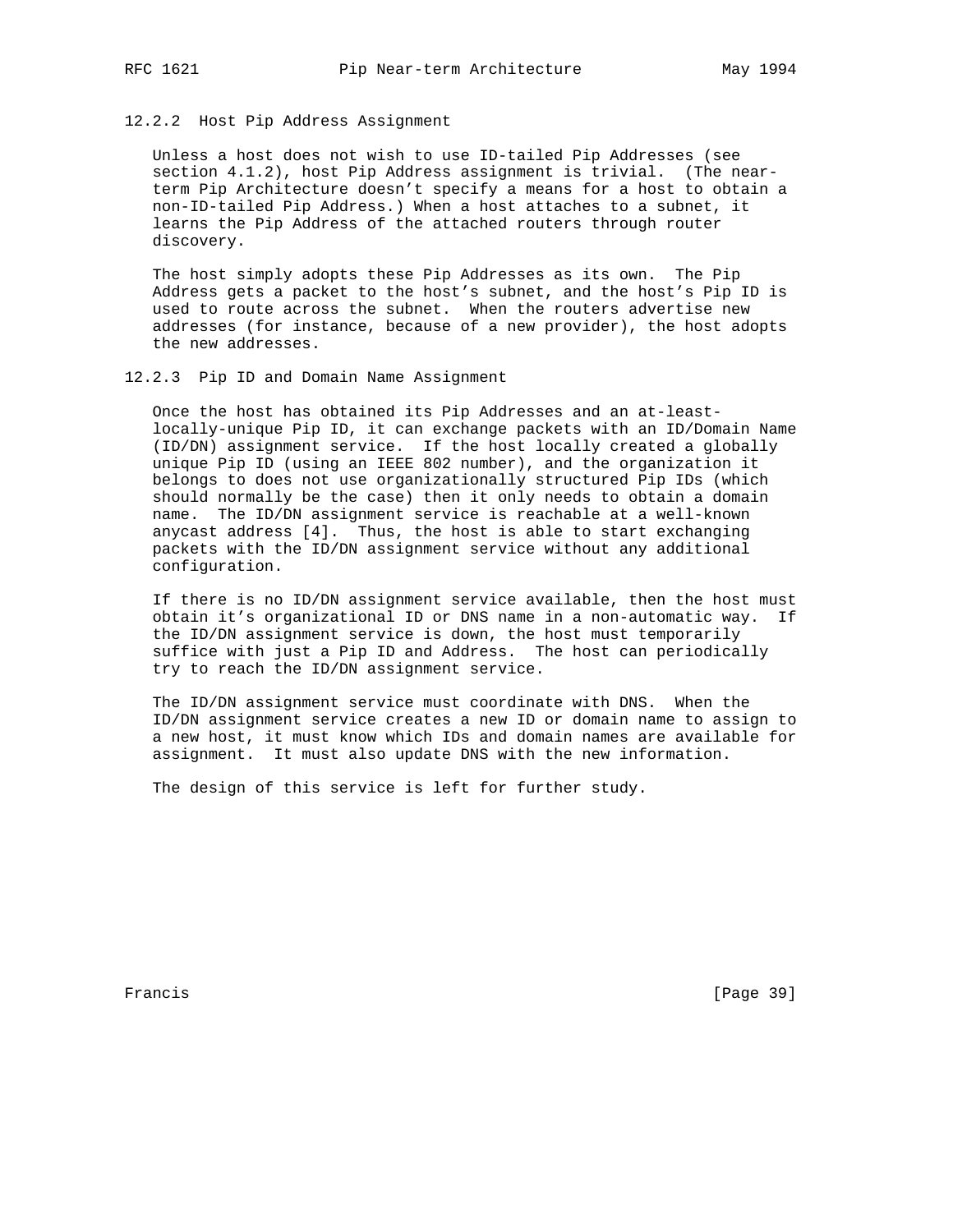13. Pip Control Message Protocol (PCMP)

 The Pip analog to ICMP is PCMP [7]. The near-term Pip architecture defines the following PCMP messages:

- 1. Local Redirect
- 2. Packet Not Delivered
- 3. Echo
- 4. Parameter Problem
- 5. Router Discovery
- 6. PMTU Exceeded
- 7. Provider Redirect
- 8. Reformat Transit Part
- 9. Unknown Parameter
- 10. Host Mobility
- 11. Exit PDN Address

 The Local Redirect, Echo, and Parameter Problem PCMP messages operate almost identically to their ICMP counterparts.

 The Packet Not Delivered PCMP message serves the role of ICMP's Destination Unreachable. The Packet Not Delivered, has two major differences. First, it is more general in that it indicates the hierarchy level of unreachability (rather than explicit host, subnet, network unreachability as with IP). Second, it indicates when an address is known to be invalid, thus allowing for more intelligent use of DNS (see section 6.2).

 The Router Discovery PCMP message operates as ICMP's, with the exception that a host derives its Pip Address from it.

 The PMTU Exceeded message operates as ICMP's, with the exception that the Pip header size of the offending Packet is also given. This allows the source host transport to determine how much smaller the packet PMTU should be from the advertised subnet PMTU. Note that if an occasional option, such as the PDN Address option, needs to be attached to one of many packets, and that this option makes the packet larger than the PMTU, then it is not necessary to modify the

Francis [Page 40]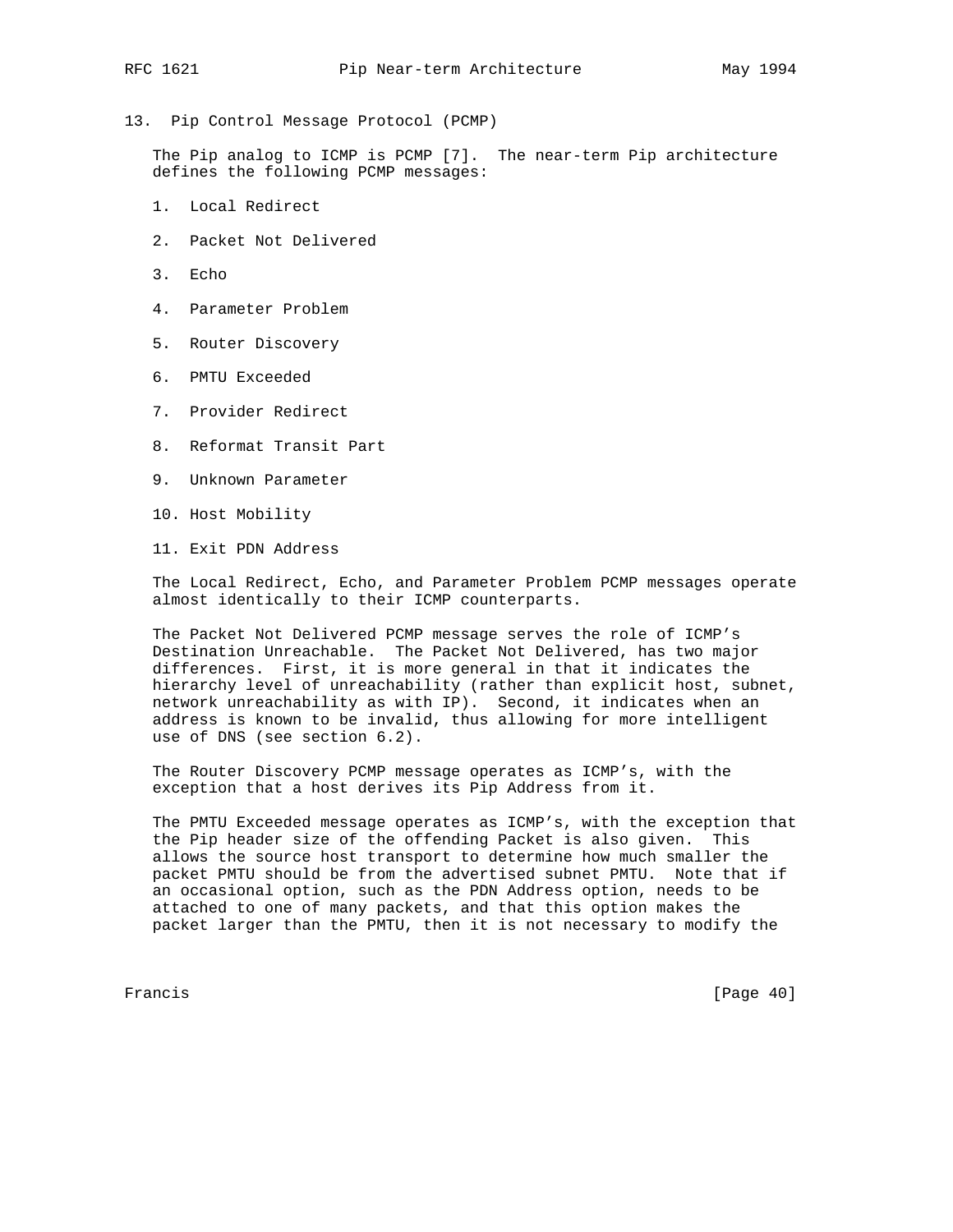MTU coming from transport. Instead, that packet can be fragmented by the host's Pip forwarding engine. (Pip specifies fragmentation/reassembly for hosts but not for routers. The fragmentation information is in a Pip Option.)

 The Provider Redirect, Invalid Address, Reformat Transit Part, Unknown Parameter, Host Mobility, and Exit PDN Address PCMP messages are new.

 The Provider Redirect PCMP message is used to inform the source host of a preferable exit provider to use when provider-rooted, transit driven exit routing is used (see section 8.1).

 The Invalid Address PCMP message is used to inform the source host that none of the IDs of the destination host match that of the Pip packet. The purpose of this message is to allow for authoritative DNS requests (see section 6.2).

 The Reformat Transit Part PCMP message has both near-term Pip architecture functions and evolution functions. Near-term, the Reformat Transit Part PCMP message is used to indicate to the source whether it has too few or too many layers of address in the Routing Directive (see section 8.2). Long-term, the Reformat Transit Part PCMP message is able to arbitrarily modify the transit part transmitted by the host, as encoded by a bit string.

 The Unknown Parameter PCMP message is used to inform the source host that the router does not understand a parameter in either the Handling Directive, the Routing Context, or the Transit Options. The purpose of this message is to assist evolution (see section 16.1).

 The Host Mobility PCMP message is sent by a host to inform another host (for instance, the host's Mobile Address Server) that it has a new address (see section 14). The main use of this packet is for host mobility, though it can be used to manage any address changes, such as because of a new prefix assignment.

 The Exit PDN Address PCMP message is used to manage the function whereby the source host informs the PDN entry router of the PDN Address of the exit PDN system (see section 15).

 When a router needs to send a PCMP message, it sends it to the source Pip Address. If the Pip header is in a tunnel, then the PCMP message is sent to the router that is the source of the tunnel. Depending on the situation, this may result in another PCMP message from the source of the tunnel to the true source (for instance, if the source of the tunnel finds that the dest of the tunnel can't be reached, it may send a Packet Not Delivered to the source host).

Francis [Page 41]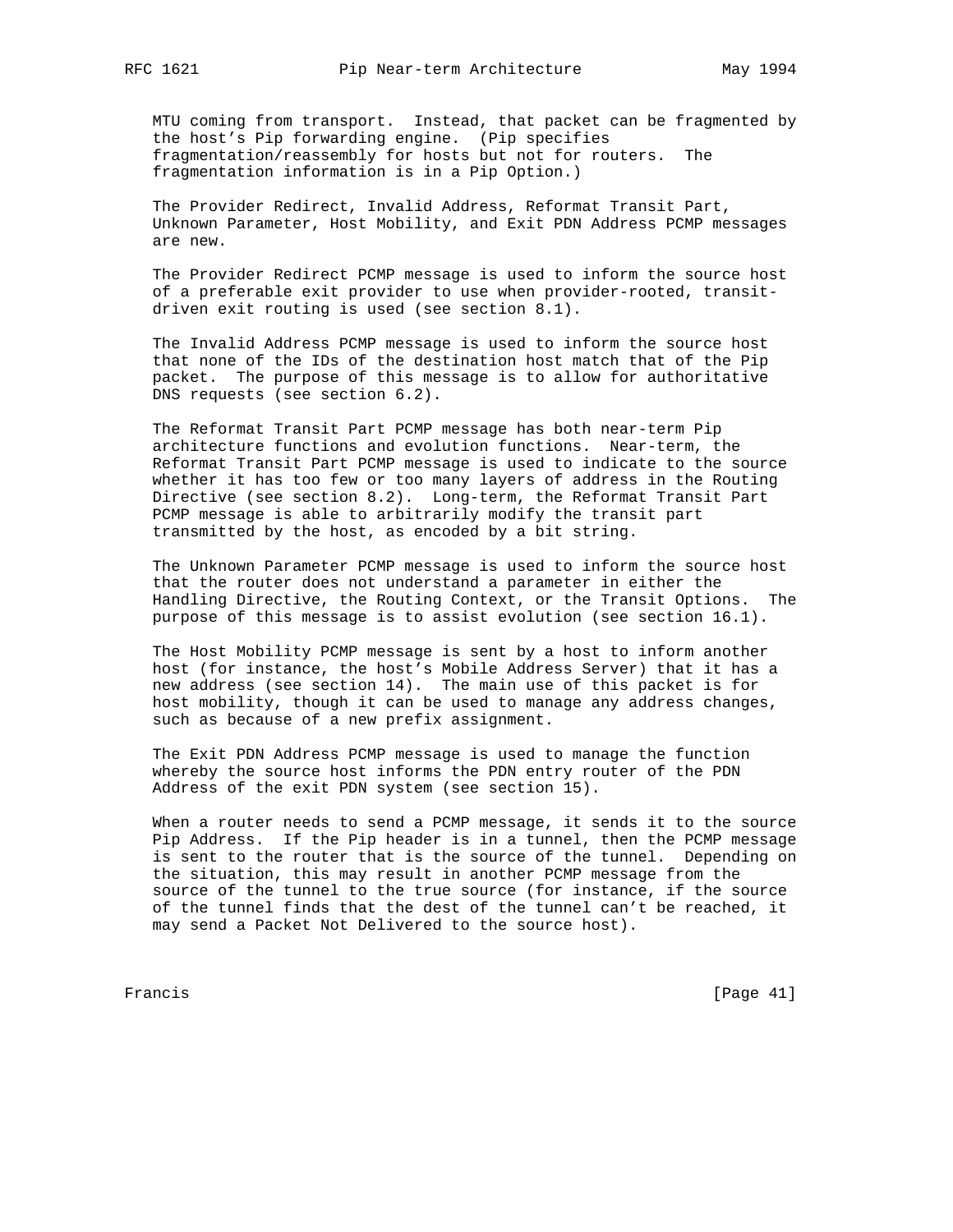#### 14. Host Mobility

 Depending on how security conscience a host is, and what security mechanisms a host has available, mobility can come from Pip "for free". If a host is willing to accept a packet by just looking at source and destination Pip ID, and if the host simply records the source Pip Address on any packet it receives as the appropriate return address to the source Pip ID, then mobility comes automatically.

 That is, when a mobile host gets a new Pip Address, it simply puts that address into the next packet it sends. When the other host receives it, it records the new Pip Address, and starts sending return packets to that address. The security aspect of this is that this type of operation leads to an easy way to spoof the (internet level) identity of a host. That is, absent any other security mechanisms, any host can write any Pip ID into a packet. (Cross checking a source Pip ID against the source Pip Address at least makes spoofing of this sort as hard as with IP. This is discussed below.)

 The above simple host mobility mechanism does not work in the case where source and destination hosts obtain new Pip Addresses at the same time and the old Pip addresses no longer work, because neither is able to send its new address information directly to the other. Furthermore, if a host wishes to be more secure about authenticating the source Pip ID of a packet, then the above mechanism also is not satisfactory. In what follows, the complete host mobility mechanism is described.

 Pip uses the Mobile Host Server and the PCMP Host Mobility message to manage host mobility;

 The Mobile Host Server is a non-mobile host (or router acting as a host) that keeps track of the active address of a mobile host. The Pip ID and Address of the Mobile Host Server is configured into the mobile host, and in DNS. When a host X obtains information from DNS about a host Y, the Pip ID and Address of host Y's Mobile Host Server is among the information. (Also among the information is host Y's "permanent" address, if host Y has one. If host Y is so mobile that it doesn't have a permanent address, then no permanent address is returned by DNS. In particular, note that DNS is not intended to keep track of a mobile host's active address.)

 Given the destination host's (Y) permanent ID and Address, and the Mobile Host Server's permanent IDs and Addresses, the source host (X) proceedes as follows. X tries to establish communications with Y using one of the permanent addresses. If this fails (or if at any

Francis [Page 42]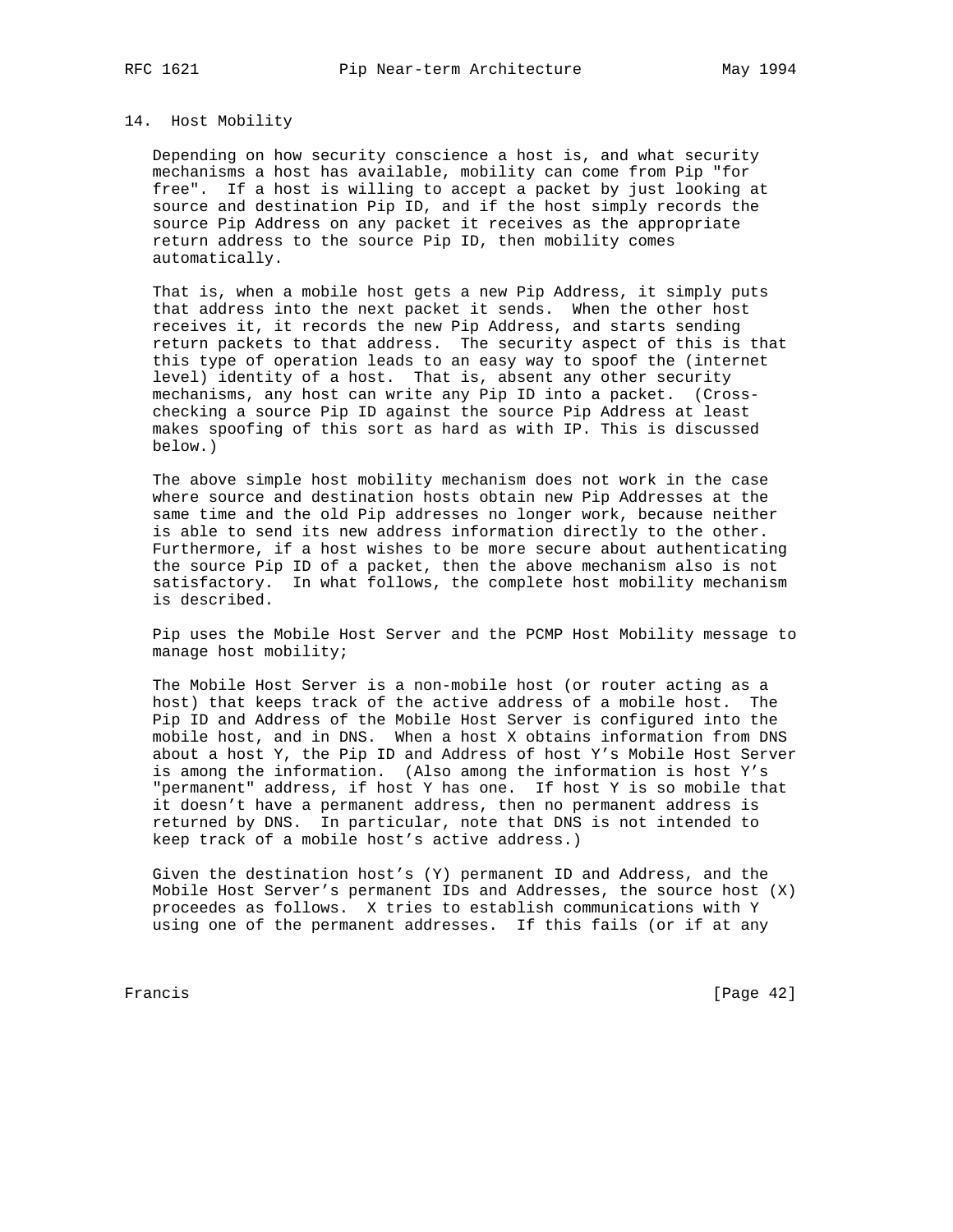time X cannot contact Y), X sends a PCMP Mobile Host message to the Mobile Host Server requesting the active address for Y. (Note that X can determine that it cannot contact Y from receipt of a PCMP Destination Unreachable or a PCMP Invalid Address message.)

 The Mobile Host Server responds to X with the active Pip Addresses of Y. (Of course, Y must inform its Mobile Host Server(s) of its active Pip Addresses when it knows them. This also is done using the PCMP Mobile Host message. Y also informs any hosts that it is actively communicating with, using either a regular Pip packet or with a PCMP Mobile Host message. Thus, usually X does not need to contact the Mobile Host Server to track Y's active address.)

If the address that X already tried is among those returned by  $Y$ , then the source host has the option of either 1) continuing to try the same Pip Address, 2) trying another of Y's Pip Addresses, 3) waiting and querying the Mobile Host Server again, or 4) giving up.

 If the Mobile Host Server indicates that Y has new active Pip Addresses, then X chooses among these in the same manner that it chooses among multiple permanent Pip Addresses, and tries to contact Y.

# 14.1 PCMP Mobile Host message

 There are two types of PCMP Mobile Host messages, the query and the response. The query consists of the Pip ID of the host for which active Pip Address information is being requested.

 The response consists of a Pip ID, a sequence number, a set of Pip Addresses, and a signature field. The set of Pip Addresses includes all currently usable addresses of the host indicated by the Pip ID. Thus, the PCMP Mobile Host message can be used both to indicate a newly obtained address, and to indicate that a previous address is no longer active (by that addresses' absence in the set).

 The sequence number indicates which is the most recent information. It is needed to deal with the case where an older PCMP Mobile Host response is received after a newer one.

 The signature field is a value that derives from encrypting the sequence number and the set of Pip Addresses. For now, the encryption algorithms used, how to obtain keys, and so on are for further study.

Francis [Page 43]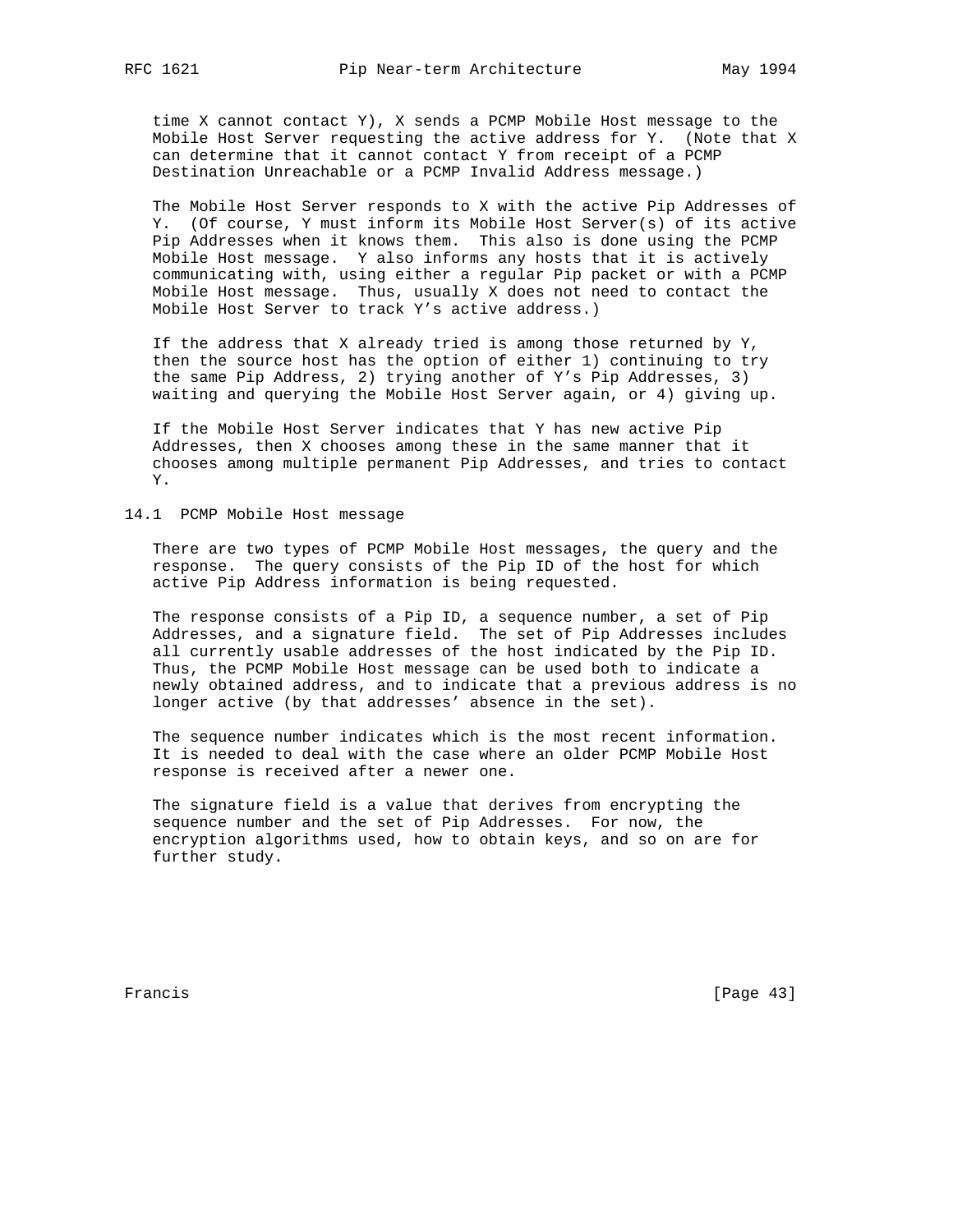14.2 Spoofing Pip IDs

 This section discusses host mechanisms for decreasing the probability of Pip ID spoofing. The mechanisms provided in this version of the near-term Pip architecture are no more secure than DNS itself. It is hoped that mechanisms and the corresponding infrastructure needed for better internetwork layer security can be installed with whatever new IP protocol is chosen.

After a host makes a DNS query, it knows:

- 1. The destination host's Pip ID,
- 2. The destination host's permanent Pip Addresses, and
- 3. The destination host's Mobile Host Server's Pip ID and Addresses.

 Note that the DNS query can be a normal one (based on domain name) or an inverse query (based on Pip ID or Pip Address, though the latter is more likely to succeed, since the Pip ID may be flat and therefore not suitable for an inverse lookup). The inverse query is done when the host did not initiate the packet exchange, and therefore doesn't know the domain name of the remote (initiating) host.

 If the destination host is not mobile, then the source host can check the source Pip Address, compare it with those received from DNS, and reject the packet if it does not match. This gives spoof protection equal to that of IP.

 If the destination host is mobile and obtains new Pip Addresses, then the source host can check the validity of the new Pip Address by sending a PCMP Mobile Host query to the Mobile Host Server learned from DNS. The set of Pip Addresses learned from the Mobile Address Server is then used for subsequent validation.

15. Public Data Network (PDN) Address Discovery

 One of the problems with running Pip (or any internet protocol) over a PDN is that of the PDN entry Pip System discovering the PDN Address of the appropriate PDN exit Pip System. This problem is solved using ARP in small, broadcast LANs because the broadcast mechanism is relatively cheap. This solution is not available in the PDN case, where the number of attached systems is very large, and where broadcast is not available (or is not cheap if it is).

 For the case where the domain of the destination host is attached to a PDN, the problem is nicely solved by distributing the domain's exit PDN Address information in DNS, and then having the source host

Francis [Page 44]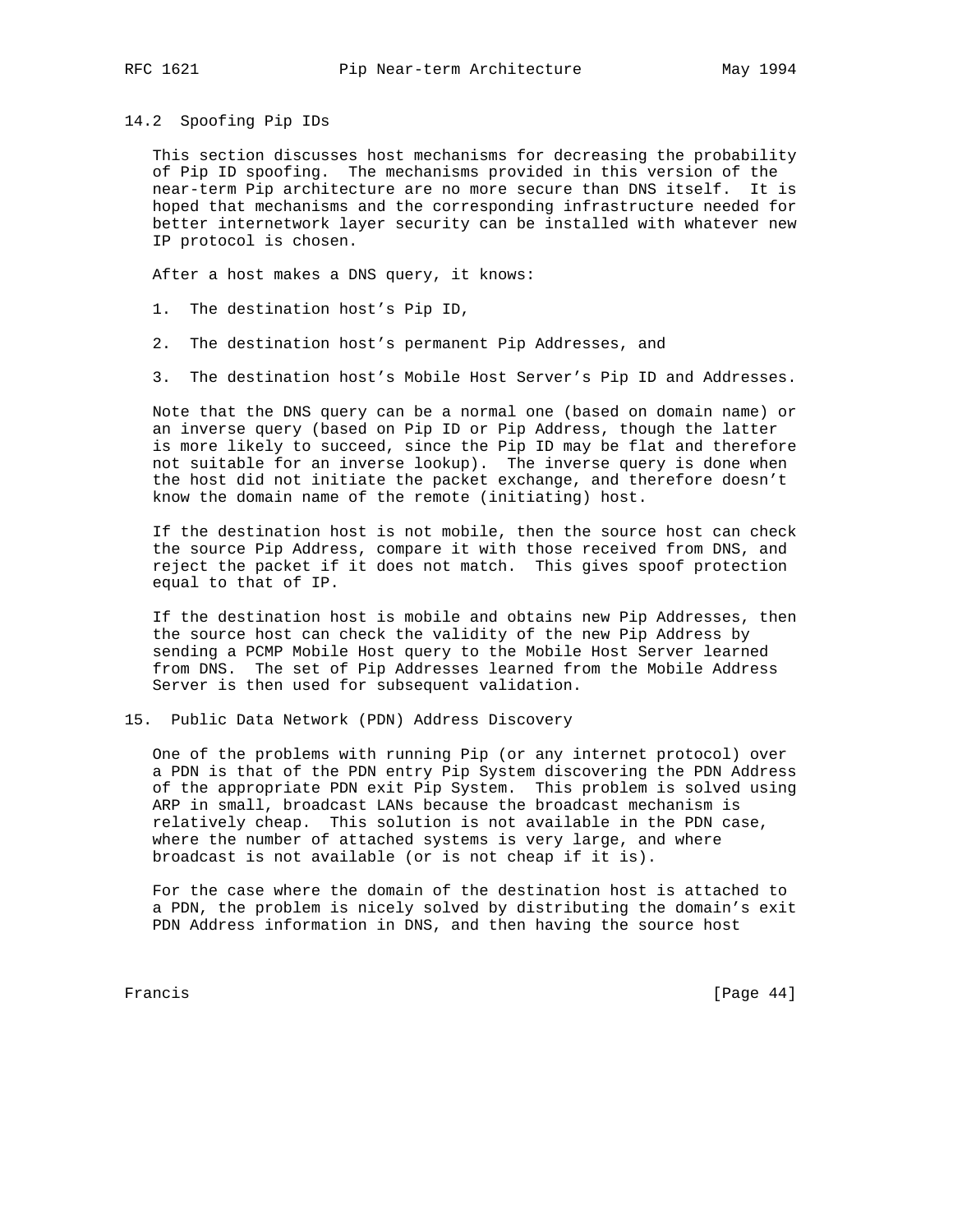convey the exit PDN Address to the PDN entry router in a Pip option.

 The DNS of the destination host's domain contains the PDN Addresses for the domain. When DNS returns a record for the destination host, the record associates zero or more PDN Addresses with each Pip Address. There can be more than one PDN address associated with a given PDN, and there can be more than on PDN associated with a given Pip Address. This latter case occurs when more than one hierarchical component of the Pip Address each represents a separate PDN. It is expected that in almost all cases, there will be only one (or none) PDN associated with any Pip address.

 (Note that, while the returned DNS record associates the PDN Addresses with a single Pip Address, in general the PDN Address will apply to a set of Pip Addresses--those for all hosts in the domain. The DNS files are structured to reflect this grouping in the same way that a single Pip Address prefix in DNS applies to many hosts. Therefore, every individual host entry in the DNS files does not need to have separate PDN Addresses typed in with it. This simplifies configuration of DNS.)

 When the source host sends the first packet to a given destination host, it attaches the PDN Addresses, one per PDN, to the packet in an option. (Note that, because of the way that options are processed in Pip packets, no router other than the entry PDN router need look at the option.) When the entry router receives this packet, it determines that it is the entry router based on the result of the FTIF Chain lookup.

 It retrieves the PDN Address from the option, and caches it locally. The cache entry can later by retrieved using either the destination Pip ID or the destination Pip Address as the cache index.

 The entry router sends the source host a PCMP Exit PDN Address message indicating that it has cached the information. If there are multiple exit PDN Addresses, then the source host can at this time inform the entry PDN router of all the PDN addresses. The entry PDN router can either choose from these to setup a connection, or cache them to recover from the case where the existing connection breaks.

 Finally, the entry PDN router delivers the Pip packet (perhaps by setting up a connection) to the PDN Address indicated.

 When a PDN entry router receives a Pip packet for which it doesn't know the exit PDN address (and has no other means of determining it, such as shortcut routing), it sends a PCMP Exit PDN Address query message to the originating host. This can happen if, for instance, routing changes and directs the packets to a new PDN entry router.

Francis [Page 45]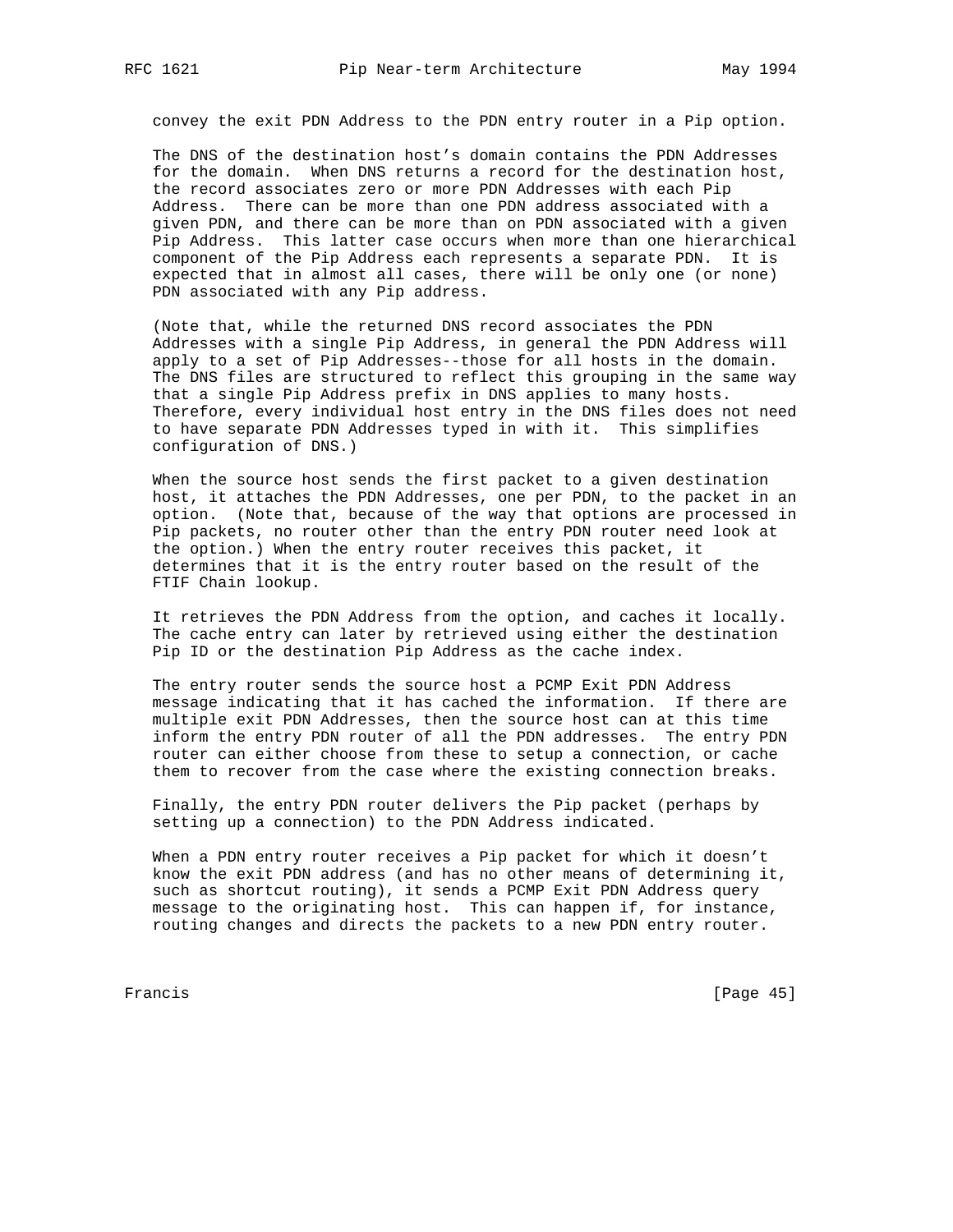When the source host receives the PCMP Exit PDN Address query message, it transmits the PDN Addresses to the entry PDN router.

15.1 Notes on Carrying PDN Addresses in NSAPs

 The Pip use of PDN Address carriage in the option or PCP Exit PDN Address message solves two significant problems associated with the analogous use of PDN Address-based NSAPs.

 First, there is no existing agreement (standards or otherwise) that the existence of of a PDN Address in an NSAP address implies that the identified host is reachable behind the PDN Address. Thus, upon receiving such an NSAP, the entry PDN router does not know for sure, without explicit configuration information, whether or not the PDN Address can be used at the lower layer. Solution of this problem requires standards body agreement, perhaps be setting aside additional AFIs to mean "PDN Address with topological significance".

 The second, and more serious, problem is that a PDN Address in an NSAP does not necessarily scale well. This is best illustrated with the E.164 address. E.164 addresses can be used in many different network technologies--telephone network, BISDN, SMDS, Frame Relay, and other ATM. When a router receives a packet with an E.164-based NSAP, the E.164 address is in the most significant part of the NSAP address (that is, contains the highest level routing information). Thus, without a potentially significant amount of routing table information, the router does not know which network to send the packet to. Thus, unless E.164 addresses are assigned out in blocks according to provider network, it won't scale well.

 A related problem is that of how an entry PDN router knows that the PDN address is meant for the PDN it is attached to or some other PDN. With Pip, there is a one-to-one relationship between Pip Address prefix and PDN, so it is always known. With NSAPs, it is not clear without the potentially large routing tables discussed in the previous paragraph.

16. Evolution with Pip

 The fact that we call this architecture "near-term" implies that we expect it to evolve to other architectures. Thus it is important that we have a plan to evolve to these architectures. The Pip near term architecture includes explicit mechanisms to support evolution.

 The key to evolution is being able to evolve any system at any time without destroying old functionality. Depending on what the new functionality is, it may be immediately useful to any system that installs it, or it may not become useful until a significant number

Francis [Page 46]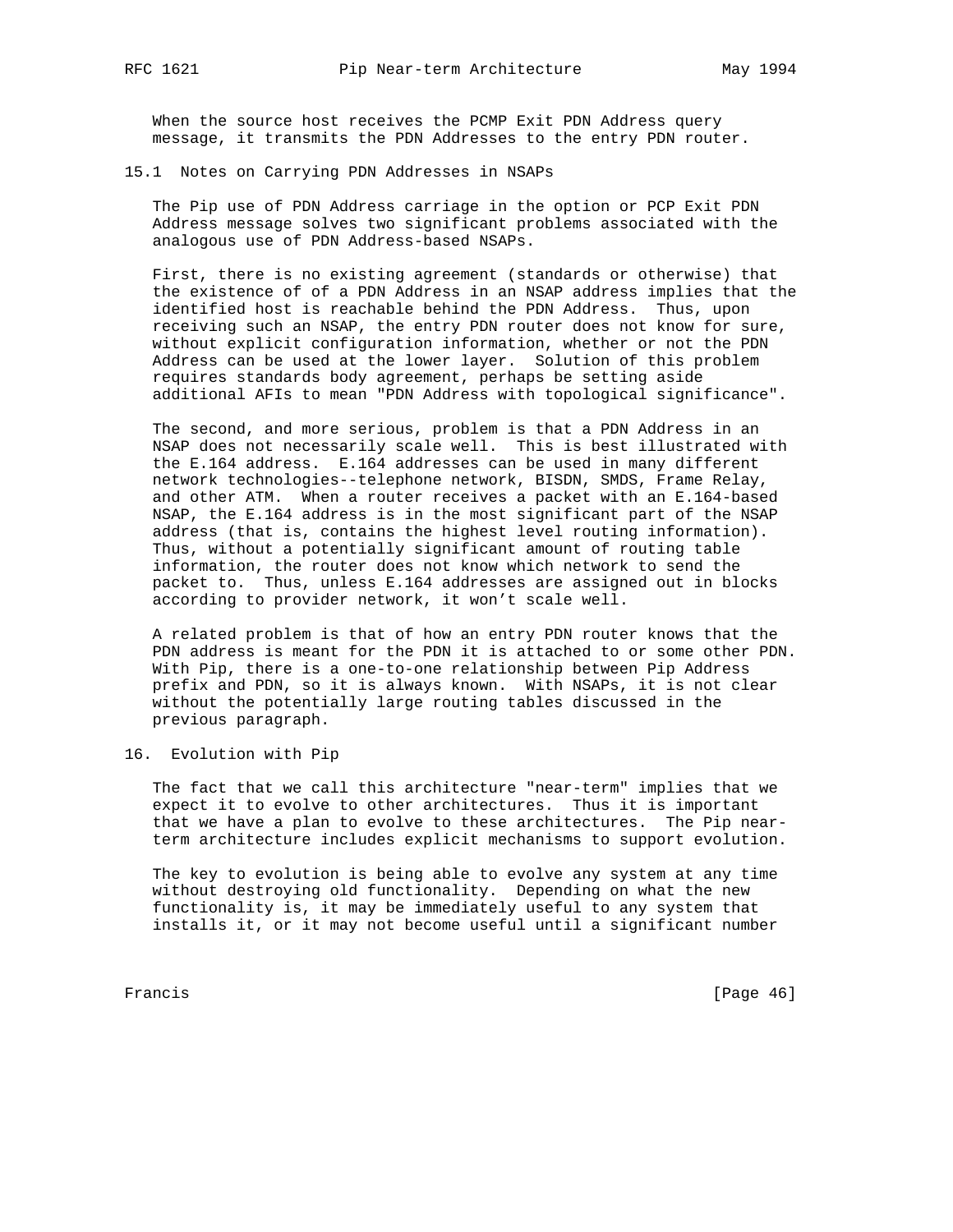or even a majority of systems install it. None-the-less, it is necessary to be able to install it piece-wise.

 The Pip protocol itself supports evolution through the following mechanisms [2]:

 1. Tunneling. This allows more up-to-date routers to tunnel less up-to-date routers, thus allowing for incremental router evolution. (Of course, by virtue of encapsulation, tunneling is always an evolution option, and indeed tunneling through IP is used in the Pip transition. However, Pip's tunneling encoding is efficient because it doesn't duplicate header information.)

 The only use for Pip tunneling in the Pip near-term architecture is to route packets through the internal routers of a transit domain when the internal routers have no external routing information. It is assumed that enhancements to the Pip Architecture that require tunneling will have their own means of indicating when forming a tunnel is necessary.

 2. Host independence from routing information. Since a host can receive packets without understanding the routing content of the packet, routers can evolve without necessarily requiring hosts to evolve at the same pace.

 In order to allow hosts to send Pip packets without understanding the contents of the routing information (in the Transit Part), the Pip Header Server is able to "spoon-feed" the host the Pip header.

 If the Pip Header Server determines that the host is able to form its own Pip header (as will usually be the case with the near-term Pip architecture), the Pip Header is essentially a null function. It accepts a query from the host, passes it on to DNS, and returns the DNS information to the host.

 If the Pip Header Server determines that the host is not able to form its own Pip header, then the Pip Header Server forms one on behalf of the host. In one mode of operation, the Pip Header Server gives the host the values of some or all Transit Part fields, and the host constructs the Transit Part. This allows for evolution within the framework of the current Transit Part. In another mode, the Pip Header Server gives the host the Transit Part as a simple bit field. This allows for evolution outside the framework of the current Transit Part.

 In addition to the Pip Header Server being able to spoon-feed the host a Transit Part, routers are also able to spoon-feed hosts a Transit Part, in case the original Transit Part needs to be

Francis [Page 47]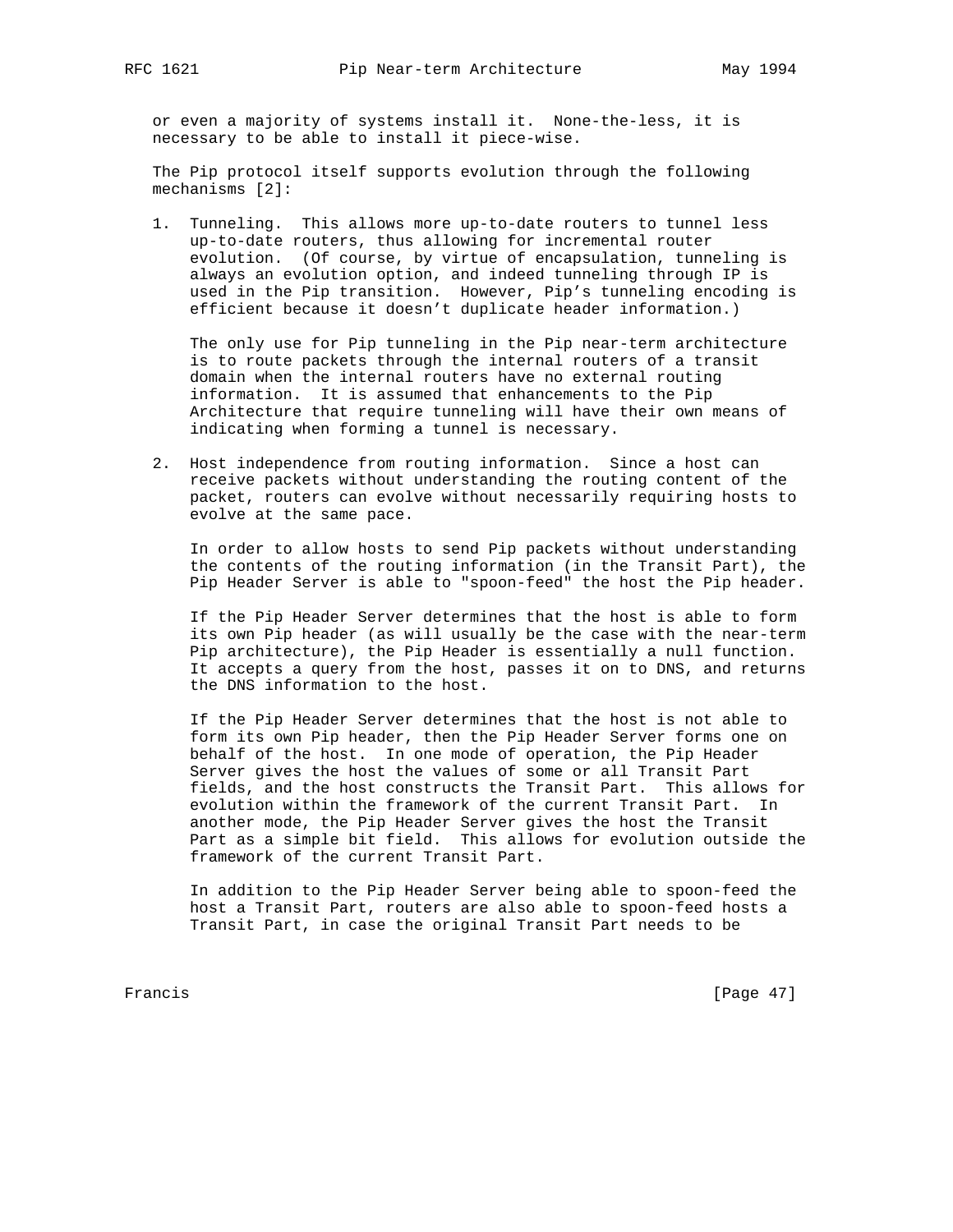modified, using the PCMP Reformat Transit Part message.

- 3. Separation of handling from routing. This allows one aspect to evolve independently of the other.
- 4. Flexible Handling Directive, Routing Context, and Options definition. This allows new handling, routing, and option types to be added and defunct ones to be removed over time (see section 16.1 below).
- 5. Fast and general options processing. Options processing in Pip is fast, both because not every router need look at every option, and because once a router decides it needs to look at an option, it can find it quickly (does not require a serial search). Thus the oft-heard argument that a new option can't be used because it will slow down processing in all routers goes away.

 Pip Options can be thought of as an extension of the Handling Directive (HD). The HD is used when the handling type is common, and can be encoded in a small space. The option is used otherwise. It is possible that a future option will influence routing, and thus the Option will be an extension of the RD as well. The RD, however, is rich enough that this is unlikely.

- 6. Generalized Routing Directive. Because the Routing Directive is so general, it is more likely that we can evolve routing and addressing semantics without having to redefine the Pip header or the forwarding machinery.
- 7. Host version number. This number tells what Pip functions a host has, such as which PCMP messages it can handle, so that routers can respond appropriately to a Pip packet received from a remote host. This supports the capability for routers to evolve ahead of hosts. (All Pip hosts will at least be able to handle all Pip near-term architecture functions.)

 The Host version number is also used by the Pip Header Server to determine the extent to which the Pip Header Server needs to format a header on behalf of the host.

 8. Generalized Route Types. The IDRP/MLPV routing algorithm is generic with regards to the types of routes it can calculate. Thus, adding new route types is a matter of configuring routers to accept the new route type, defining metrics for the new route type, and defining criteria for selecting one route of the new type over another.

Francis [Page 48]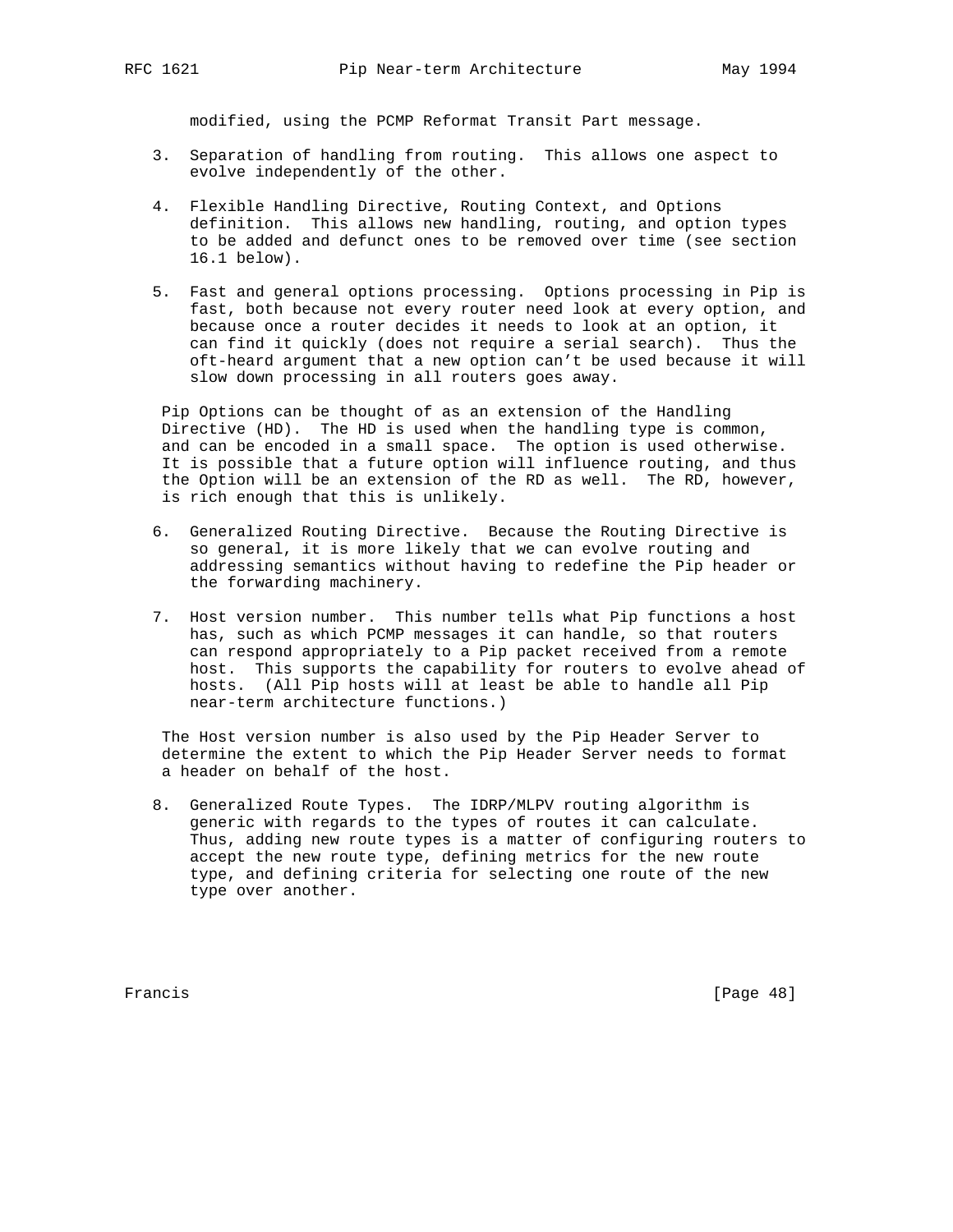Note that none of these evolution features of Pip significantly slow down Pip header processing (as compared to other internet protocols).

16.1 Handling Directive (HD) and Routing Context (RC) Evolution

 Because the HD and RC are central to handling and routing of a Pip packet, the evolution of these aspects deserves more discussion.

 Both the HD and the RC fields contain multiple parameters. (In the case of the RC, the router treats the RC field as a single number, that is, ignores the fact that the RC is composed of multiple parameters. This allows for fast forwarding of Pip packets.) These HD and RC multiple parameters may be arranged in any fashion (can be any length, subject to the length of the HD and RC fields themselves, and can fall on arbitrary bit boundaries).

 Associated with the HD and RC are "Contents" fields that indicate what parameters are in the HD and RC fields, and where they are. (The Contents fields are basically version numbers, except that a higher "version" number is not considered to supersede a lower one. Typical types of parameters are address family, TOS value, queueing priority, and so on.)

 The Contents field is a single number, the value of which indicates the parameter set. The mapping of Contents field value to parameter set is configured manually.

 The procedure for establishing new HD or RC parameter sets (or, erasing old ones) is as follows. Some organization defines the new parameter set. This may involve defining a new parameter. If it does, then the new parameter is described as a Pip Object. A Pip Object is nothing more than a number space used to unambiguously identify a new parameter type, and a character string that describes it [9].

 Thus, the new parameter set is described as a list of Pip Objects, and the bit locations in the HD/RC that each Pip Object occupies. The organization that defines the parameter set submits it for an official Contents field value. (It would be submitted to the standards body that has authority over Pip, currently the IAB.) If the new parameter set is approved, it is given a Contents value, and that value is published in a well known place (an RFC).

 Of course, network administrators are free to install or not install the new parameter set in their hosts and routers. In the case of a new RC parameter set, installation of the new parameter set does not necessarily require any new software, because any Pip routing protocol, such as IDRP/MLPV, is able to find routes according to the

Francis [Page 49]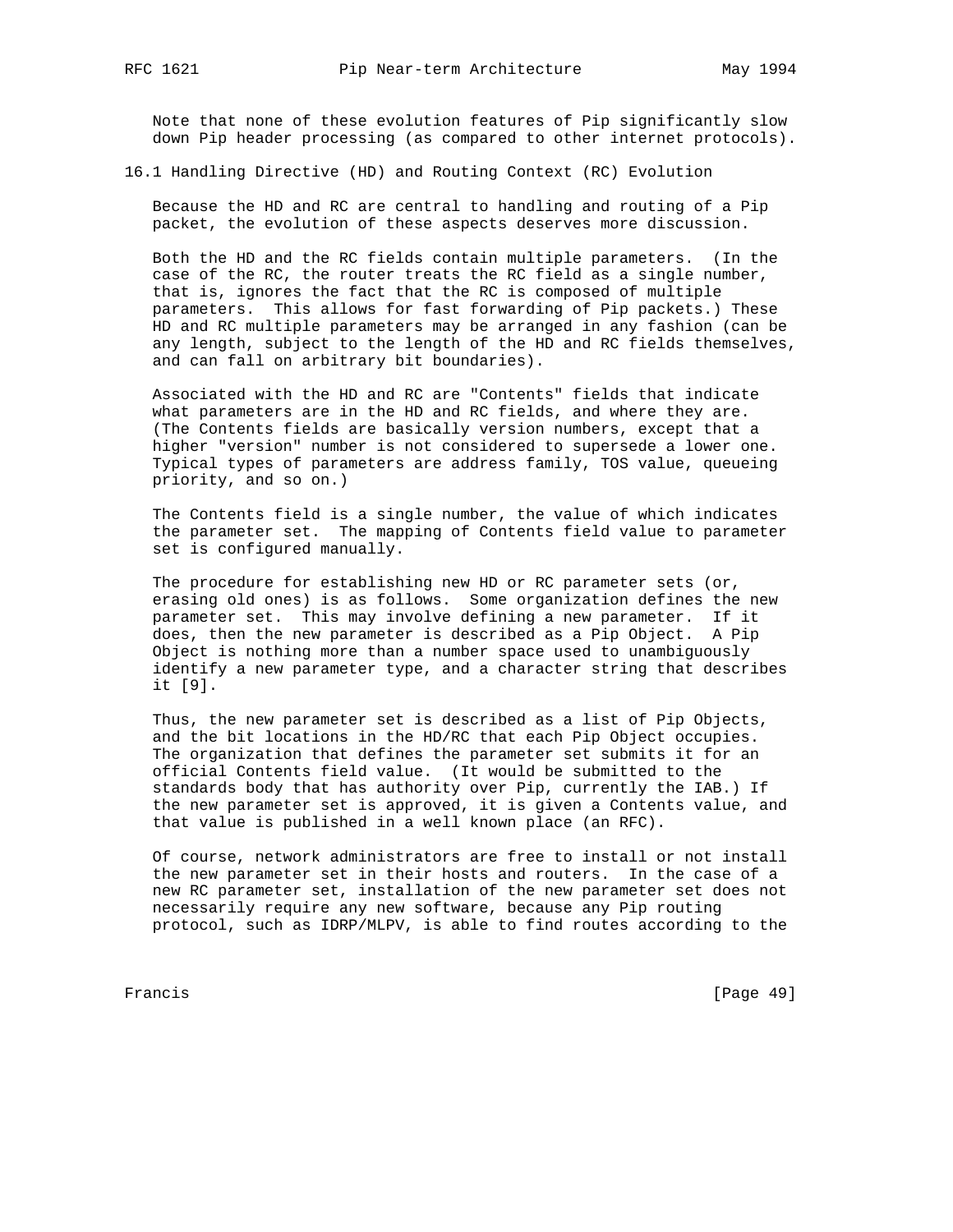new parameter set by appropriate configuration of routers.

 In the case of a new HD parameter set, however, new software is necessary--to execute the new handling.

 For new HD and RC parameters sets, systems that do not understand the new parameter set can still be configured to execute one of several default actions on the new parameter. These default action allow for some control over how new functions are introduced into Pip systems. The default actions are:

- 1. Ignore the unknown parameter,
- 2. Set unknown parameter to all 0's,
- 3. Set unknown parameter to all 1's,
- 4. Silently discard packet,
- 5. Discard packet with PCMP Parameter Unknown.

 Action 1 is used when it doesn't much matter if previous systems on a path have acted on the parameter or not. Actions 2 and 3 are used when systems should know whether a previous system has not understood the parameter. Actions 4 and 5 are used when something bad happens if not all systems understand the new parameter.

# 16.1.1 Options Evolution

 The evolution of Options is very similar to that of the HD and RC. Associated with the Options is an Options Present field that indicates in a single word which of up to 8 options are present in the Options Part. There is a Contents field associated with the Options Present field that indicates which subset of all possible options the Options Present field refers to. Contents field values are assigned in the same way as for the HD and RC Contents fields.

 The same 5 default actions used for the HD and RC also apply to the Options.

Francis [Page 50]